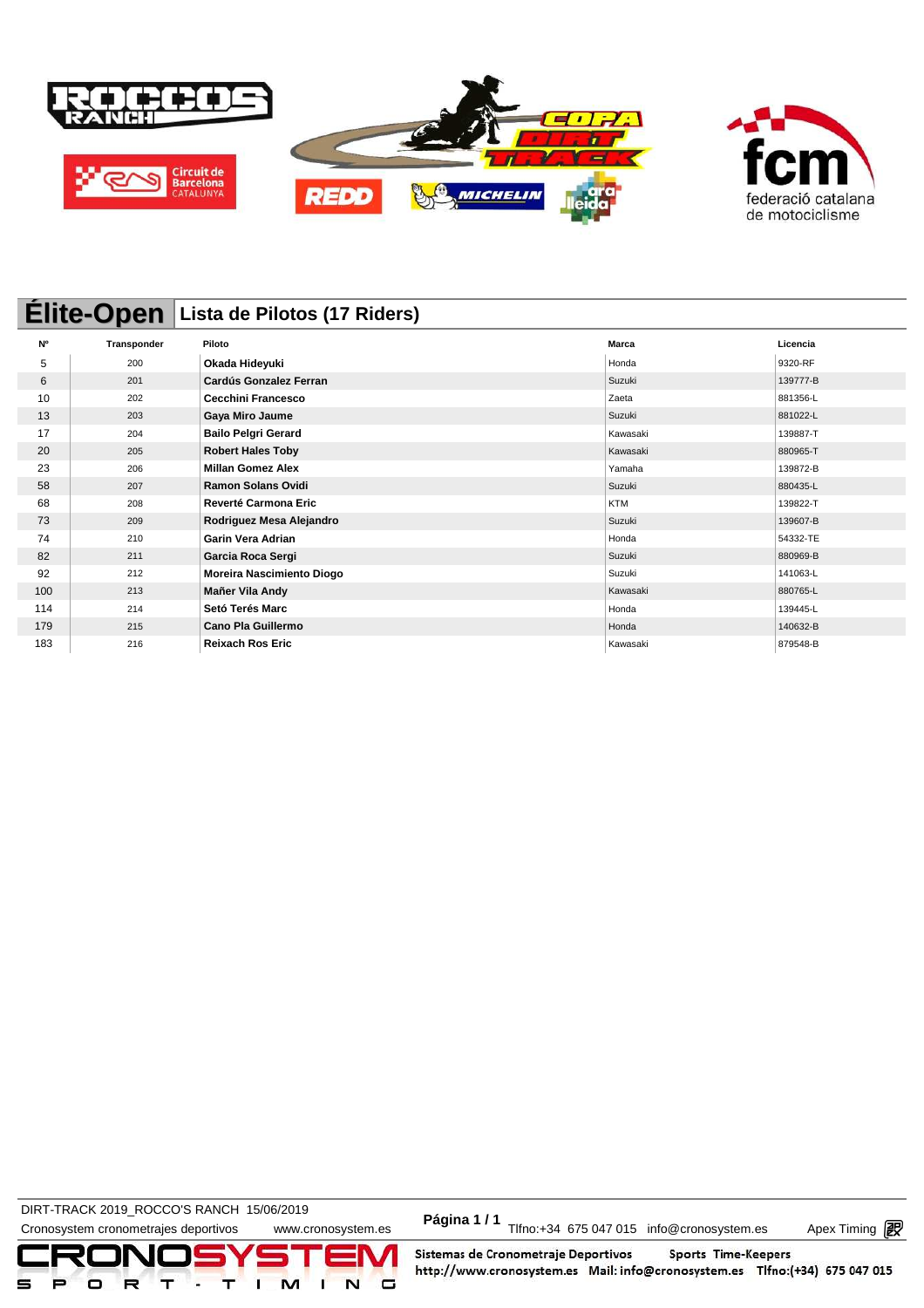

| Élite-Open     |                         | CRONO 1 A (Q1A)               |        | Documento 1 |         |       |          |  |  |
|----------------|-------------------------|-------------------------------|--------|-------------|---------|-------|----------|--|--|
|                |                         | <b>Resultados</b>             |        |             |         |       |          |  |  |
| Pos.           | $\mathsf{N}^\mathsf{o}$ | Piloto                        | Tiempo | Dif.        | Interv. | Total | Marca    |  |  |
| $\mathbf{1}$   | 6                       | <b>Cardús Gonzalez Ferran</b> | 17.185 |             |         | 15    | Suzuki   |  |  |
| $\overline{2}$ | 10                      | <b>Cecchini Francesco</b>     | 17.325 | 0.140       | 0.140   | 15    | Zaeta    |  |  |
| 3              | 17                      | <b>Bailo Pelgri Gerard</b>    | 17.532 | 0.347       | 0.207   | 15    | Kawasaki |  |  |
| 4              | 23                      | <b>Millan Gomez Alex</b>      | 17.566 | 0.381       | 0.034   | 15    | Yamaha   |  |  |
| 5              | 179                     | Cano Pla Guillermo            | 17.567 | 0.382       | 0.001   | 15    | Honda    |  |  |
| 6              | $\sqrt{5}$              | Okada Hideyuki                | 17.780 | 0.595       | 0.213   | 15    | Honda    |  |  |
| $\overline{7}$ | 73                      | Rodriguez Mesa Alejandro      | 17.815 | 0.630       | 0.035   | 14    | Suzuki   |  |  |
| 8              | 13                      | Gaya Miro Jaume               | 17.916 | 0.731       | 0.101   | 12    | Suzuki   |  |  |
| 9              | 58                      | Ramon Solans Ovidi            | 18.557 | 1.372       | 0.641   | 13    | Suzuki   |  |  |

**Tiempo Inicio : 15/06 - 20:25:25** M. Vuelta : Nº6 Cardús Gonzalez Ferran 17.185 41.90 Km/h

DIRT-TRACK 2019\_ROCCO'S RANCH 15/06/2019 **Página 1 / 1**

DIRT-TRACK 2019\_ROCCO STANCH 19/00/2019<br>Cronosystem cronometrajes deportivos www.cronosystem.es Página 1/1 Tlfno:+34 675 047 015 info@cronosystem.es Apex Timing

Apex Timing - timing solutions and services http://www.apex-timing.com/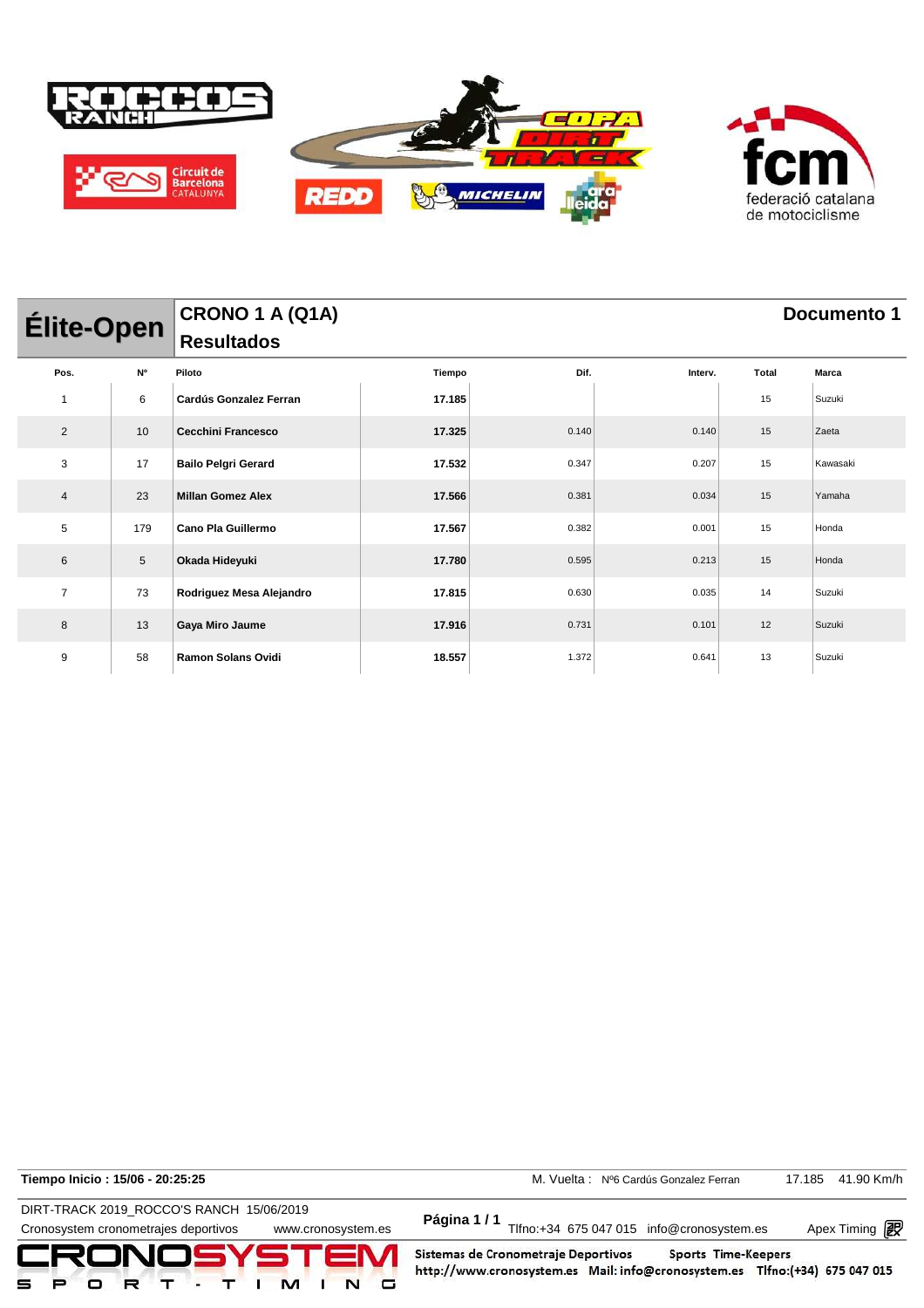

**CRONO 1 A (Q1A)**

**Análisis** 



**Élite-Open** CRONO 1 A (Q1A)<br>
Valor informativo. No Oficial

| <b>Vueltas</b>     | Tiempo por vuelta          | Formato Día  | <b>Vueltas</b>       | Tiempo por vuelta        | Formato Día  | <b>Vueltas</b> | Tiempo por vuelta             | Formato Día  |
|--------------------|----------------------------|--------------|----------------------|--------------------------|--------------|----------------|-------------------------------|--------------|
| Nº5 Okada Hideyuki |                            |              | 13                   | 17.656                   | 19:32:00.702 | 13             | 24.934                        | 19:32:02.746 |
| 1                  | 19.487                     | 19:28:16.210 | 14                   | 28.904                   | 19:32:29.606 | 14             | 21.863                        | 19:32:24.609 |
| 2                  | 18.894                     | 19:28:35.104 | 15                   | 31.038                   | 19:33:00.644 | 15             | 17.930                        | 19:32:42.539 |
| 3                  | 18.263                     | 19:28:53.367 | Nº13 Gaya Miro Jaume |                          |              |                | Nº58 Ramon Solans Ovidi       |              |
| $\overline{4}$     | 18.226                     | 19:29:11.593 | 1                    | 19.771                   | 19:29:01.385 | $\mathbf{1}$   | 24.314                        | 19:28:25.016 |
| 5                  | 18.147                     | 19:29:29.740 | $\overline{2}$       | 18.493                   | 19:29:19.878 | $\overline{2}$ | 28.037                        | 19:28:53.053 |
| 6                  | 18.281                     | 19:29:48.021 | 3                    | 18.053                   | 19:29:37.931 | 3              | 23.828                        | 19:29:16.881 |
| $\overline{7}$     | 21.888                     | 19:30:09.909 | 4                    | 17.975                   | 19:29:55.906 | $\overline{4}$ | 19.228                        | 19:29:36.109 |
| 8                  | 17.967                     | 19:30:27.876 | 5                    | 26.527                   | 19:30:22.433 | 5              | 21.309                        | 19:29:57.418 |
| 9                  | 18.259                     | 19:30:46.135 | $\,6$                | 26.960                   | 19:30:49.393 | 6              | 25.532                        | 19:30:22.950 |
| 10                 | 19.436                     | 19:31:05.571 | $\overline{7}$       | 18.034                   | 19:31:07.427 | $\overline{7}$ | 18.888                        | 19:30:41.838 |
| 11                 | 20.965                     | 19:31:26.536 | 8                    | 18.098                   | 19:31:25.525 | 8              | 18.657                        | 19:31:00.495 |
| 12                 | 17.780                     | 19:31:44.316 | 9                    | 29.130                   | 19:31:54.655 | 9              | 18.557                        | 19:31:19.052 |
| 13                 | 21.362                     | 19:32:05.678 | 10                   | 17.916                   | 19:32:12.571 | 10             | 22.833                        | 19:31:41.885 |
| 14                 | 19.079                     | 19:32:24.757 | 11                   | 19.163                   | 19:32:31.734 | 11             | 25.666                        | 19:32:07.551 |
| 15                 | 18.447                     | 19:32:43.204 | 12                   | 25.384                   | 19:32:57.118 | 12             | 18.723                        | 19:32:26.274 |
|                    | Nº6 Cardús Gonzalez Ferran |              |                      | Nº17 Bailo Pelgri Gerard |              | 13             | 18.565                        | 19:32:44.839 |
| 1                  | 19.285                     | 19:28:15.086 | 1                    | 21.147                   | 19:28:17.138 |                | Nº73 Rodriguez Mesa Alejandro |              |
| $\overline{2}$     | 17.845                     | 19:28:32.931 | 2                    | 18.335                   | 19:28:35.473 | $\overline{1}$ | 21.381                        | 19:28:19.144 |
| 3                  | 17.746                     | 19:28:50.677 | 3                    | 22.693                   | 19:28:58.166 | $\overline{2}$ | 19.321                        | 19:28:38.465 |
| 4                  | 17.306                     | 19:29:07.983 | 4                    | 20.148                   | 19:29:18.314 | 3              | 18.817                        | 19:28:57.282 |
| 5                  | 17.378                     | 19:29:25.361 | 5                    | 17.867                   | 19:29:36.181 | $\overline{4}$ | 18.497                        | 19:29:15.779 |
| 6                  | 17.830                     | 19:29:43.191 | $\,6$                | 17.628                   | 19:29:53.809 | 5              | 24.743                        | 19:29:40.522 |
| 7                  | 19.549                     | 19:30:02.740 | $\overline{7}$       | 17.532                   | 19:30:11.341 | 6              | 20.982                        | 19:30:01.504 |
| 8                  | 17.227                     | 19:30:19.967 | 8                    | 17.542                   | 19:30:28.883 | $\overline{7}$ | 18.008                        | 19:30:19.512 |
| 9                  | 17.237                     | 19:30:37.204 | 9                    | 17.554                   | 19:30:46.437 | 8              | 18.299                        | 19:30:37.811 |
| 10                 | 20.755                     | 19:30:57.959 | 10                   | 22.494                   | 19:31:08.931 | 9              | 18.266                        | 19:30:56.077 |
| 11                 | 17.302                     | 19:31:15.261 | 11                   | 20.396                   | 19:31:29.327 | 10             | 17.824                        | 19:31:13.901 |
| 12                 | 21.736                     | 19:31:36.997 | 12                   | 17.577                   | 19:31:46.904 | 11             | 29.415                        | 19:31:43.316 |
| 13                 | 17.185                     | 19:31:54.182 | 13                   | 17.645                   | 19:32:04.549 | 12             | 17.815                        | 19:32:01.131 |
| 14                 | 17.190                     | 19:32:11.372 | 14                   | 23.666                   | 19:32:28.215 | 13             | 17.999                        | 19:32:19.130 |
| 15                 | 24.113                     | 19:32:35.485 | 15                   | 19.923                   | 19:32:48.138 | 14             | 24.381                        | 19:32:43.511 |
|                    | Nº10 Cecchini Francesco    |              |                      | Nº23 Millan Gomez Alex   |              | Nº179          | <b>Cano Pla Guillermo</b>     |              |
| 1                  | 19.547                     | 19:28:12.006 | 1                    | 20.855                   | 19:28:15.838 | 1              | 20.757                        | 19:28:18.254 |
| $\overline{2}$     | 18.008                     | 19:28:30.014 | $\sqrt{2}$           | 18.539                   | 19:28:34.377 | $\overline{2}$ | 20.067                        | 19:28:38.321 |
| 3                  | 17.763                     | 19:28:47.777 | 3                    | 18.086                   | 19:28:52.463 | 3              | 18.340                        | 19:28:56.661 |
| $\overline{4}$     | 17.325                     | 19:29:05.102 | $\overline{4}$       | 17.663                   | 19:29:10.126 | $\overline{4}$ | 18.003                        | 19:29:14.664 |
| 5                  | 17.470                     | 19:29:22.572 | 5                    | 17.602                   | 19:29:27.728 | 5              | 17.666                        | 19:29:32.330 |
| 6                  | 21.797                     | 19:29:44.369 | $\,6$                | 17.683                   | 19:29:45.411 | 6              | 17.567                        | 19:29:49.897 |
| $\overline{7}$     | 30.336                     | 19:30:14.705 | $\overline{7}$       | 19.480                   | 19:30:04.891 | $\overline{7}$ | 17.882                        | 19:30:07.779 |
| 8                  | 17.797                     | 19:30:32.502 | $\bf 8$              | 17.627                   | 19:30:22.518 | $\bf 8$        | 20.189                        | 19:30:27.968 |
| 9                  | 17.663                     | 19:30:50.165 | 9                    | 17.673                   | 19:30:40.191 | 9              | 20.540                        | 19:30:48.508 |
| 10                 | 17.487                     | 19:31:07.652 | 10                   | 19.338                   | 19:30:59.529 | $10\,$         | 17.832                        | 19:31:06.340 |
| 11                 | 17.745                     | 19:31:25.397 | 11                   | 17.566                   | 19:31:17.095 | 11             | 17.905                        | 19:31:24.245 |
| 12                 | 17.649                     | 19:31:43.046 | 12                   | 20.717                   | 19:31:37.812 | 12             | 21.362                        | 19:31:45.607 |
|                    |                            |              |                      |                          |              |                |                               |              |

DIRT-TRACK 2019\_ROCCO STANCH 19/00/2019<br>Cronosystem cronometrajes deportivos www.cronosystem.es Página 1/2 Tlfno:+34 675 047 015 info@cronosystem.es Apex Timing **DIRT-TRACK 2019\_ROCCO'S RANCH 15/06/2019** 

Apex Timing - timing solutions and services http://www.apex-timing.com/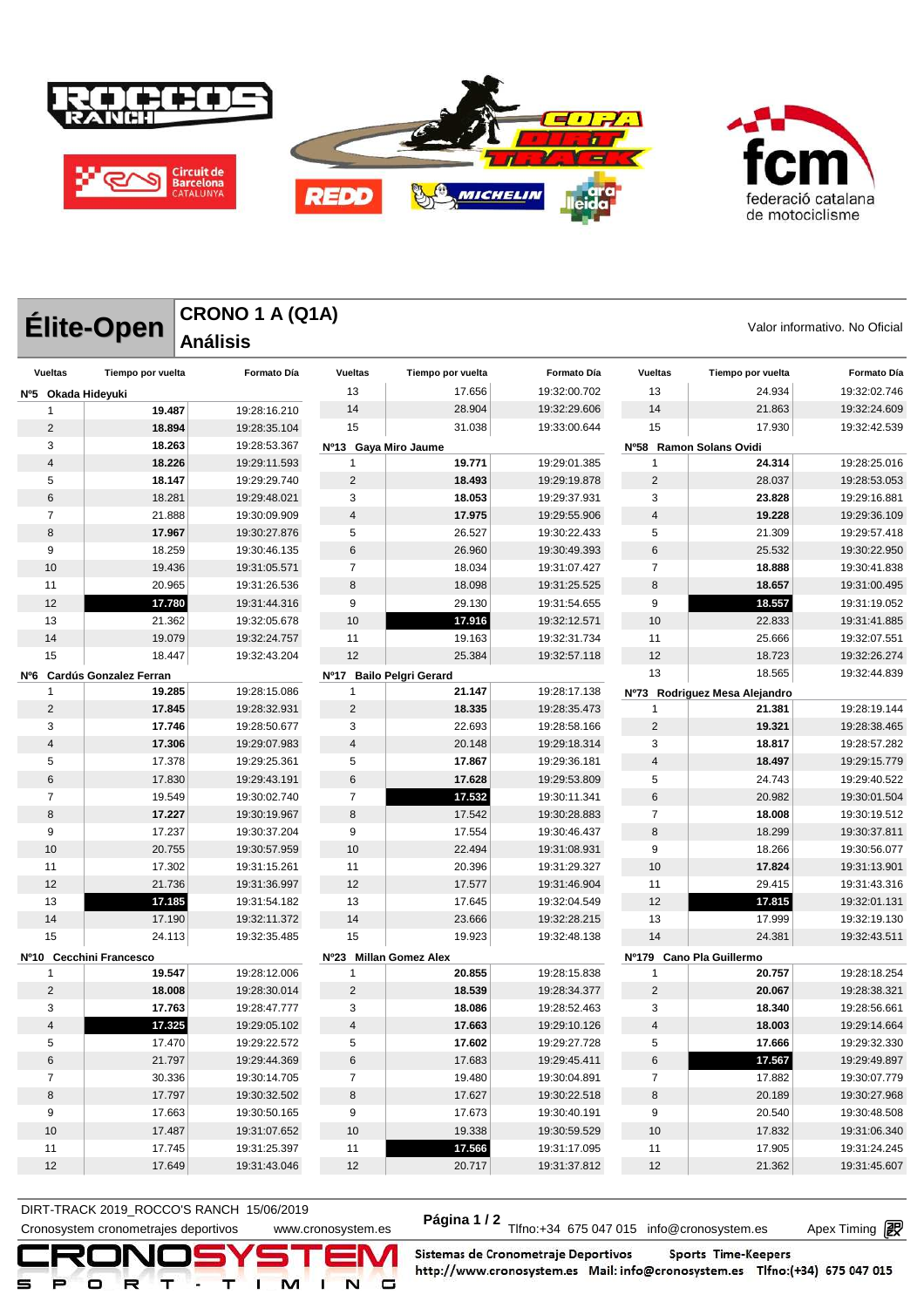

|                | Élite-Open        | CRONO 1 A (Q1A)<br>  Análisis |
|----------------|-------------------|-------------------------------|
|                |                   |                               |
| <b>Vueltas</b> | Tiempo por vuelta | <b>Formato Día</b>            |
| 13             | 21.102            | 19:32:06.709                  |
| 14             | 17.643            | 19:32:24.352                  |
| 15             | 17.942            | 19:32:42.294                  |

DIRT-TRACK 2019\_ROCCO STANCH 19/00/2019<br>Cronosystem cronometrajes deportivos www.cronosystem.es Página 2/2 Tlfno:+34 675 047 015 info@cronosystem.es Apex Timing DIRT-TRACK 2019\_ROCCO'S RANCH 15/06/2019 **Página 2 / 2**



Apex Timing - timing solutions and services http://www.apex-timing.com/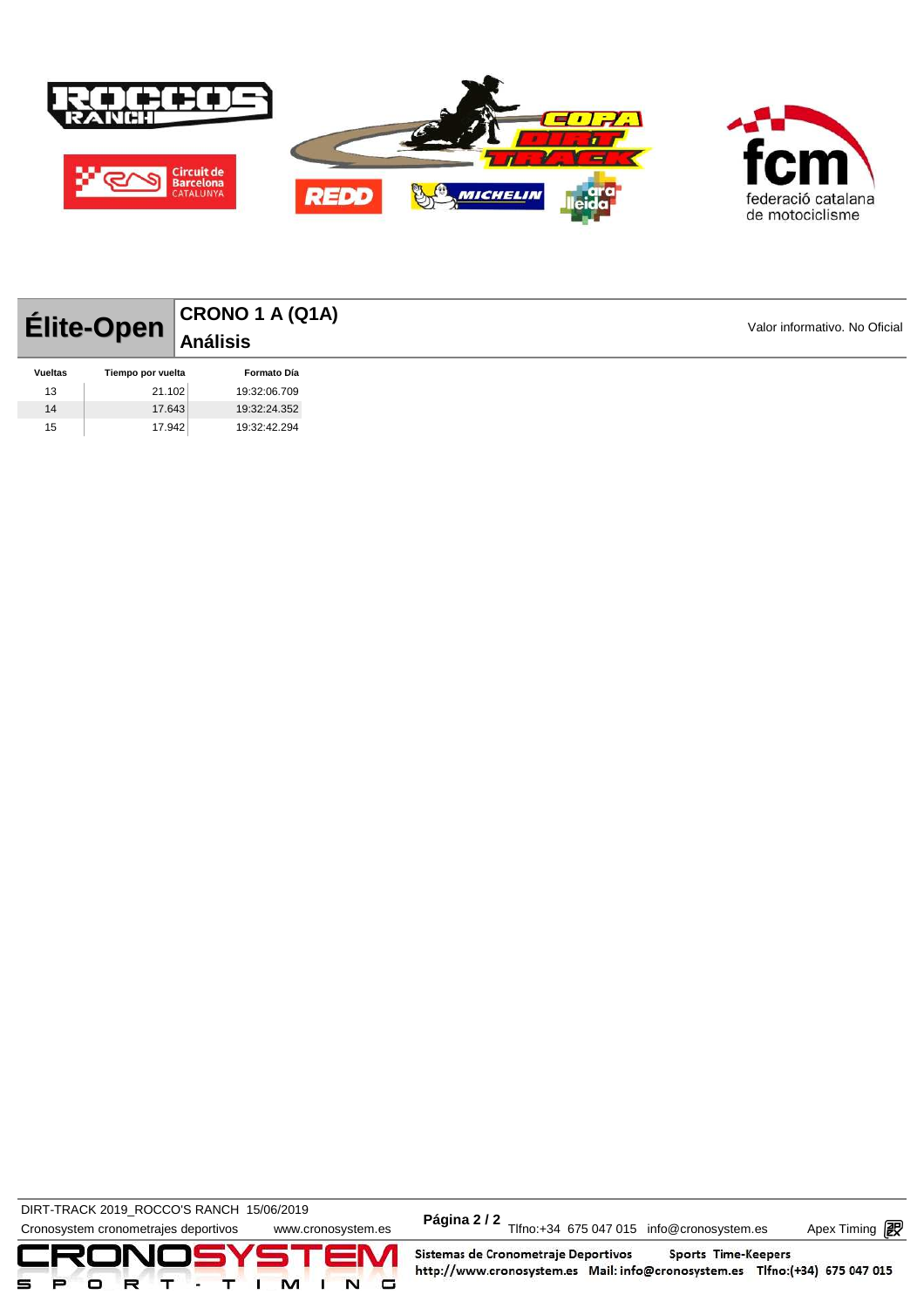

| <b>Élite-Open</b> |           | CRONO 1 B (Q1B)<br>Resultados |        | <b>Documento 2</b> |         |       |            |  |  |
|-------------------|-----------|-------------------------------|--------|--------------------|---------|-------|------------|--|--|
|                   |           |                               |        |                    |         |       |            |  |  |
| Pos.              | <b>N°</b> | Piloto                        | Tiempo | Dif.               | Interv. | Total | Marca      |  |  |
|                   | 92        | Moreira Nascimiento Diogo     | 17.548 |                    |         | 14    | Suzuki     |  |  |
| 2                 | 74        | <b>Garin Vera Adrian</b>      | 17.622 | 0.074              | 0.074   | 15    | Honda      |  |  |
| 3                 | 82        | Garcia Roca Sergi             | 17.633 | 0.085              | 0.011   | 15    | Suzuki     |  |  |
| 4                 | 20        | <b>Robert Hales Toby</b>      | 17.690 | 0.142              | 0.057   | 15    | Kawasaki   |  |  |
| 5                 | 183       | <b>Reixach Ros Eric</b>       | 18.096 | 0.548              | 0.406   | 15    | Kawasaki   |  |  |
| 6                 | 100       | Mañer Vila Andy               | 18.143 | 0.595              | 0.047   | 15    | Kawasaki   |  |  |
| $\overline{7}$    | 68        | <b>Reverté Carmona Eric</b>   | 18.220 | 0.672              | 0.077   | 14    | <b>KTM</b> |  |  |
| 8                 | 114       | Setó Terés Marc               | 18.400 | 0.852              | 0.180   | 15    | Honda      |  |  |

| Tiempo Inicio: 15/06 - 20:31:17          |                    |                                     | M. Vuelta: Nº92 Moreira Nascimiento Diogo                                                                 | 17.548 | 41.03 Km/h    |
|------------------------------------------|--------------------|-------------------------------------|-----------------------------------------------------------------------------------------------------------|--------|---------------|
|                                          |                    |                                     | Evento Grabado: Nº6 Cardús Gonzalez Ferran                                                                | 17.185 | 41.90 Km/h    |
| DIRT-TRACK 2019 ROCCO'S RANCH 15/06/2019 |                    |                                     |                                                                                                           |        |               |
| Cronosystem cronometrajes deportivos     | www.cronosystem.es |                                     | Página 1 / 1<br>Tlfno:+34 675 047 015 info@cronosystem.es                                                 |        | Apex Timing 图 |
| CRONOSYSTEM<br>=                         |                    | Sistemas de Cronometraje Deportivos | <b>Sports Time-Keepers</b><br>http://www.cronosystem.es Mail: info@cronosystem.es Tlfno:(+34) 675 047 015 |        |               |

Apex Timing - timing solutions and services http://www.apex-timing.com/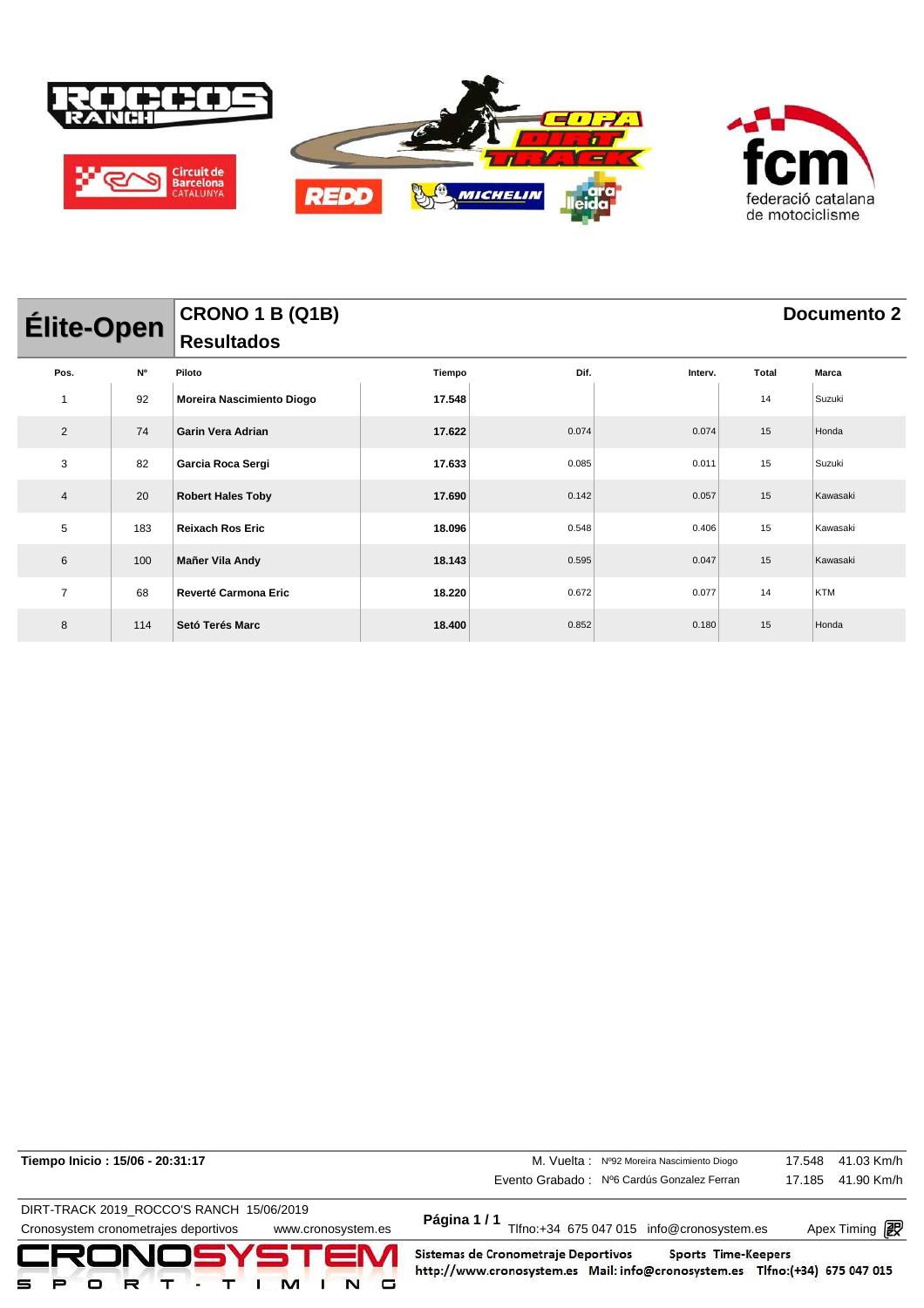

|                |                           | <b>CRONO 1 B (Q1B)</b> |                        |                                |              |                        |                   |                               |
|----------------|---------------------------|------------------------|------------------------|--------------------------------|--------------|------------------------|-------------------|-------------------------------|
|                | Élite-Open                | <b>Análisis</b>        |                        |                                |              |                        |                   | Valor informativo. No Oficial |
| <b>Vueltas</b> | Tiempo por vuelta         | <b>Formato Día</b>     | <b>Vueltas</b>         | Tiempo por vuelta              | Formato Día  | <b>Vueltas</b>         | Tiempo por vuelta | <b>Formato Día</b>            |
|                | Nº20 Robert Hales Toby    |                        | 14                     | 18.433                         | 19:38:11.934 | 12                     | 18.857            | 19:37:31.813                  |
| 1              | 18.312                    | 19:34:06.968           | 15                     | 18.366                         | 19:38:30.300 | 13                     | 18.702            | 19:37:50.515                  |
| 2              | 17.789                    | 19:34:24.757           | Nº82 Garcia Roca Sergi |                                |              | 14                     | 18.760            | 19:38:09.275                  |
| 3              | 17.690                    | 19:34:42.447           | 1                      | 18.068                         | 19:33:59.758 | 15                     | 21.308            | 19:38:30.583                  |
| $\overline{4}$ | 17.980                    | 19:35:00.427           | 2                      | 17.757                         | 19:34:17.515 | Nº114                  | Setó Terés Marc   |                               |
| 5              | 18.229                    | 19:35:18.656           | 3                      | 17.633                         | 19:34:35.148 | 1                      | 19.064            | 19:34:04.848                  |
| 6              | 18.100                    | 19:35:36.756           | 4                      | 17.774                         | 19:34:52.922 | $\overline{2}$         | 18.638            | 19:34:23.486                  |
| $\overline{7}$ | 17.868                    | 19:35:54.624           | 5                      | 19.636                         | 19:35:12.558 | 3                      | 22.376            | 19:34:45.862                  |
| 8              | 18.254                    | 19:36:12.878           | 6                      | 25.831                         | 19:35:38.389 | 4                      | 18.588            | 19:35:04.450                  |
| 9              | 17.963                    | 19:36:30.841           | $\overline{7}$         | 17.985                         | 19:35:56.374 | 5                      | 18.400            | 19:35:22.850                  |
| 10             | 18.165                    | 19:36:49.006           | 8                      | 18.054                         | 19:36:14.428 | 6                      | 18.629            | 19:35:41.479                  |
| 11             | 20.971                    | 19:37:09.977           | 9                      | 19.095                         | 19:36:33.523 | $\overline{7}$         | 18.533            | 19:36:00.012                  |
| 12             | 18.222                    | 19:37:28.199           | 10                     | 18.939                         | 19:36:52.462 | 8                      | 21.687            | 19:36:21.699                  |
| 13             | 18.052                    | 19:37:46.251           | 11                     | 24.846                         | 19:37:17.308 | 9                      | 22.562            | 19:36:44.261                  |
| 14             | 19.540                    | 19:38:05.791           | 12                     | 20.338                         | 19:37:37.646 | 10                     | 18.458            | 19:37:02.719                  |
| 15             | 21.365                    | 19:38:27.156           | 13                     | 21.586                         | 19:37:59.232 | 11                     | 18.701            | 19:37:21.420                  |
|                | Nº68 Reverté Carmona Eric |                        | 14                     | 23.151                         | 19:38:22.383 | 12                     | 22.996            | 19:37:44.416                  |
| 1              | 18.803                    | 19:34:03.938           | 15                     | 18.089                         | 19:38:40.472 | 13                     | 22.087            | 19:38:06.503                  |
| 2              | 18.418                    | 19:34:22.356           |                        | Nº92 Moreira Nascimiento Diogo |              | 14                     | 19.163            | 19:38:25.666                  |
| 3              | 18.274                    | 19:34:40.630           | 1                      | 19.482                         | 19:34:02.992 | 15                     | 18.580            | 19:38:44.246                  |
| 4              | 18.220                    | 19:34:58.850           | $\overline{2}$         | 18.768                         | 19:34:21.760 | Nº183 Reixach Ros Eric |                   |                               |
| 5              | 22.131                    | 19:35:20.981           | 3                      | 17.548                         | 19:34:39.308 | 1                      | 19.107            | 19:34:05.331                  |
| 6              | 26.903                    | 19:35:47.884           | 4                      | 17.904                         | 19:34:57.212 | $\overline{2}$         | 18.447            | 19:34:23.778                  |
| $\overline{7}$ | 18.359                    | 19:36:06.243           | 5                      | 19.361                         | 19:35:16.573 | 3                      | 25.895            | 19:34:49.673                  |
| 8              | 18.304                    | 19:36:24.547           | 6                      | 51.052                         | 19:36:07.625 | $\overline{4}$         | 18.096            | 19:35:07.769                  |
| 9              | 25.124                    | 19:36:49.671           | 7                      | 17.816                         | 19:36:25.441 | 5                      | 18.144            | 19:35:25.913                  |
| 10             | 21.402                    | 19:37:11.073           | 8                      | 17.674                         | 19:36:43.115 | 6                      | 19.913            | 19:35:45.826                  |
| 11             | 18.433                    | 19:37:29.506           | 9                      | 17.626                         | 19:37:00.741 | $\overline{7}$         | 18.577            | 19:36:04.403                  |
| 12             | 23.940                    | 19:37:53.446           | 10                     | 27.624                         | 19:37:28.365 | 8                      | 22.357            | 19:36:26.760                  |
| 13             | 22.637                    | 19:38:16.083           | 11                     | 18.042                         | 19:37:46.407 | 9                      | 18.295            | 19:36:45.055                  |
| 14             | 18.518                    | 19:38:34.601           | 12                     | 18.296                         | 19:38:04.703 | 10                     | 18.281            | 19:37:03.336                  |
| Nº74           | Garin Vera Adrian         |                        | 13                     | 17.625                         | 19:38:22.328 | 11                     | 25.317            | 19:37:28.653                  |
| -1             | 17.734                    | 19:34:02.371           | 14                     | 17.877                         | 19:38:40.205 | 12                     | 18.761            | 19:37:47.414                  |
| $\overline{2}$ | 17.743                    | 19:34:20.114           | Nº100 Mañer Vila Andy  |                                |              | 13                     | 18.581            | 19:38:05.995                  |
| 3              | 18.164                    | 19:34:38.278           | 1                      | 18.706                         | 19:34:01.759 | 14                     | 18.446            | 19:38:24.441                  |
| 4              | 17.622                    | 19:34:55.900           | $\overline{c}$         | 18.143                         | 19:34:19.902 | 15                     | 18.585            | 19:38:43.026                  |
| 5              | 17.752                    | 19:35:13.652           | 3                      | 18.249                         | 19:34:38.151 |                        |                   |                               |
| 6              | 17.764                    | 19:35:31.416           | 4                      | 18.726                         | 19:34:56.877 |                        |                   |                               |
| $\overline{7}$ | 17.980                    | 19:35:49.396           | 5                      | 19.748                         | 19:35:16.625 |                        |                   |                               |
| 8              | 19.292                    | 19:36:08.688           | 6                      | 18.217                         | 19:35:34.842 |                        |                   |                               |
| 9              | 25.077                    | 19:36:33.765           | $\overline{7}$         | 18.945                         | 19:35:53.787 |                        |                   |                               |
| 10             | 17.743                    | 19:36:51.508           | 8                      | 19.331                         | 19:36:13.118 |                        |                   |                               |
| 11             | 17.817                    | 19:37:09.325           | 9                      | 18.724                         | 19:36:31.842 |                        |                   |                               |
| 12             | 25.782                    | 19:37:35.107           | 10                     | 22.479                         | 19:36:54.321 |                        |                   |                               |
| 13             | 18.394                    | 19:37:53.501           | 11                     | 18.635                         | 19:37:12.956 |                        |                   |                               |

DIRT-TRACK 2019\_ROCCO STANCH 19/00/2019<br>Cronosystem cronometrajes deportivos www.cronosystem.es Página 1/1 Tlfno:+34 675 047 015 info@cronosystem.es Apex Timing **DIRT-TRACK 2019\_ROCCO'S RANCH 15/06/2019** 

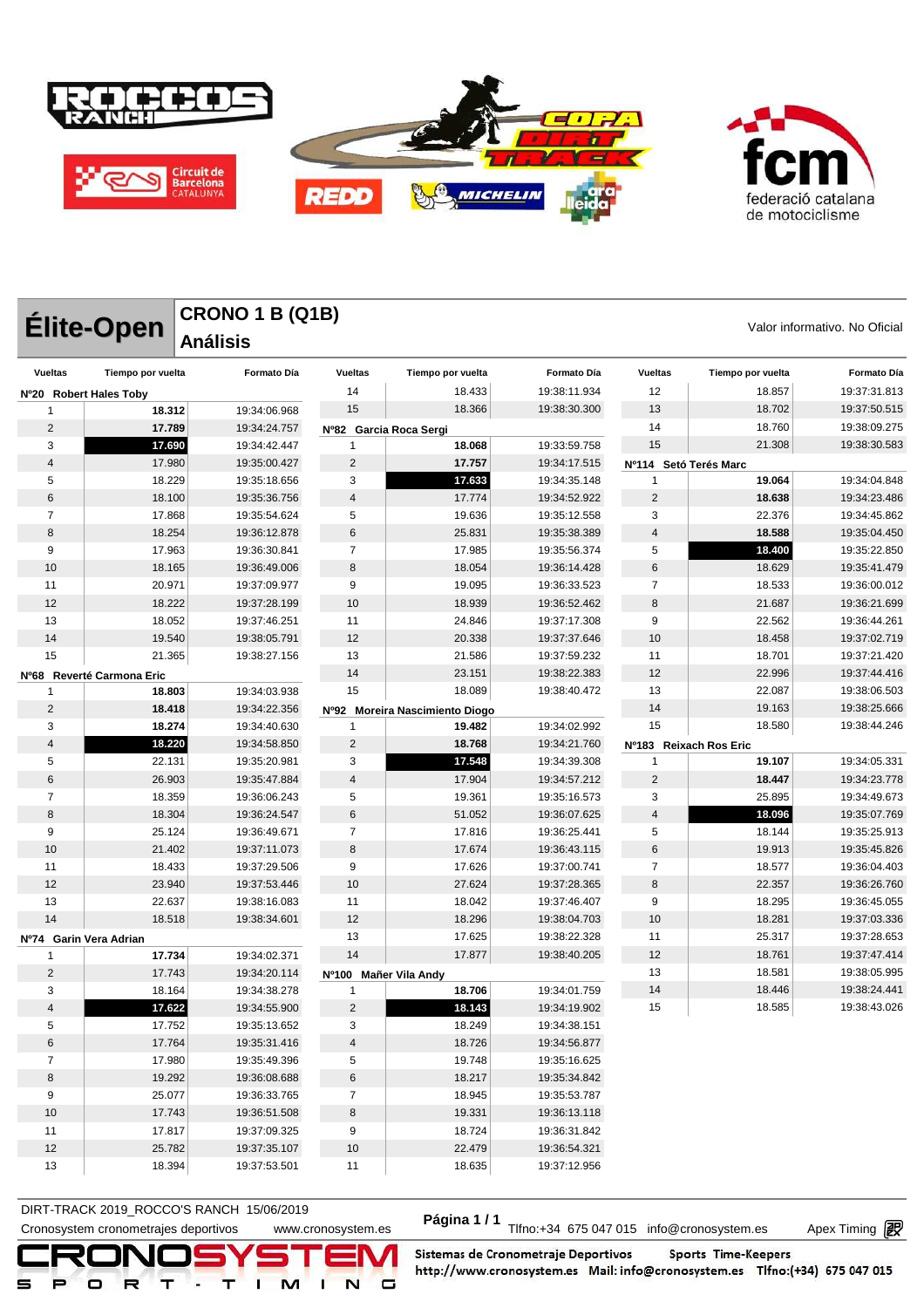

| Élite-Open     |     | CRONO 2 A (Q2A)            |        | Documento 3 |         |       |              |  |  |
|----------------|-----|----------------------------|--------|-------------|---------|-------|--------------|--|--|
|                |     | <b>Resultados</b>          |        |             |         |       |              |  |  |
| Pos.           | N°  | Piloto                     | Tiempo | Dif.        | Interv. | Total | <b>Marca</b> |  |  |
|                | 6   | Cardús Gonzalez Ferran     | 16.942 |             |         | 18    | Suzuki       |  |  |
| $\overline{2}$ | 23  | <b>Millan Gomez Alex</b>   | 17.174 | 0.232       | 0.232   | 18    | Yamaha       |  |  |
| 3              | 10  | <b>Cecchini Francesco</b>  | 17.227 | 0.285       | 0.053   | 17    | Zaeta        |  |  |
| 4              | 73  | Rodriguez Mesa Alejandro   | 17.523 | 0.581       | 0.296   | 18    | Suzuki       |  |  |
| 5              | 17  | <b>Bailo Pelgri Gerard</b> | 17.549 | 0.607       | 0.026   | 18    | Kawasaki     |  |  |
| 6              | 179 | Cano Pla Guillermo         | 17.633 | 0.691       | 0.084   | 17    | Honda        |  |  |
| $\overline{7}$ | 5   | Okada Hideyuki             | 17.848 | 0.906       | 0.215   | 18    | Honda        |  |  |
| 8              | 13  | Gaya Miro Jaume            | 17.915 | 0.973       | 0.067   | 6     | Suzuki       |  |  |
| 9              | 58  | <b>Ramon Solans Ovidi</b>  | 18.374 | 1.432       | 0.459   | 17    | Suzuki       |  |  |

| Tiempo Inicio: 15/06 - 21:11:45                            | M. Vuelta: Nº6 Cardús Gonzalez Ferran                                                                              | 16.942              | 42.50 Km/h           |
|------------------------------------------------------------|--------------------------------------------------------------------------------------------------------------------|---------------------|----------------------|
|                                                            | Record anterior: Nº6 Cardús Gonzalez Ferran                                                                        | 17.185              | 41.90 Km/h           |
| DIRT-TRACK 2019 ROCCO'S RANCH 15/06/2019                   |                                                                                                                    |                     |                      |
| Cronosystem cronometrajes deportivos<br>www.cronosystem.es | Página 1 / 1<br>Tlfno:+34 675 047 015 info@cronosystem.es                                                          |                     | Apex Timing <b>i</b> |
| CRONOSYSTEM                                                | Sistemas de Cronometraje Deportivos<br>http://www.cronosystem.es Mail: info@cronosystem.es Tlfno:(+34) 675 047 015 | Sports Time-Keepers |                      |

Apex Timing - timing solutions and services http://www.apex-timing.com/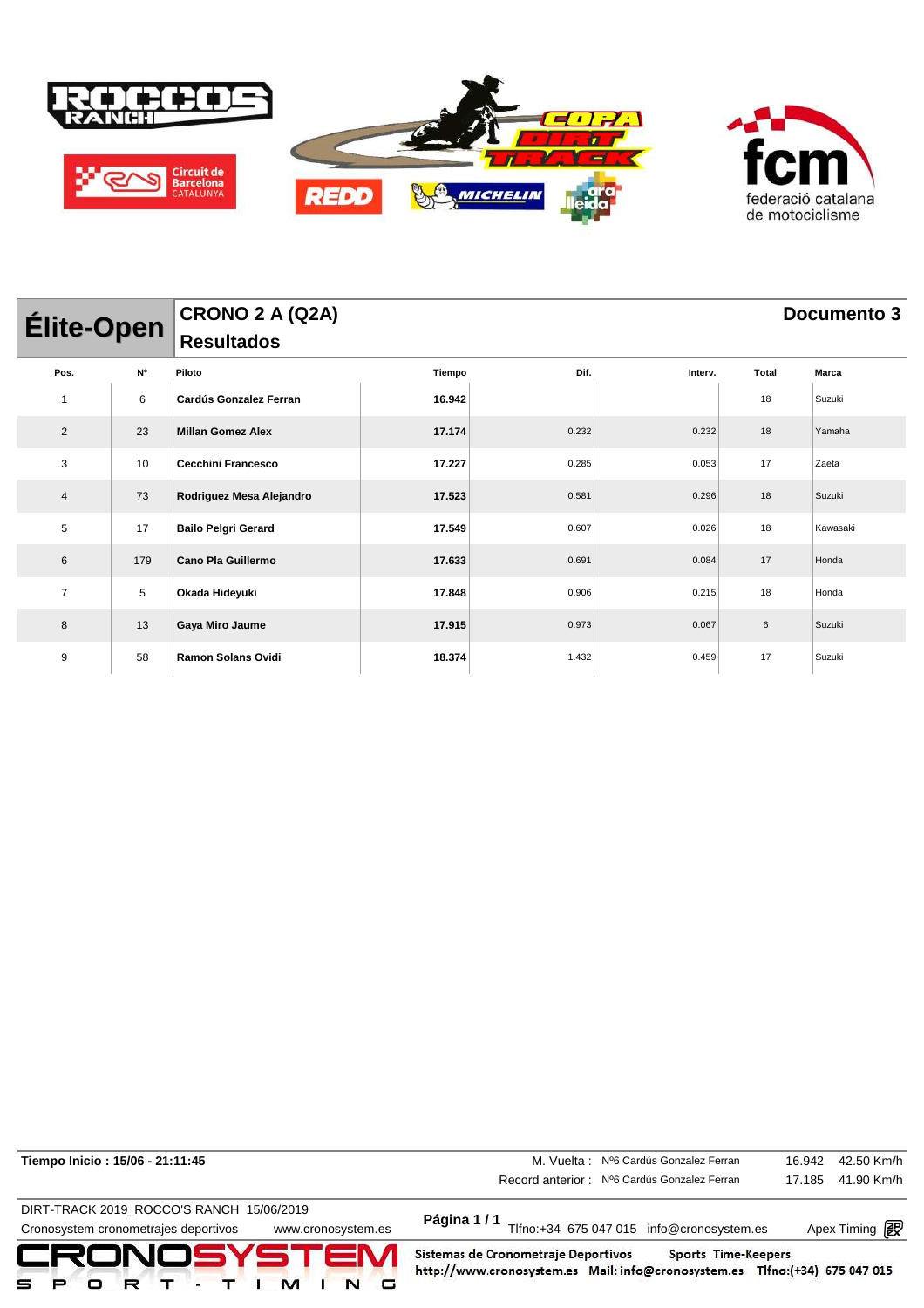



|                         | <b>CRONO 2 A (Q2A)</b><br><b>Élite-Open</b><br><b>Análisis</b> |                    |                        |                            |                    |                |                               | Valor informativo. No Oficial |
|-------------------------|----------------------------------------------------------------|--------------------|------------------------|----------------------------|--------------------|----------------|-------------------------------|-------------------------------|
| <b>Vueltas</b>          | Tiempo por vuelta                                              | <b>Formato Día</b> | <b>Vueltas</b>         | Tiempo por vuelta          | <b>Formato Día</b> | <b>Vueltas</b> | Tiempo por vuelta             | Formato Día                   |
|                         | Nº5 Okada Hideyuki                                             |                    | $\overline{7}$         | 24.596                     | 20:16:27.238       | 8              | 20.602                        | 20:16:49.523                  |
|                         | 20.202<br>20:14:38.856<br>1                                    |                    | 8                      | 17.969                     | 20:16:45.207       | 9              | 17.224                        | 20:17:06.747                  |
| $\overline{2}$          | 19.932                                                         | 20:14:58.788       | 9                      | 17.299                     | 20:17:02.506       | 10             | 17.304                        | 20:17:24.051                  |
| 3                       | 20.048                                                         | 20:15:18.836       | 10                     | 17.227                     | 20:17:19.733       | 11             | 19.673                        | 20:17:43.724                  |
| 4                       | 18.933                                                         | 20:15:37.769       | 11                     | 25.051                     | 20:17:44.784       | 12             | 17.174                        | 20:18:00.898                  |
| 5                       | 18.930                                                         | 20:15:56.699       | 12                     | 48.836                     | 20:18:33.620       | 13             | 17.246                        | 20:18:18.144                  |
| 6                       | 20.021                                                         | 20:16:16.720       | 13                     | 18.377                     | 20:18:51.997       | 14             | 21.411                        | 20:18:39.555                  |
| 7                       | 19.332                                                         | 20:16:36.052       | 14                     | 17.669                     | 20:19:09.666       | 15             | 21.879                        | 20:19:01.434                  |
| 8                       | 18.311                                                         | 20:16:54.363       | 15                     | 17.298                     | 20:19:26.964       | 16             | 17.700                        | 20:19:19.134                  |
| 9                       | 18.209                                                         | 20:17:12.572       | 16                     | 17.380                     | 20:19:44.344       | 17             | 19.768                        | 20:19:38.902                  |
| 10                      | 18.153                                                         | 20:17:30.725       | 17                     | 23.757                     | 20:20:08.101       | 18             | 19.564                        | 20:19:58.466                  |
| 11                      | 18.726                                                         | 20:17:49.451       | Nº13 Gaya Miro Jaume   |                            |                    |                | Nº58 Ramon Solans Ovidi       |                               |
| 12                      | 21.128                                                         | 20:18:10.579       | 1                      | 32.613                     | 20:15:56.623       | -1             | 24.207                        | 20:14:40.808                  |
| 13                      | 18.016                                                         | 20:18:28.595       | $\overline{2}$         | 20.753                     | 20:16:17.376       | $\overline{2}$ | 23.894                        | 20:15:04.702                  |
| 14                      | 19.598                                                         | 20:18:48.193       | 3                      | 20.344                     | 20:16:37.720       | 3              | 21.451                        | 20:15:26.153                  |
| 15                      | 18.235                                                         | 20:19:06.428       | $\overline{4}$         | 18.368                     | 20:16:56.088       | $\overline{4}$ | 24.436                        | 20:15:50.589                  |
| 16                      | 19.820                                                         | 20:19:26.248       | 5                      | 17.915                     | 20:17:14.003       | 5              | 25.352                        | 20:16:15.941                  |
| 17                      | 17.848                                                         | 20:19:44.096       | 6                      | 17.998                     | 20:17:32.001       | 6              | 22.345                        | 20:16:38.286                  |
| 18                      | 19.394                                                         | 20:20:03.490       | Nº17                   | <b>Bailo Pelgri Gerard</b> |                    | $\overline{7}$ | 19.211                        | 20:16:57.497                  |
|                         | Nº6 Cardús Gonzalez Ferran                                     |                    | 1                      | 21.026                     | 20:14:38.455       | 8              | 20.565                        | 20:17:18.062                  |
| 1                       | 20.652                                                         | 20:14:32.858       | $\overline{2}$         | 21.741                     | 20:15:00.196       | 9              | 21.066                        | 20:17:39.128                  |
| 2                       | 18.502                                                         | 20:14:51.360       | 3                      | 18.902                     | 20:15:19.098       | 10             | 18.615                        | 20:17:57.743                  |
| 3                       | 19.568                                                         | 20:15:10.928       | $\overline{4}$         | 18.041                     | 20:15:37.139       | 11             | 18.704                        | 20:18:16.447                  |
| 4                       | 17.704                                                         | 20:15:28.632       | 5                      | 17.739                     | 20:15:54.878       | 12             | 18.607                        | 20:18:35.054                  |
| 5                       | 17.276                                                         | 20:15:45.908       | 6                      | 17.672                     | 20:16:12.550       | 13             | 19.093                        | 20:18:54.147                  |
| 6                       | 17.066                                                         | 20:16:02.974       | $\overline{7}$         | 18.721                     | 20:16:31.271       | 14             | 18.601                        | 20:19:12.748                  |
| $\overline{7}$          | 26.811                                                         | 20:16:29.785       | 8                      | 18.700                     | 20:16:49.971       | 15             | 18.374                        | 20:19:31.122                  |
| 8                       | 21.530                                                         | 20:16:51.315       | 9                      | 21.298                     | 20:17:11.269       | 16             | 18.681                        | 20:19:49.803                  |
| 9                       | 17.193                                                         | 20:17:08.508       | 10                     | 17.550                     | 20:17:28.819       | 17             | 18.647                        | 20:20:08.450                  |
| 10                      | 17.031                                                         | 20:17:25.539       | 11                     | 17.549                     | 20:17:46.368       |                | Nº73 Rodriguez Mesa Alejandro |                               |
| 11                      | 17.185                                                         | 20:17:42.724       | 12                     | 20.860                     | 20:18:07.228       | 1              | 20.817                        | 20:14:34.240                  |
| 12                      | 21.196                                                         | 20:18:03.920       | 13                     | 17.694                     | 20:18:24.922       | $\overline{2}$ | 19.656                        | 20:14:53.896                  |
| 13                      | 17.194                                                         | 20:18:21.114       | 14                     | 21.653                     | 20:18:46.575       | 3              | 19.018                        | 20:15:12.914                  |
| 14                      | 18.175                                                         | 20:18:39.289       | 15                     | 18.748                     | 20:19:05.323       | $\overline{4}$ | 24.449                        | 20:15:37.363                  |
| 15                      | 23.458                                                         | 20:19:02.747       | 16                     | 17.613                     | 20:19:22.936       | 5              | 18.127                        | 20:15:55.490                  |
| 16                      | 16.945                                                         | 20:19:19.692       | 17                     | 17.824                     | 20:19:40.760       | $\,6$          | 18.111                        | 20:16:13.601                  |
| 17                      | 16.942                                                         | 20:19:36.634       | 18                     | 22.219                     | 20:20:02.979       | $\overline{7}$ | 20.426                        | 20:16:34.027                  |
| 18                      | 20.493                                                         | 20:19:57.127       | Nº23 Millan Gomez Alex |                            |                    | 8              | 17.970                        | 20:16:51.997                  |
| Nº10 Cecchini Francesco |                                                                | 1                  | 20.677                 | 20:14:33.194               | 9                  | 17.523         | 20:17:09.520                  |                               |
| 1                       | 19.616                                                         | 20:14:33.637       | $\sqrt{2}$             | 19.146                     | 20:14:52.340       | 10             | 17.835                        | 20:17:27.355                  |
| $\overline{2}$          | 18.433                                                         | 20:14:52.070       | 3                      | 18.558                     | 20:15:10.898       | 11             | 19.928                        | 20:17:47.283                  |
| 3                       | 17.797                                                         | 20:15:09.867       | 4                      | 18.177                     | 20:15:29.075       | 12             | 24.676                        | 20:18:11.959                  |
| 4                       | 17.700                                                         | 20:15:27.567       | 5                      | 17.876                     | 20:15:46.951       | 13             | 17.734                        | 20:18:29.693                  |
| 5                       | 17.605                                                         | 20:15:45.172       | 6                      | 17.535                     | 20:16:04.486       | 14             | 19.447                        | 20:18:49.140                  |
| 6                       | 17.470                                                         | 20:16:02.642       | $\overline{7}$         | 24.435                     | 20:16:28.921       | 15             | 17.788                        | 20:19:06.928                  |

DIRT-TRACK 2019\_ROCCO STANCH 19/00/2019<br>Cronosystem cronometrajes deportivos www.cronosystem.es Página 1/2 Tlfno:+34 675 047 015 info@cronosystem.es Apex Timing **DIRT-TRACK 2019\_ROCCO'S RANCH 15/06/2019** 

Apex Timing - timing solutions and services http://www.apex-timing.com/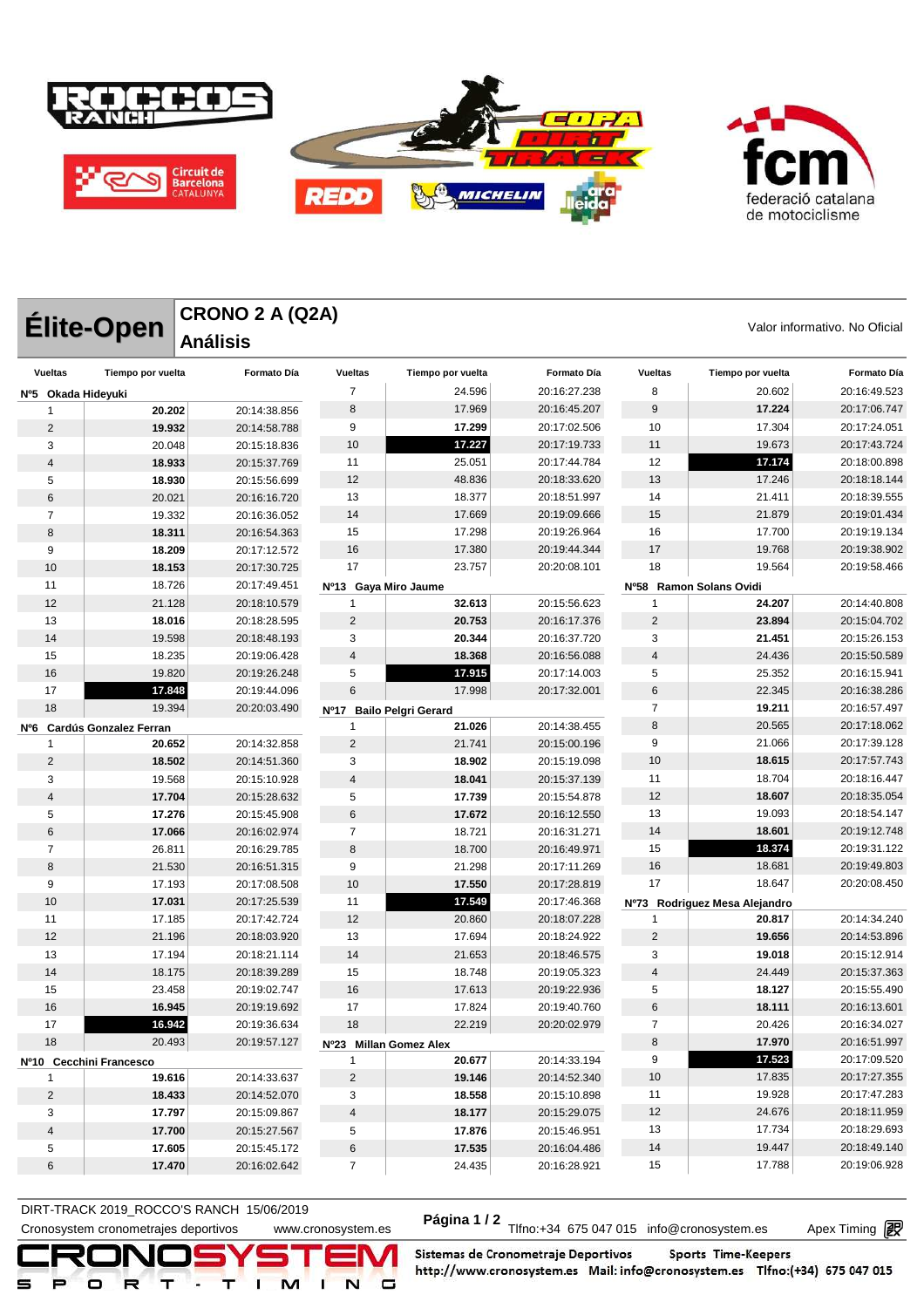

|                | Élite-Open               | CRONO 2 A (Q2A) |  |
|----------------|--------------------------|-----------------|--|
|                |                          | <b>Análisis</b> |  |
| Vueltas        | Tiempo por vuelta        | Formato Día     |  |
| 16             | 22.173                   | 20:19:29.101    |  |
| 17             | 17.795                   | 20:19:46.896    |  |
| 18             | 17.805                   | 20:20:04.701    |  |
|                | Nº179 Cano Pla Guillermo |                 |  |
|                | 20.900                   | 20:14:34.709    |  |
| $\overline{2}$ | 19.206                   | 20:14:53.915    |  |
| 3              | 18.529                   | 20:15:12.444    |  |
| $\overline{4}$ | 18.279                   | 20:15:30.723    |  |
| 5              | 18.000                   | 20:15:48.723    |  |
| 6              | 17.847                   | 20:16:06.570    |  |
| 7              | 17.879                   | 20:16:24.449    |  |
| 8              | 17.848                   | 20:16:42.297    |  |
| 9              | 17.660                   | 20:16:59.957    |  |
| 10             | 20.308                   | 20:17:20.265    |  |
| 11             | 18.553                   | 20:17:38.818    |  |
| 12             | 17.633                   | 20:17:56.451    |  |
| 13             | 22.794                   | 20:18:19.245    |  |
| 14             | 41.659                   | 20:19:00.904    |  |
| 15             | 19.661                   | 20:19:20.565    |  |
| 16             | 23.217                   | 20:19:43.782    |  |

DIRT-TRACK 2019\_ROCCO'S RANCH 15/06/2019 **Página 2 / 2**

20.109 20:20:03.891

DIRT-TRACK 2019\_ROCCO STANCH 19/00/2019<br>Cronosystem cronometrajes deportivos www.cronosystem.es Página 2/2 Tlfno:+34 675 047 015 info@cronosystem.es Apex Timing

Apex Timing - timing solutions and services http://www.apex-timing.com/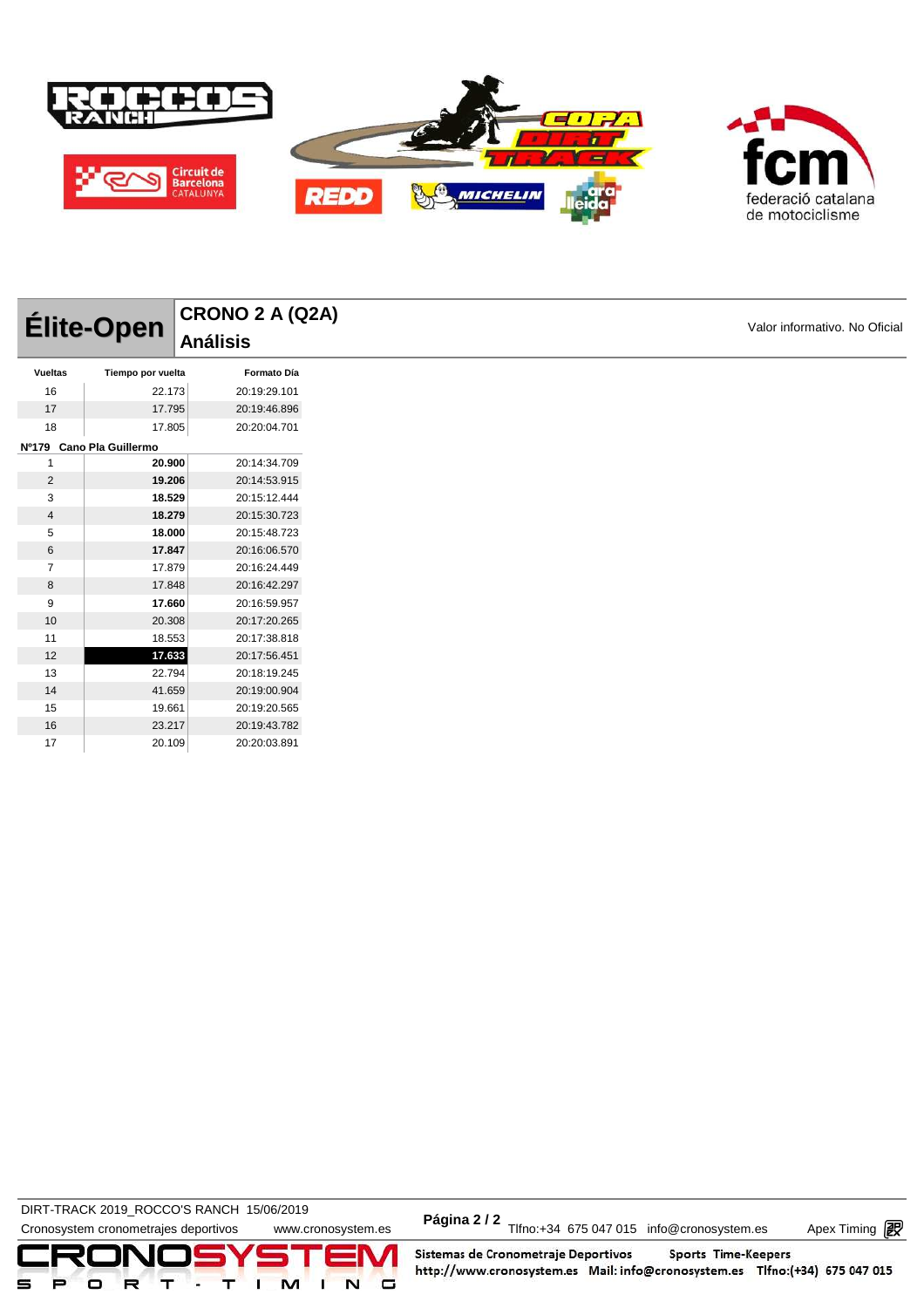

| <b>Élite-Open</b> |     | <b>CRONO 2 B (Q2B)</b><br>Resultados |        | Documento 4 |         |       |            |  |  |
|-------------------|-----|--------------------------------------|--------|-------------|---------|-------|------------|--|--|
|                   |     |                                      |        |             |         |       |            |  |  |
| Pos.              | N°  | Piloto                               | Tiempo | Dif.        | Interv. | Total | Marca      |  |  |
|                   | 92  | Moreira Nascimiento Diogo            | 16.926 |             |         | 16    | Suzuki     |  |  |
| $\overline{2}$    | 74  | <b>Garin Vera Adrian</b>             | 17.388 | 0.462       | 0.462   | 18    | Honda      |  |  |
| 3                 | 82  | Garcia Roca Sergi                    | 17.405 | 0.479       | 0.017   | 18    | Suzuki     |  |  |
| 4                 | 68  | <b>Reverté Carmona Eric</b>          | 17.463 | 0.537       | 0.058   | 17    | <b>KTM</b> |  |  |
| 5                 | 20  | <b>Robert Hales Toby</b>             | 17.855 | 0.929       | 0.392   | 18    | Kawasaki   |  |  |
| 6                 | 114 | Setó Terés Marc                      | 17.872 | 0.946       | 0.017   | 18    | Honda      |  |  |
| $\overline{7}$    | 100 | Mañer Vila Andy                      | 17.916 | 0.990       | 0.044   | 18    | Kawasaki   |  |  |
| 8                 | 183 | <b>Reixach Ros Eric</b>              | 17.996 | 1.070       | 0.080   | 17    | Kawasaki   |  |  |

| Tiempo Inicio: 15/06 - 21:26:36                            | M. Vuelta: Nº92 Moreira Nascimiento Diogo                                                                                                 | 16.926 | 42.54 Km/h                   |
|------------------------------------------------------------|-------------------------------------------------------------------------------------------------------------------------------------------|--------|------------------------------|
|                                                            | Record anterior: Nº6 Cardús Gonzalez Ferran                                                                                               | 16.942 | 42.50 Km/h                   |
| DIRT-TRACK 2019 ROCCO'S RANCH 15/06/2019                   |                                                                                                                                           |        |                              |
| Cronosystem cronometrajes deportivos<br>www.cronosystem.es | Página 1/1<br>Tlfno:+34 675 047 015 info@cronosystem.es                                                                                   |        | Apex Timing <b>interally</b> |
| CRONOSYSTEM                                                | Sistemas de Cronometraje Deportivos<br>Sports Time-Keepers<br>http://www.cronosystem.es Mail: info@cronosystem.es Tlfno:(+34) 675 047 015 |        |                              |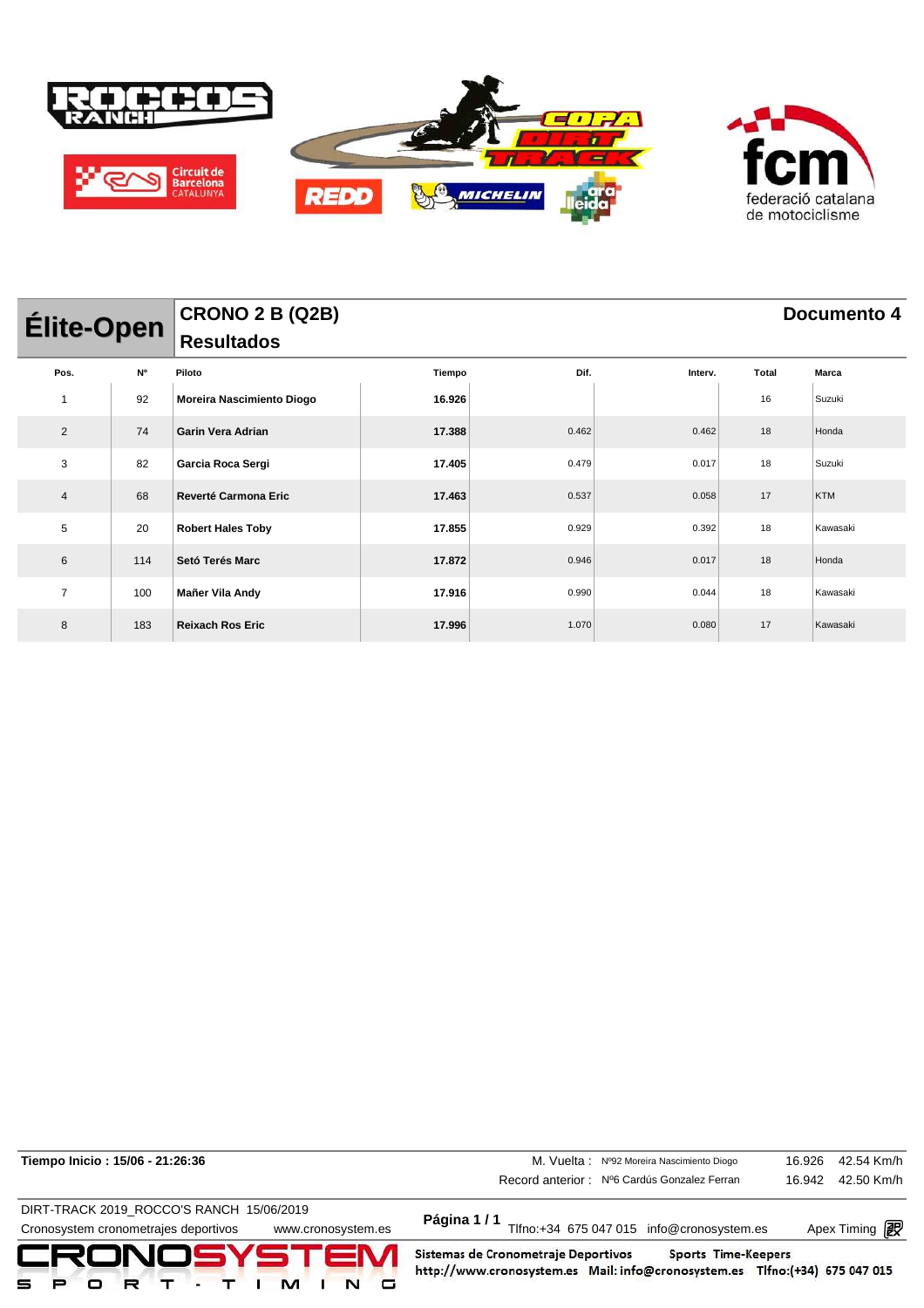

|                 | Élite-Open             | <b>CRONO 2 B (Q2B)</b><br><b>Análisis</b> |                        |                                |                              |                        |                   | Valor informativo. No Oficial |
|-----------------|------------------------|-------------------------------------------|------------------------|--------------------------------|------------------------------|------------------------|-------------------|-------------------------------|
| <b>Vueltas</b>  | Tiempo por vuelta      | <b>Formato Día</b>                        | <b>Vueltas</b>         | Tiempo por vuelta              | Formato Día                  | <b>Vueltas</b>         | Tiempo por vuelta | <b>Formato Día</b>            |
|                 | Nº20 Robert Hales Toby |                                           | 8                      | 17.919                         | 20:31:53.407                 | 15                     | 16.926            | 20:34:26.475                  |
| -1              | 22.741                 | 20:29:41.404                              | 9                      | 18.216                         | 20:32:11.623                 | 16                     | 23.369            | 20:34:49.844                  |
| $\overline{2}$  | 20.585                 | 20:30:01.989                              | 10                     | 18.647                         | 20:32:30.270                 | Nº100                  | Mañer Vila Andy   |                               |
| 3               | 19.107                 | 20:30:21.096                              | 11                     | 18.318                         | 20:32:48.588                 | 1                      | 26.992            | 20:29:31.459                  |
| 4               | 18.746                 | 20:30:39.842                              | 12                     | 17.599                         | 20:33:06.187                 | $\overline{2}$         | 21.939            | 20:29:53.398                  |
| 5               | 18.314                 | 20:30:58.156                              | 13                     | 17.525                         | 20:33:23.712                 | 3                      | 20.589            | 20:30:13.987                  |
| 6               | 18.227                 | 20:31:16.383                              | 14                     | 17.388                         | 20:33:41.100                 | $\overline{4}$         | 20.233            | 20:30:34.220                  |
| $\overline{7}$  | 18.170                 | 20:31:34.553                              | 15                     | 18.957                         | 20:34:00.057                 | 5                      | 19.971            | 20:30:54.191                  |
| 8               | 18.177                 | 20:31:52.730                              | 16                     | 17.942                         | 20:34:17.999                 | 6                      | 19.780            | 20:31:13.971                  |
| 9               | 20.495                 | 20:32:13.225                              | 17                     | 17.856                         | 20:34:35.855                 | $\overline{7}$         | 19.546            | 20:31:33.517                  |
| 10              | 17.921                 | 20:32:31.146                              | 18                     | 17.412                         | 20:34:53.267                 | 8                      | 19.057            | 20:31:52.574                  |
| 11              | 17.884                 | 20:32:49.030                              | Nº82 Garcia Roca Sergi |                                |                              | 9                      | 18.861            | 20:32:11.435                  |
| 12              | 22.186                 | 20:33:11.216                              | 1                      | 21.983                         | 20:29:27.367                 | 10                     | 18.677            | 20:32:30.112                  |
| 13              | 18.323                 | 20:33:29.539                              | 2                      | 20.008                         | 20:29:47.375                 | 11                     | 18.474            | 20:32:48.586                  |
| 14              | 18.076                 | 20:33:47.615                              | 3                      | 20.423                         | 20:30:07.798                 | 12                     | 18.653            | 20:33:07.239                  |
| 15              | 17.855                 | 20:34:05.470                              | 4                      | 18.688                         | 20:30:26.486                 | 13                     | 18.453            | 20:33:25.692                  |
| 16              | 17.998                 | 20:34:23.468                              | 5                      | 20.002                         | 20:30:46.488                 | 14                     | 18.355            | 20:33:44.047                  |
| 17              | 18.044                 | 20:34:41.512                              | 6                      | 17.938                         | 20:31:04.426                 | 15                     | 18.288            | 20:34:02.335                  |
| 18              | 19.089                 | 20:35:00.601                              | $\overline{7}$         | 17.904                         | 20:31:22.330                 | 16                     | 18.171            | 20:34:20.506                  |
| Nº68            | Reverté Carmona Eric   |                                           | 8                      | 17.719                         | 20:31:40.049                 | 17                     | 17.916            | 20:34:38.422                  |
| -1              | 23.758                 | 20:29:36.268                              | 9                      | 20.386                         | 20:32:00.435                 | 18                     | 18.618            | 20:34:57.040                  |
| $\overline{2}$  | 20.771                 | 20:29:57.039                              | 10                     | 27.322                         | 20:32:27.757                 | Nº114                  | Setó Terés Marc   |                               |
| 3               | 19.707                 | 20:30:16.746                              | 11                     | 19.015                         | 20:32:46.772                 | 1                      | 22.435            | 20:29:29.763                  |
| $\overline{4}$  | 18.646                 | 20:30:35.392                              | 12                     | 17.886                         | 20:33:04.658                 | $\overline{2}$         | 20.262            | 20:29:50.025                  |
| 5               | 18.571                 | 20:30:53.963                              | 13                     | 19.300                         | 20:33:23.958                 | 3                      | 19.554            | 20:30:09.579                  |
| $6\phantom{1}6$ | 18.427                 | 20:31:12.390                              | 14                     | 19.159                         | 20:33:43.117                 | $\overline{4}$         | 19.544            | 20:30:29.123                  |
| 7               | 18.052                 | 20:31:30.442                              | 15                     | 21.004                         | 20:34:04.121                 | 5                      | 19.063            | 20:30:48.186                  |
| 8               | 24.692                 | 20:31:55.134                              | 16                     | 17.956                         | 20:34:22.077                 | 6                      | 18.999            | 20:31:07.185                  |
| 9               | 19.566                 | 20:32:14.700                              | 17                     | 17.405                         | 20:34:39.482                 | $\overline{7}$         | 18.983            | 20:31:26.168                  |
| 10              | 17.849                 | 20:32:32.549                              | 18                     | 29.306                         | 20:35:08.788                 | 8                      | 18.200            | 20:31:44.368                  |
| 11              | 17.794                 | 20:32:50.343                              |                        | Nº92 Moreira Nascimiento Diogo |                              | 9                      | 18.109            | 20:32:02.477                  |
| 12              | 27.256                 | 20:33:17.599                              | 1                      | 20.746                         | 20:29:26.729                 | 10                     | 18.300            | 20:32:20.777                  |
| 13              | 18.057                 | 20:33:35.656                              | 2                      | 18.669                         | 20:29:45.398                 | 11                     | 17.974            | 20:32:38.751                  |
| 14              | 19.825                 | 20:33:55.481                              | 3<br>$\Lambda$         | 19.400                         | 20:30:04.798                 | 12                     | 18.776            | 20:32:57.527                  |
| 15              | 17.463                 | 20:34:12.944                              |                        | 18.189                         | 20:30:22.987                 | 13                     | 19.670            | 20:33:17.197                  |
| 16              | 17.474                 | 20:34:30.418                              | 5                      | 45.009                         | 20:31:07.996                 | 14                     | 19.084            | 20:33:36.281                  |
| 17              | 28.743                 | 20:34:59.161                              | 6                      | 17.679                         | 20:31:25.675                 | 15                     | 17.918            | 20:33:54.199                  |
|                 | Nº74 Garin Vera Adrian |                                           | $\overline{7}$         | 17.495                         | 20:31:43.170                 | 16                     | 17.872            | 20:34:12.071                  |
| 1               | 23.145                 | 20:29:42.974                              | 8                      | 17.358                         | 20:32:00.528                 | 17                     | 19.439            | 20:34:31.510                  |
| $\overline{2}$  | 19.838                 | 20:30:02.812                              | 9                      | 23.912<br>17.323               | 20:32:24.440                 | 18                     | 21.251            | 20:34:52.761                  |
| 3               | 19.289                 | 20:30:22.101                              | 10                     | 17.628                         | 20:32:41.763                 | Nº183 Reixach Ros Eric |                   |                               |
| $\overline{4}$  | 18.687                 | 20:30:40.788                              | 11<br>12               | 17.088                         | 20:32:59.391<br>20:33:16.479 | 1                      | 22.263            | 20:29:35.722                  |
| 5               | 18.394<br>18.337       | 20:30:59.182                              | 13                     | 16.980                         | 20:33:33.459                 | $\sqrt{2}$<br>3        | 20.217<br>19.266  | 20:29:55.939                  |
| 6<br>7          | 17.969                 | 20:31:17.519<br>20:31:35.488              | 14                     | 36.090                         | 20:34:09.549                 | 4                      | 19.112            | 20:30:15.205<br>20:30:34.317  |
|                 |                        |                                           |                        |                                |                              |                        |                   |                               |

DIRT-TRACK 2019\_ROCCO STANCH 19/00/2019<br>Cronosystem cronometrajes deportivos www.cronosystem.es Página 1/2 Tlfno:+34 675 047 015 info@cronosystem.es Apex Timing **DIRT-TRACK 2019\_ROCCO'S RANCH 15/06/2019** 

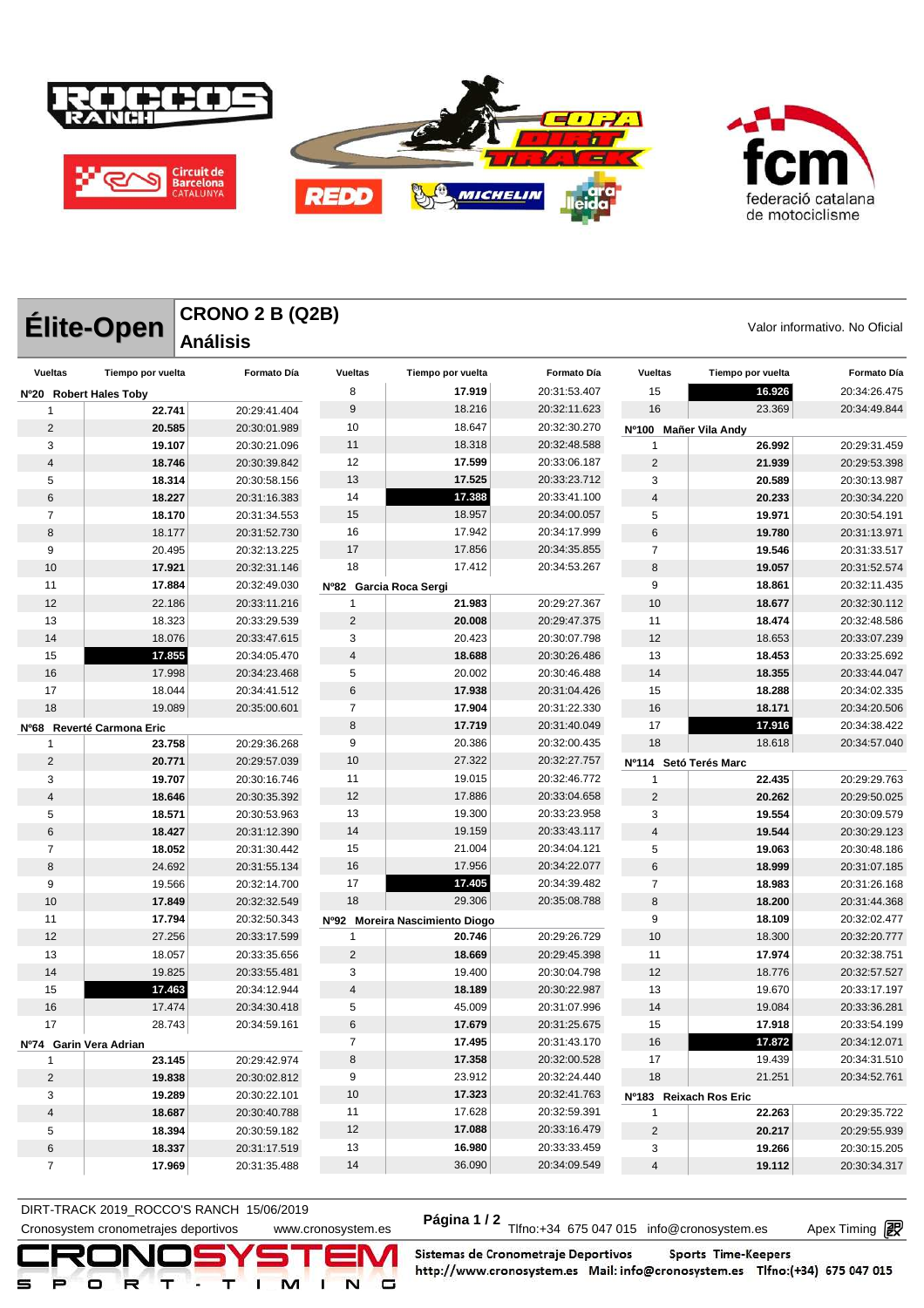

|                | Élite-Open        | <b>CRONO 2 B (Q2B)</b><br><b>Análisis</b> |
|----------------|-------------------|-------------------------------------------|
| <b>Vueltas</b> | Tiempo por vuelta | Formato Día                               |
| 5              | 18.466            | 20:30:52.783                              |
| 6              | 18.209            | 20:31:10.992                              |
| $\overline{7}$ | 18.161            | 20:31:29.153                              |
| 8              | 18.198            | 20:31:47.351                              |
| 9              | 18.225            | 20:32:05.576                              |
| 10             | 18.033            | 20:32:23.609                              |
| 11             | 18.032            | 20:32:41.641                              |
| 12             | 24.020            | 20:33:05.661                              |
| 13             | 24.539            | 20:33:30.200                              |
| 14             | 18.156            | 20:33:48.356                              |
| 15             | 17.996            | 20:34:06.352                              |
| 16             | 26.618            | 20:34:32.970                              |
| 17             | 21.036            | 20:34:54.006                              |

DIRT-TRACK 2019\_ROCCO'S RANCH 15/06/2019 **Página 2 / 2**



Apex Timing - timing solutions and services http://www.apex-timing.com/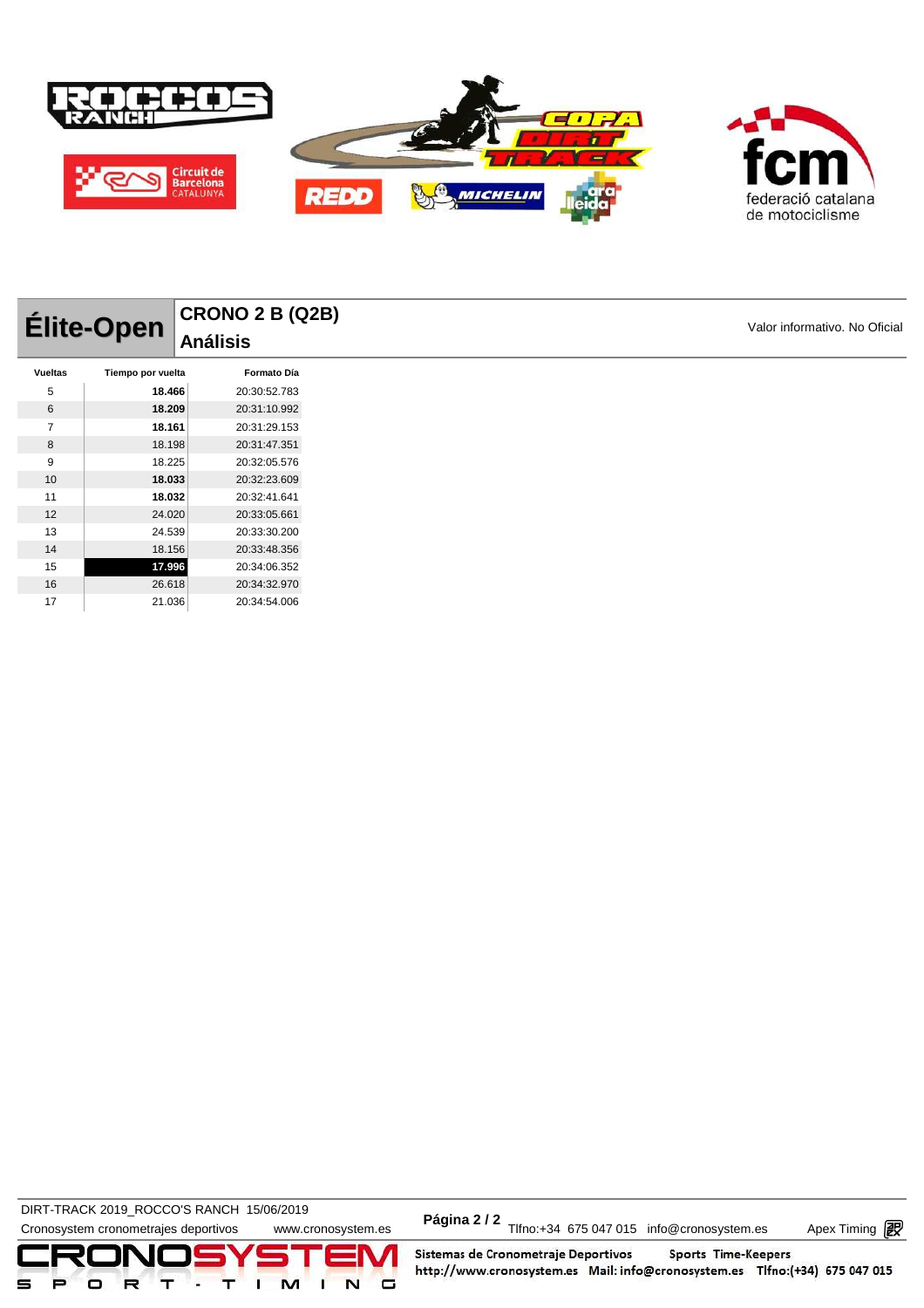

| <b>Elite-Open</b> |           |                             | <b>CONJUNTA CRONOS</b>        |        |                  |        |        |        | Documento 5 |       |  |
|-------------------|-----------|-----------------------------|-------------------------------|--------|------------------|--------|--------|--------|-------------|-------|--|
|                   |           |                             | <b>Resultados</b>             |        |                  |        |        |        |             |       |  |
| Pos.              | <b>N°</b> | Piloto                      |                               | Q1A    | Q <sub>1</sub> B | Q2A    | Q2B    | Tiempo | Dif.        | Grupo |  |
|                   | 92        |                             | Moreira Nascimiento Diogo     |        | 17.548           |        | 16.926 | 16.926 |             | Α     |  |
| $\overline{2}$    | 6         |                             | <b>Cardús Gonzalez Ferran</b> | 17.185 |                  | 16.942 |        | 16.942 | 0.016       | В     |  |
| 3                 | 23        | <b>Millan Gomez Alex</b>    |                               | 17.566 |                  | 17.174 |        | 17.174 | 0.248       | C     |  |
| 4                 | 10        | <b>Cecchini Francesco</b>   |                               | 17.325 |                  | 17.227 |        | 17.227 | 0.301       | D     |  |
| 5                 | 74        | <b>Garin Vera Adrian</b>    |                               |        | 17.622           |        | 17.388 | 17.388 | 0.462       | Е     |  |
| 6                 | 82        | Garcia Roca Sergi           |                               |        | 17.633           |        | 17.405 | 17.405 | 0.479       | A     |  |
| $\overline{7}$    | 68        | <b>Reverté Carmona Eric</b> |                               |        | 18.220           |        | 17.463 | 17.463 | 0.537       | в     |  |
| 8                 | 73        |                             | Rodriguez Mesa Alejandro      | 17.815 |                  | 17.523 |        | 17.523 | 0.597       | C     |  |
| 9                 | 17        | <b>Bailo Pelgri Gerard</b>  |                               | 17.532 |                  | 17.549 |        | 17.532 | 0.606       | D     |  |
| 10                | 179       | <b>Cano Pla Guillermo</b>   |                               | 17.567 |                  | 17.633 |        | 17.567 | 0.641       | Е     |  |
| 11                | 20        | <b>Robert Hales Toby</b>    |                               |        | 17.690           |        | 17.855 | 17.690 | 0.764       | Α     |  |
| 12                | 5         | Okada Hideyuki              |                               | 17.780 |                  | 17.848 |        | 17.780 | 0.854       | в     |  |
| 13                | 114       | Setó Terés Marc             |                               |        | 18.400           |        | 17.872 | 17.872 | 0.946       | C     |  |
| 14                | 13        | Gaya Miro Jaume             |                               | 17.916 |                  | 17.915 |        | 17.915 | 0.989       | D     |  |
| 15                | 100       | Mañer Vila Andy             |                               |        | 18.143           |        | 17.916 | 17.916 | 0.990       | E     |  |
| 16                | 183       | <b>Reixach Ros Eric</b>     |                               |        | 18.096           |        | 17.996 | 17.996 | 1.070       | A     |  |
| 17                | 58        | <b>Ramon Solans Ovidi</b>   |                               | 18.557 |                  | 18.374 |        | 18.374 | 1.448       | B     |  |
| <b>OPEN</b>       |           |                             |                               |        |                  |        |        |        |             |       |  |

**DIRT-TRACK 2019\_ROCCO'S RANCH 15/06/2019** 

DIRT-TRACK 2019\_ROCCO STANCH 19/00/2019<br>Cronosystem cronometrajes deportivos www.cronosystem.es Página 1/1 Tlfno:+34 675 047 015 info@cronosystem.es Apex Timing

Apex Timing - timing solutions and services http://www.apex-timing.com/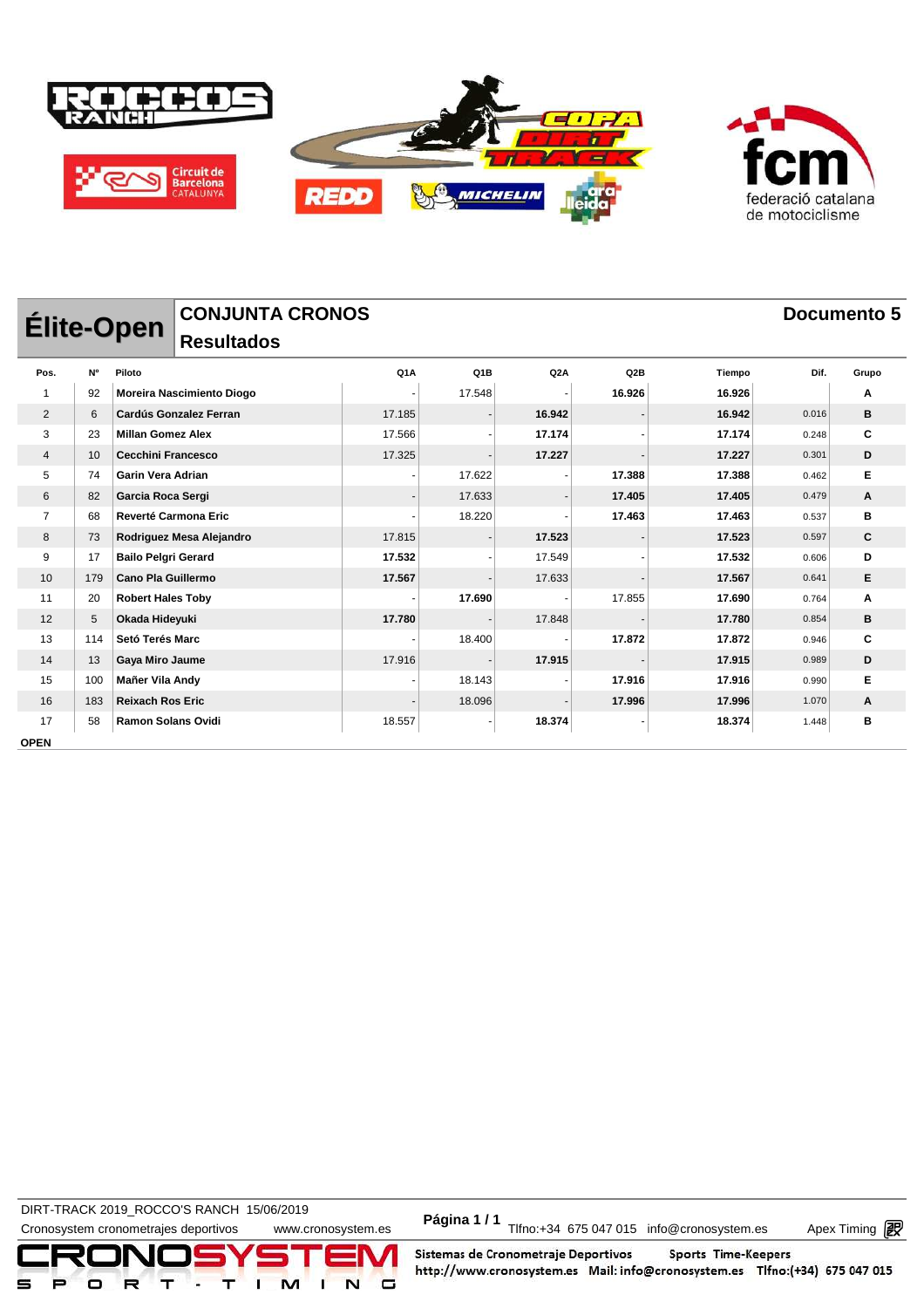

| <b>Élite-Open</b> |     | <b>ELITE CARRERA A-B</b> |                               |       | Documento 6 |         |          |            |                |          |
|-------------------|-----|--------------------------|-------------------------------|-------|-------------|---------|----------|------------|----------------|----------|
|                   |     |                          | <b>Resultados</b>             |       |             |         |          |            |                |          |
| Pos.              | N°  | Piloto                   |                               | Total | Dif.        | Interv. | Tiempo   | Marca      | <b>Puntos</b>  | Licencia |
| 1                 | 6   |                          | <b>Cardús Gonzalez Ferran</b> | 6     |             |         | 1:56.956 | Suzuki     | 1              | 139777-B |
| 2                 | 92  |                          | Moreira Nascimiento Diogo     | 6     | 0.826       | 0.826   | 1:57.782 | Suzuki     | $\mathbf{2}$   | 141063-L |
| 3                 | 20  |                          | <b>Robert Hales Toby</b>      | 6     | 2.527       | 1.701   | 1:59.483 | Kawasaki   | 3              | 880965-T |
| $\overline{4}$    | 82  |                          | Garcia Roca Sergi             | 6     | 4.055       | 1.528   | 2:01.011 | Suzuki     | 4              | 880969-B |
| 5                 | 68  |                          | Reverté Carmona Eric          | 6     | 4.715       | 0.660   | 2:01.671 | <b>KTM</b> | 5              | 139822-T |
| 6                 | 183 | <b>Reixach Ros Eric</b>  |                               | 6     | 6.203       | 1.488   | 2:03.159 | Kawasaki   | 6              | 879548-B |
| $\overline{7}$    | 5   | Okada Hideyuki           |                               | 6     | 6.990       | 0.787   | 2:03.946 | Honda      | $\overline{7}$ | 9320-RF  |
| 8                 | 58  |                          | <b>Ramon Solans Ovidi</b>     | 6     | 8.934       | 1.944   | 2:05.890 | Suzuki     | 8              | 880435-L |

|                                                            |                                                                                                                                                  | Lider: Nº6 Cardús Gonzalez Ferran (1-6) |
|------------------------------------------------------------|--------------------------------------------------------------------------------------------------------------------------------------------------|-----------------------------------------|
| Tiempo Inicio: 15/06 - 21:49:45                            | M. Vuelta: Nº92 Moreira Nascimiento Diogo                                                                                                        | 42.31 Km/h<br>17.019                    |
|                                                            | Evento Grabado: Nº92 Moreira Nascimiento Diogo                                                                                                   | 42.54 Km/h<br>16.926                    |
| DIRT-TRACK 2019 ROCCO'S RANCH 15/06/2019                   |                                                                                                                                                  |                                         |
| Cronosystem cronometrajes deportivos<br>www.cronosystem.es | Página 1/1<br>Tlfno:+34 675 047 015 info@cronosystem.es                                                                                          | Apex Timing <b>ng</b>                   |
| CRONOSYSTEM                                                | Sistemas de Cronometraje Deportivos<br><b>Sports Time-Keepers</b><br>http://www.cronosystem.es Mail: info@cronosystem.es Tlfno:(+34) 675 047 015 |                                         |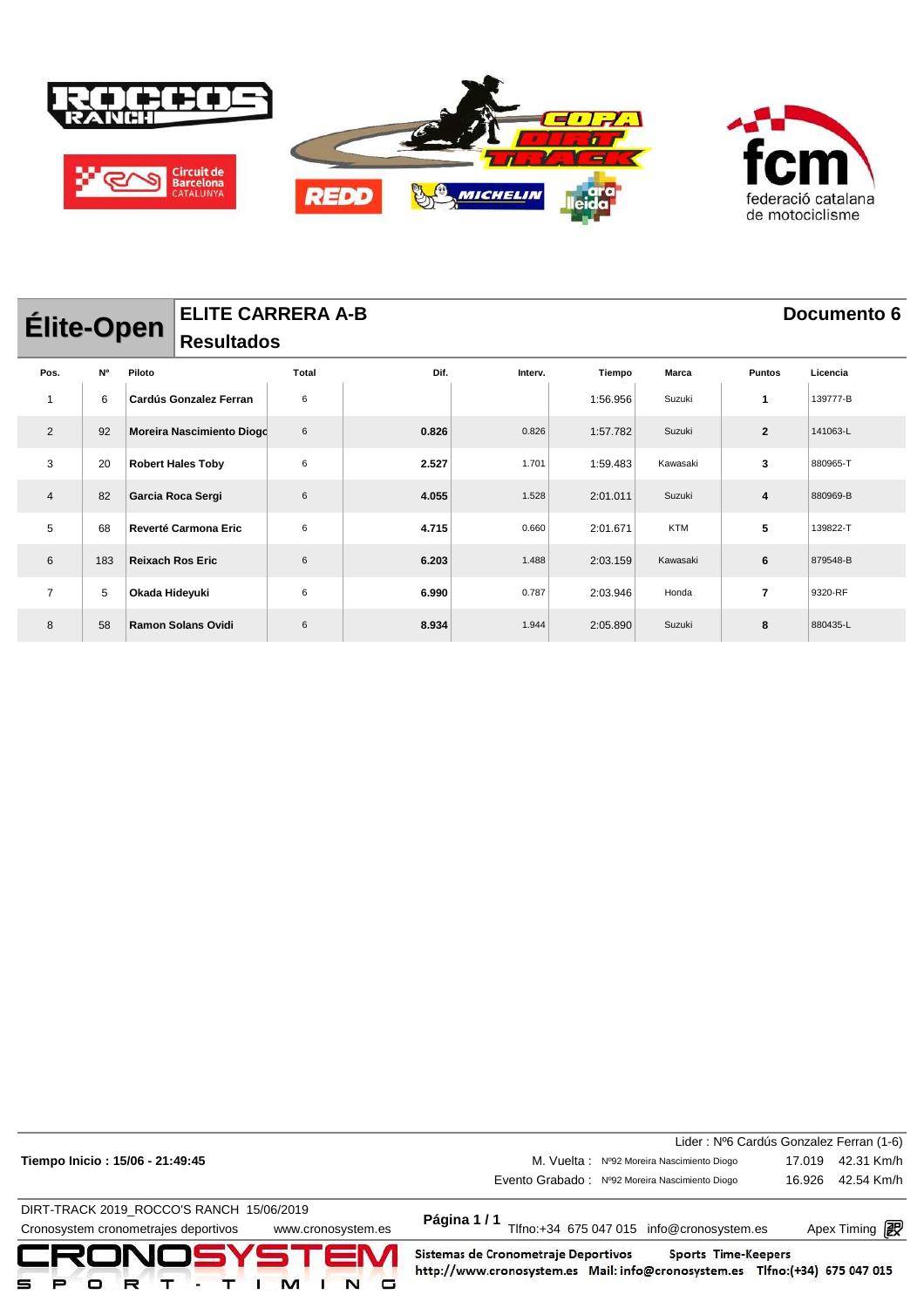

**ELITE CARRERA A-B** 

| <b>Ellie-Open</b>     |                | <b>V</b> alui IIIIuliilauvu. INU<br>Vuelta a vuelta |                                   |                |                                   |                                                 |                                         |                                               |  |  |
|-----------------------|----------------|-----------------------------------------------------|-----------------------------------|----------------|-----------------------------------|-------------------------------------------------|-----------------------------------------|-----------------------------------------------|--|--|
|                       | 1              | 2                                                   | $\mathbf{3}$                      | $\overline{4}$ | 5                                 | 6                                               | $\overline{7}$                          | 8                                             |  |  |
| Parilla               | 92             | 82                                                  | 20                                | 183            | 6                                 | 68                                              | ${\bf 5}$                               | 58                                            |  |  |
| Salida                | $\bf 6$        | 20                                                  | 82                                | 92             | 183                               | 68                                              | ${\bf 5}$                               | 58                                            |  |  |
|                       |                |                                                     |                                   |                |                                   |                                                 |                                         |                                               |  |  |
| Vuelta 1<br>Intervalo | $6\phantom{1}$ | $\mathbf{20}_{_{0.2}}$                              | 92<br>0.2                         | 82<br>0.3      | 183<br>0.6                        | $\begin{array}{c} 68 \\ \text{o.4} \end{array}$ | $\mathbf{5}_{_{0.3}}$                   | 58<br>0.7                                     |  |  |
| Vuelta 2              | $6\phantom{1}$ | 20<br>0.2                                           | 92<br>0.2                         | 82<br>$1.0$    | 183<br>0.6                        | $68$ $_{\scriptscriptstyle{0.2}}$               | $\mathbf{5}_{_{0.8}}$                   | $\begin{array}{c}\n 58 \\  0.7\n \end{array}$ |  |  |
| Vuelta 3              | $6\phantom{1}$ | 20<br>$0.4\,$                                       | 92<br>0.1                         | 82<br>$1.5\,$  | 68<br>$0.8\,$                     | 183<br>$0.2\,$                                  | $\begin{array}{c} 5 \\ 1.3 \end{array}$ | 58<br>0.6                                     |  |  |
| Vuelta 4              | $6\phantom{1}$ | 20<br>0.5                                           | $92$ $_{\scriptscriptstyle{0.0}}$ | 82<br>2.0      | 68<br>0.8                         | 183<br>0.4                                      | $\frac{5}{1.4}$                         | $\begin{array}{c}\n 58 \\  0.8\n \end{array}$ |  |  |
| Vuelta 5              | $6\phantom{1}$ | 92<br>$0.5\,$                                       | 20<br>1.5                         | 82<br>1.1      | 68<br>0.8                         | 183<br>0.9                                      | $\begin{array}{c} 5 \\ 1.1 \end{array}$ | $\begin{array}{c} 58 \\ 1.2 \end{array}$      |  |  |
| Vuelta 6              | $6\phantom{1}$ | 92<br>0.8                                           | $20$ <sub>1.7</sub>               | 82<br>1.5      | $68$ $_{\scriptscriptstyle{0.6}}$ | 183<br>1.4                                      | $\begin{array}{c} 5 \\ 0.7 \end{array}$ | $\frac{58}{1.9}$                              |  |  |

**DIRT-TRACK 2019\_ROCCO'S RANCH 15/06/2019** 

DIRT-TRACK 2019\_ROCCO STANCH 19/00/2019<br>Cronosystem cronometrajes deportivos www.cronosystem.es Página 1/1 Tlfno:+34 675 047 015 info@cronosystem.es Apex Timing

Apex Timing - timing solutions and services http://www.apex-timing.com/

Sistemas de Cronometraje Deportivos Sports Time-Keepers http://www.cronosystem.es Mail: info@cronosystem.es Tlfno:(+34) 675 047 015

Valor informativo. No Oficial

**58** 0.7

**58** 0.7

**58** 1.9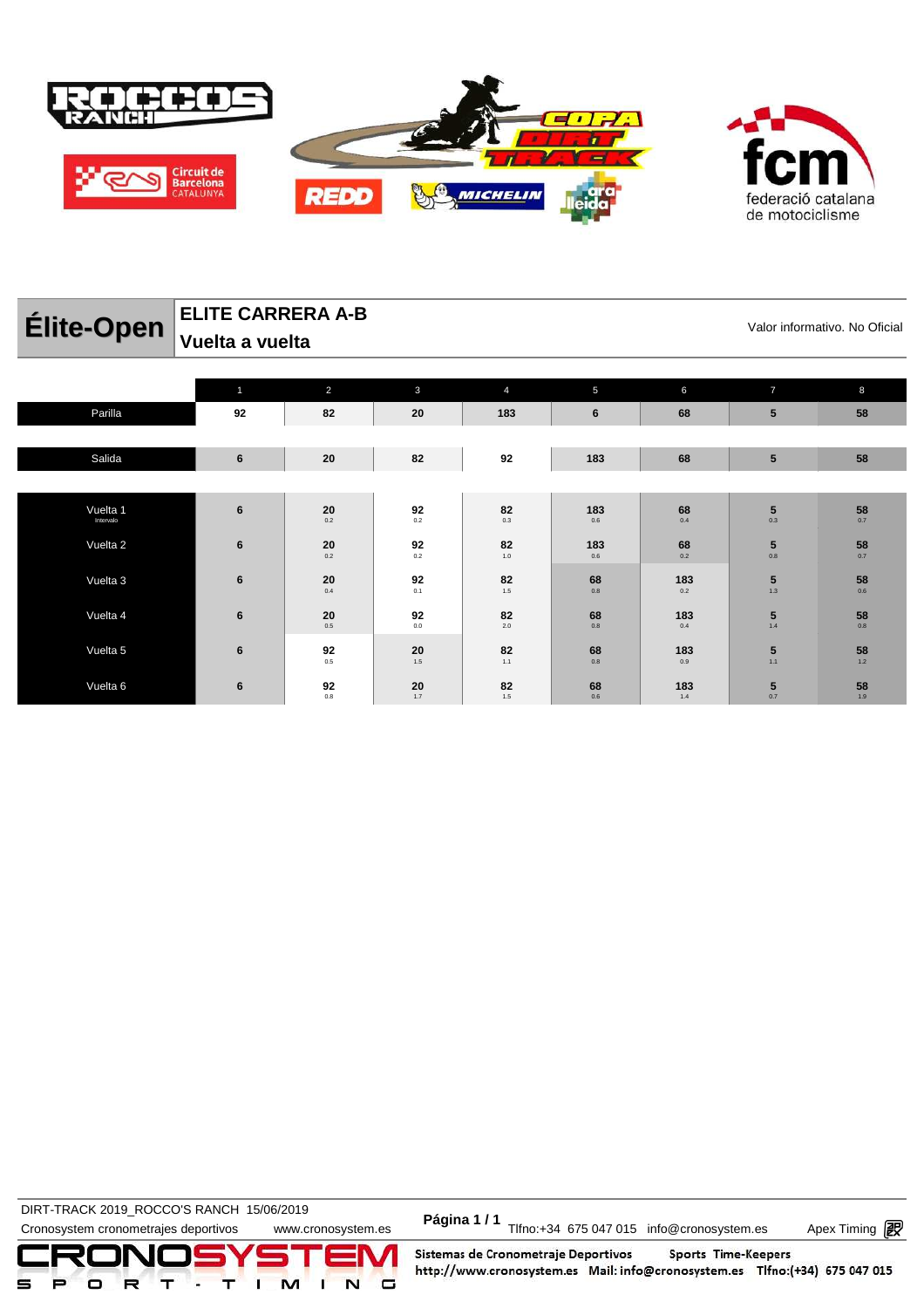



**Élite-Open** ELITE CARRERA A-B<br>
Análisis

| <b>Vueltas</b>          | Tiempo por vuelta              | Formato Día  | <b>Vueltas</b>          | Tiempo por vuelta      | Formato Día  |
|-------------------------|--------------------------------|--------------|-------------------------|------------------------|--------------|
|                         | Nº5 Okada Hideyuki             |              | 3                       | 17.208                 | 20:52:59.507 |
| 1                       | 18.605                         | 20:52:26.551 | $\overline{\mathbf{4}}$ | 17.197                 | 20:53:16.704 |
| $\overline{2}$          | 18.474                         | 20:52:45.025 | 5                       | 17.019                 | 20:53:33.723 |
| 3                       | 18.483                         | 20:53:03.508 | 6                       | 17.325                 | 20:53:51.048 |
| 4                       | 18.010                         | 20:53:21.518 |                         | Nº183 Reixach Ros Eric |              |
| 5                       | 17.934                         | 20:53:39.452 | 1                       | 18.325                 | 20:52:25.719 |
| 6                       | 17.760                         | 20:53:57.212 | 2                       | 18.213                 | 20:52:43.932 |
|                         | Nº6 Cardús Gonzalez Ferran     |              | 3                       | 18.181                 | 20:53:02.113 |
| 1                       | 17.547                         | 20:52:24.217 | $\overline{\mathbf{4}}$ | 17.931                 | 20:53:20.044 |
| $\overline{c}$          | 17.550                         | 20:52:41.767 | 5                       | 18.214                 | 20:53:38.258 |
| 3                       | 17.188                         | 20:52:58.955 | 6                       | 18.167                 | 20:53:56.425 |
| 4                       | 17.136                         | 20:53:16.091 |                         |                        |              |
| 5                       | 17.045                         | 20:53:33.136 |                         |                        |              |
| 6                       | 17.086                         | 20:53:50.222 |                         |                        |              |
|                         | Nº20 Robert Hales Toby         |              |                         |                        |              |
| 1                       | 17.761                         | 20:52:24.481 |                         |                        |              |
| $\overline{2}$          | 17.561                         | 20:52:42.042 |                         |                        |              |
| 3                       | 17.340                         | 20:52:59.382 |                         |                        |              |
| 4                       | 17.282                         | 20:53:16.664 |                         |                        |              |
| 5                       | 18.585                         | 20:53:35.249 |                         |                        |              |
| 6                       | 17.500                         | 20:53:52.749 |                         |                        |              |
|                         | Nº58 Ramon Solans Ovidi        |              |                         |                        |              |
| 1                       | 18.809                         | 20:52:27.275 |                         |                        |              |
| $\overline{2}$          | 18.543                         | 20:52:45.818 |                         |                        |              |
| 3                       | 18.366                         | 20:53:04.184 |                         |                        |              |
| 4                       | 18.206                         | 20:53:22.390 |                         |                        |              |
| 5                       | 18.336                         | 20:53:40.726 |                         |                        |              |
| 6                       | 18.430                         | 20:53:59.156 |                         |                        |              |
|                         | Nº68 Reverté Carmona Eric      |              |                         |                        |              |
| 1                       | 18.433                         | 20:52:26.198 |                         |                        |              |
| $\overline{2}$          | 18.008                         | 20:52:44.206 |                         |                        |              |
| 3                       | 17.675                         | 20:53:01.881 |                         |                        |              |
| 4                       | 17.737                         | 20:53:19.618 |                         |                        |              |
| 5                       | 17.656                         | 20:53:37.274 |                         |                        |              |
| 6                       | 17.663                         | 20:53:54.937 |                         |                        |              |
|                         | Nº82 Garcia Roca Sergi         |              |                         |                        |              |
| 1                       | 18.004                         | 20:52:25.063 |                         |                        |              |
| $\overline{2}$          | 18.260                         | 20:52:43.323 |                         |                        |              |
| 3                       | 17.718                         | 20:53:01.041 |                         |                        |              |
| $\overline{\mathbf{4}}$ | 17.691                         | 20:53:18.732 |                         |                        |              |
| 5                       | 17.704                         | 20:53:36.436 |                         |                        |              |
| $\,6$                   | 17.841                         | 20:53:54.277 |                         |                        |              |
|                         | Nº92 Moreira Nascimiento Diogo |              |                         |                        |              |
| 1                       | 17.478                         | 20:52:24.704 |                         |                        |              |
| $\overline{2}$          | 17.595                         | 20:52:42.299 |                         |                        |              |

**ELITE CARRERA A-B** 

**Análisis** 

### DIRT-TRACK 2019\_ROCCO'S RANCH 15/06/2019 **Página 1 / 1**

Cronosystem cronometrajes deportivos www.cronosystem.es Página 1/1 Tlfno:+34 675 047 015 info@cronosystem.es Apex Timing

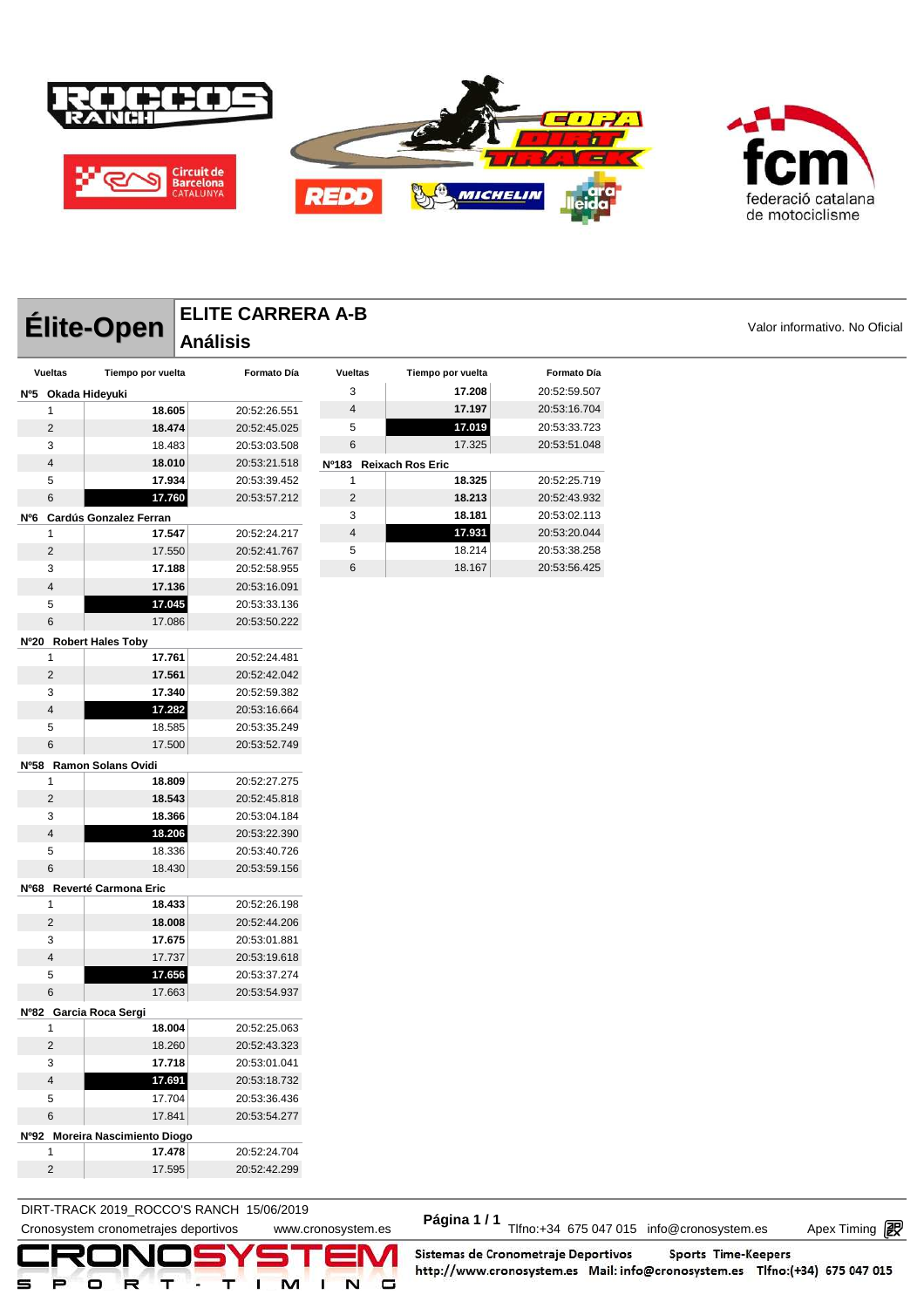

| <b>Élite-Open</b> |           |                 | <b>ELITE CARRERA C-D</b>   |       |          |          |          |              |                | Documento 7 |
|-------------------|-----------|-----------------|----------------------------|-------|----------|----------|----------|--------------|----------------|-------------|
|                   |           |                 | <b>Resultados</b>          |       |          |          |          |              |                |             |
| Pos.              | <b>N°</b> | Piloto          |                            | Total | Dif.     | Interv.  | Tiempo   | <b>Marca</b> | <b>Puntos</b>  | Licencia    |
|                   | 17        |                 | <b>Bailo Pelgri Gerard</b> | 6     |          |          | 1:56.089 | Kawasaki     |                | 139887-T    |
| 2                 | 10        |                 | Cecchini Francesco         | 6     | 1.972    | 1.972    | 1:58.061 | Zaeta        | $\overline{2}$ | 881356-L    |
| 3                 | 23        |                 | <b>Millan Gomez Alex</b>   | 6     | 2.520    | 0.548    | 1:58.609 | Yamaha       | 3              | 139872-B    |
| $\overline{4}$    | 73        |                 | Rodriguez Mesa Alejandro   | 6     | 3.677    | 1.157    | 1:59.766 | Suzuki       | 4              | 139607-B    |
| 5                 | 13        | Gaya Miro Jaume |                            | 6     | 10.069   | 6.392    | 2:06.158 | Suzuki       | 5              | 881022-L    |
| 6                 | 114       | Setó Terés Marc |                            | 5     | 1 Vuelta | 1 Vuelta | 2:00.800 | Honda        | 6              | 139445-L    |

| CRONOSYSTEM<br>□                                                                                       | Sistemas de Cronometraje Deportivos<br>Sports Time-Keepers<br>http://www.cronosystem.es Mail: info@cronosystem.es Tlfno:(+34) 675 047 015 |                                       |
|--------------------------------------------------------------------------------------------------------|-------------------------------------------------------------------------------------------------------------------------------------------|---------------------------------------|
| DIRT-TRACK 2019 ROCCO'S RANCH 15/06/2019<br>Cronosystem cronometrajes deportivos<br>www.cronosystem.es | Página 1/1<br>Tlfno:+34 675 047 015 info@cronosystem.es                                                                                   | Apex Timing <b>i</b>                  |
|                                                                                                        | Evento Grabado: Nº92 Moreira Nascimiento Diogo                                                                                            | 42.54 Km/h<br>16.926                  |
| Tiempo Inicio: 15/06 - 21:53:47                                                                        | M. Vuelta: Nº17 Bailo Pelgri Gerard                                                                                                       | 42.34 Km/h<br>17.006                  |
|                                                                                                        |                                                                                                                                           | Lider: Nº17 Bailo Pelgri Gerard (1-6) |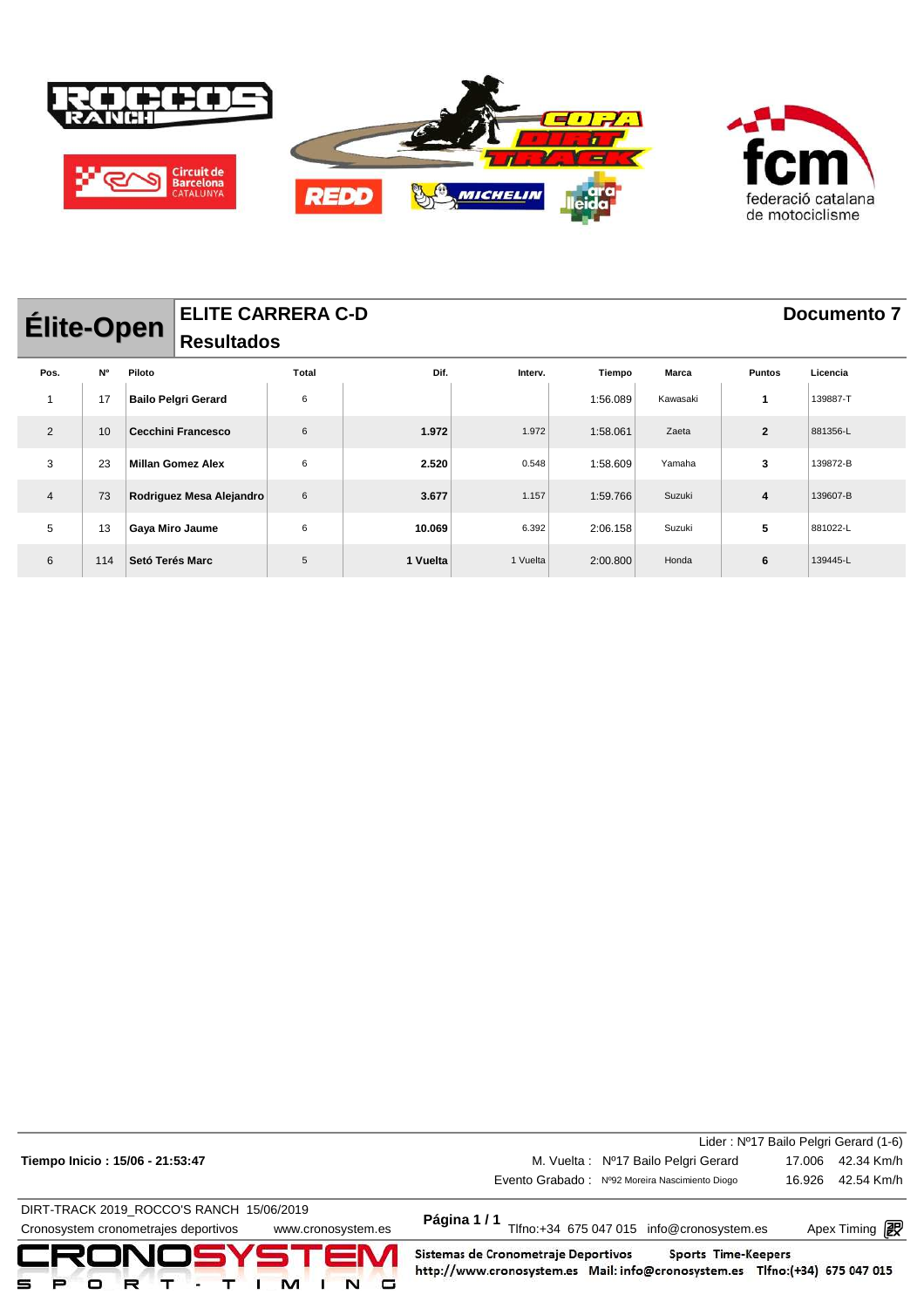

|                                   | LLIIL VAINNLINA VT<br>Valor informativo. No Oficial |                |                        |           |            |                                          |  |  |  |
|-----------------------------------|-----------------------------------------------------|----------------|------------------------|-----------|------------|------------------------------------------|--|--|--|
| <b>Elite-Open</b> Vuelta a vuelta |                                                     |                |                        |           |            |                                          |  |  |  |
|                                   |                                                     | $\overline{2}$ | 3                      |           | 5          | 6                                        |  |  |  |
| Parilla                           | 23                                                  | 73             | 114                    | 10        | 17         | 13                                       |  |  |  |
|                                   |                                                     |                |                        |           |            |                                          |  |  |  |
| Salida                            | 17                                                  | 10             | 23                     | 73        | 114        | 13                                       |  |  |  |
|                                   |                                                     |                |                        |           |            |                                          |  |  |  |
| Vuelta 1<br>Intervalo             | 17                                                  | 10<br>0.3      | $\mathbf{23}_{_{0.5}}$ | 73<br>0.5 | 114<br>4.4 | $\begin{array}{c} 13 \\ 0.3 \end{array}$ |  |  |  |

0.6

10<br> $0.7$ 

 $23$ <sub>1.8</sub>

10<br> $1.9$ 

1.9

**23** 0.6

**23** 0.7

**10** 0.0

**23** 0.3

**23** 0.5

**73** 1.0

**73** 1.2

**73** 1.4

**73** 1.2

**73** 1.1

**ELITE CARRERA C-D**

Vuelta 2 **17 10**

Vuelta 6 **17 10**

Vuelta 3 **17 10**

Vuelta 4 **17 23**

Vuelta 5 **17 10**

DIRT-TRACK 2019\_ROCCO CRANCH ISPORTS ON Página 1/1<br>Cronosystem cronometrajes deportivos www.cronosystem.es Página 1/1 Tlfno:+34 675 047 015 info@cronosystem.es Apex Timing **DIRT-TRACK 2019\_ROCCO'S RANCH 15/06/2019** 



Sistemas de Cronometraje Deportivos Sports Time-Keepers http://www.cronosystem.es Mail: info@cronosystem.es Tlfno:(+34) 675 047 015

**114** 2.1

**114** 3.0

**114** 6.1

**1X4**<br>
12.5

> **13** 4.6

> > **13** 5.3

**13** 5.4

**13** 5.9

**13** 6.3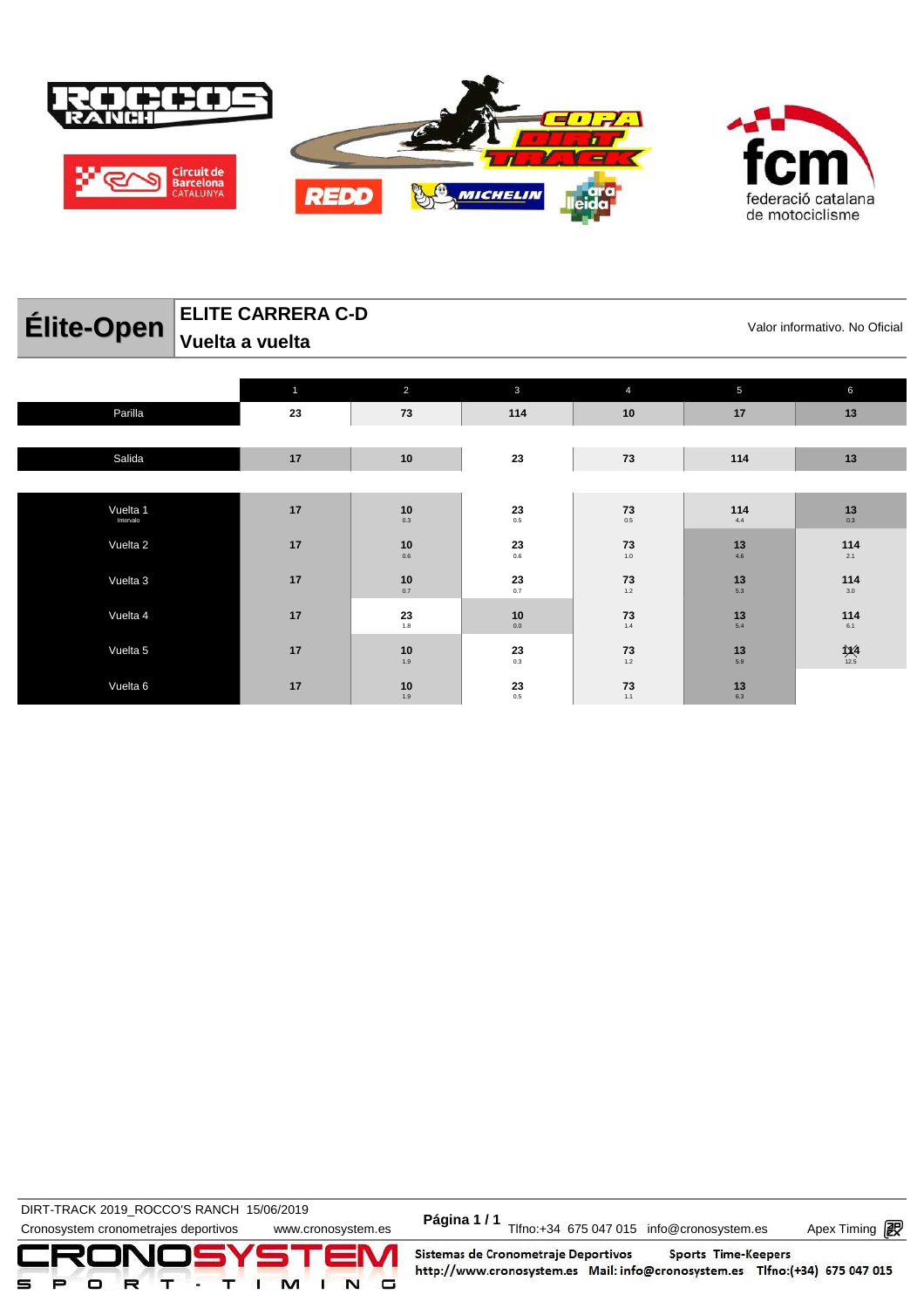



DIRT-TRACK 2019\_ROCCO'S RANCH 15/06/2019 **Página 1 / 1**

Cronosystem cronometrajes deportivos www.cronosystem.es Página 1/1 Tlfno:+34 675 047 015 info@cronosystem.es Apex Timing

Apex Timing - timing solutions and services http://www.apex-timing.com/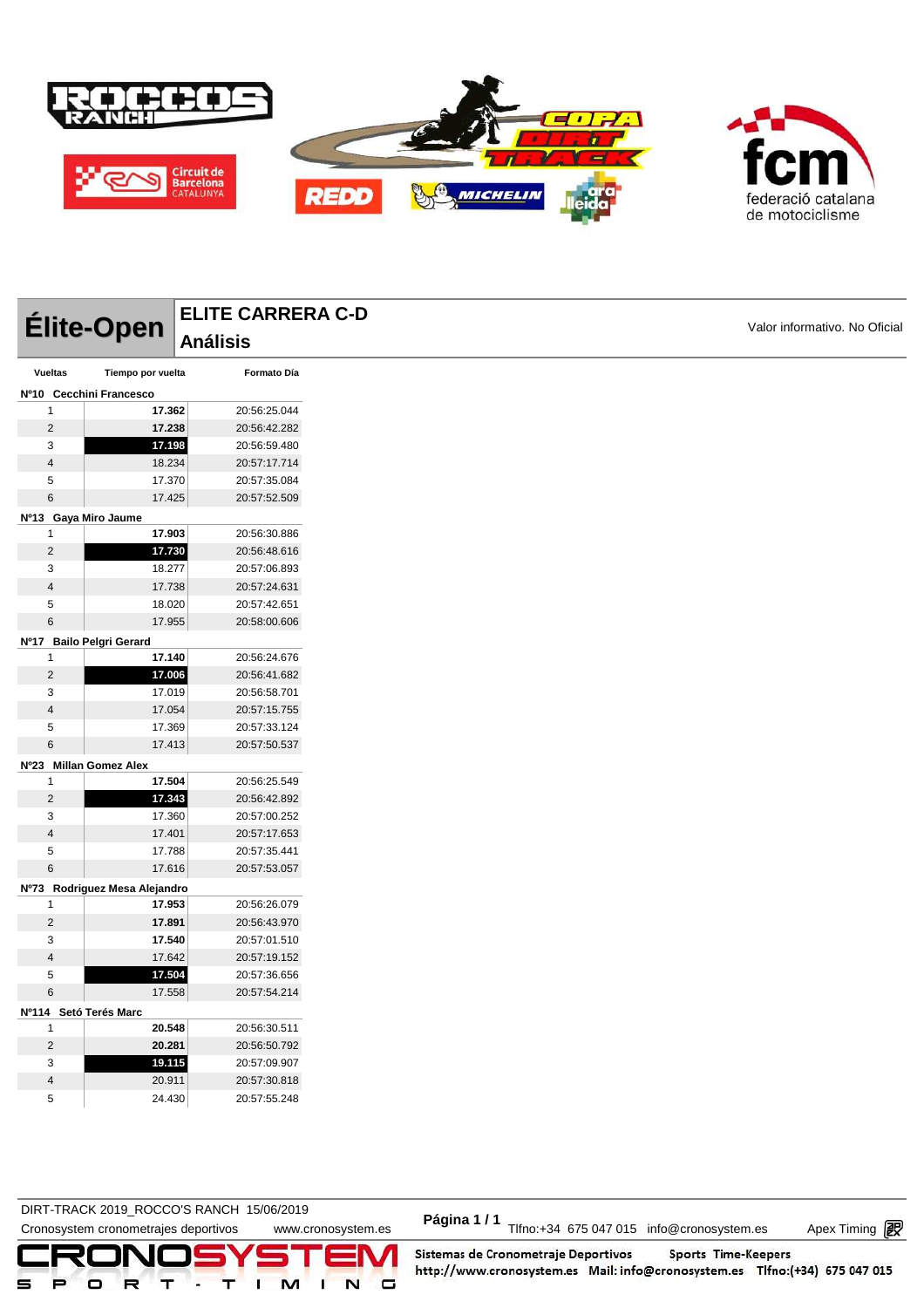

| <b>Élite-Open</b><br><b>Resultados</b> |     |                         |                           | <b>ELITE CARRERA E-A</b> |       |         |          |              |                          | Documento 8 |
|----------------------------------------|-----|-------------------------|---------------------------|--------------------------|-------|---------|----------|--------------|--------------------------|-------------|
| Pos.                                   | N°  | Piloto                  |                           | Total                    | Dif.  | Interv. | Tiempo   | <b>Marca</b> | <b>Puntos</b>            | Licencia    |
| -1                                     | 92  |                         | Moreira Nascimiento Diogo | 6                        |       |         | 1:57.366 | Suzuki       | 1                        | 141063-L    |
| 2                                      | 179 |                         | Cano Pla Guillermo        | 6                        | 0.420 | 0.420   | 1:57.786 | Honda        | $\mathbf{2}$             | 140632-B    |
| 3                                      | 74  |                         | Garin Vera Adrian         | 6                        | 0.917 | 0.497   | 1:58.283 | Honda        | 3                        | 54332-TE    |
| 4                                      | 20  |                         | <b>Robert Hales Toby</b>  | 6                        | 2.500 | 1.583   | 1:59.866 | Kawasaki     | 4                        | 880965-T    |
| 5                                      | 82  |                         | Garcia Roca Sergi         | 6                        | 3.106 | 0.606   | 2:00.472 | Suzuki       | 5                        | 880969-B    |
| 6                                      | 183 | <b>Reixach Ros Eric</b> |                           | 6                        | 4.474 | 1.368   | 2:01.840 | Kawasaki     | 6                        | 879548-B    |
| $\overline{7}$                         | 100 | Mañer Vila Andy         |                           | 6                        | 5.732 | 1.258   | 2:03.098 | Kawasaki     | $\overline{\phantom{a}}$ | 880765-L    |

| CRONOSYSTEM<br>м<br>R<br>G<br>$\blacksquare$               | Sistemas de Cronometraje Deportivos<br>Sports Time-Keepers<br>http://www.cronosystem.es Mail: info@cronosystem.es Tlfno:(+34) 675 047 015 |                                             |
|------------------------------------------------------------|-------------------------------------------------------------------------------------------------------------------------------------------|---------------------------------------------|
| Cronosystem cronometrajes deportivos<br>www.cronosystem.es | Página 1/1<br>Tlfno:+34 675 047 015 info@cronosystem.es                                                                                   | Apex Timing <b>i</b>                        |
| DIRT-TRACK 2019 ROCCO'S RANCH 15/06/2019                   |                                                                                                                                           |                                             |
|                                                            | Record anterior: Nº92 Moreira Nascimiento Diogo                                                                                           | 42.54 Km/h<br>16.926                        |
| Tiempo Inicio: 15/06 - 21:56:34                            | M. Vuelta: Nº92 Moreira Nascimiento Diogo                                                                                                 | 42.80 Km/h<br>16.823                        |
|                                                            |                                                                                                                                           | Lider: Nº92 Moreira Nascimiento Diogo (1-6) |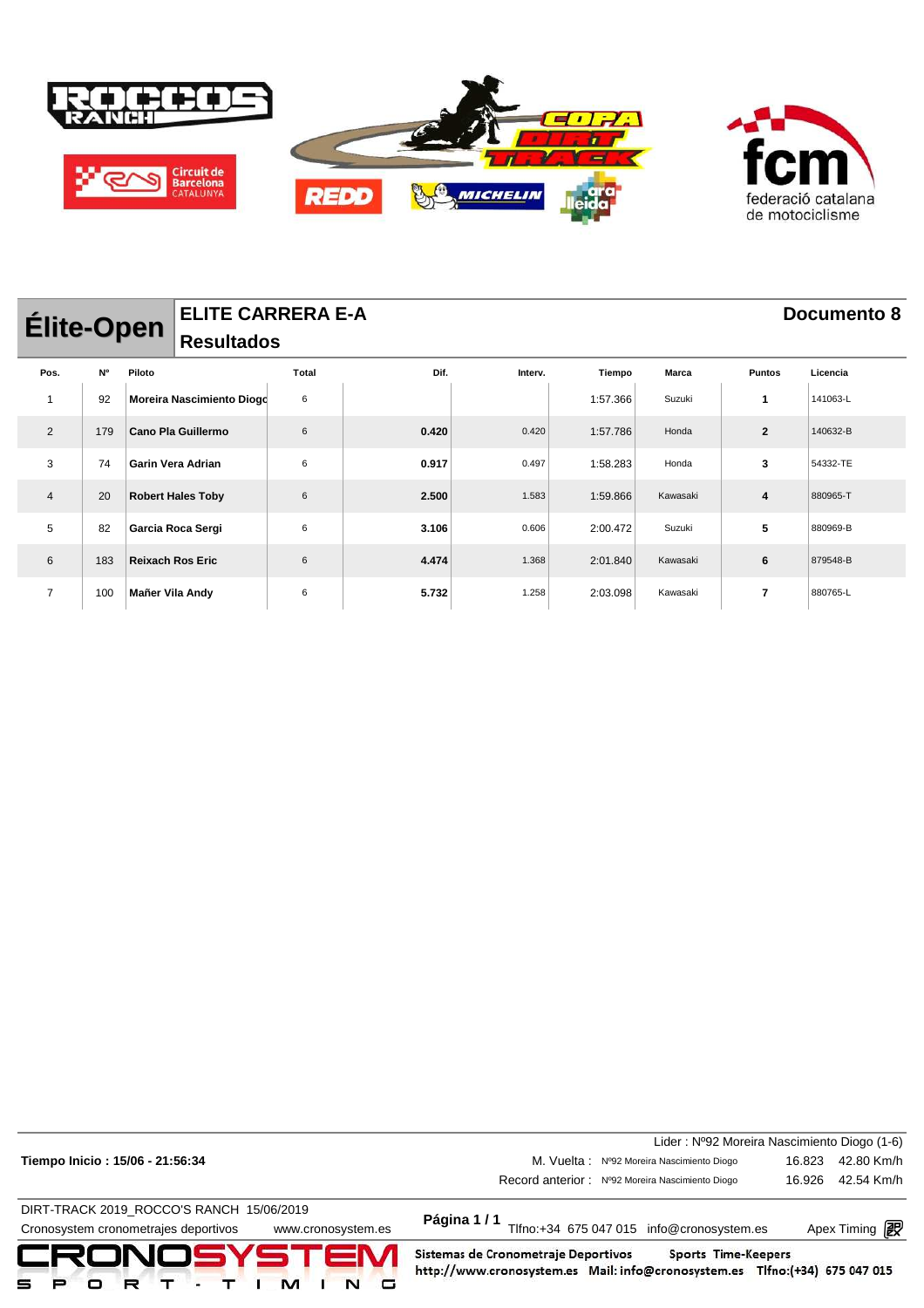



### **Élite-Open** ELITE CARRERA E-A<br>
Valor informativo. No Oficial **ELITE CARRERA E-A Vuelta a vuelta**

|           | $\mathbf{1}$ | $\overline{2}$                                       | $\mathbf{3}$                                      | $\overline{4}$                | 5                                          | 6                                 | $\overline{7}$ |
|-----------|--------------|------------------------------------------------------|---------------------------------------------------|-------------------------------|--------------------------------------------|-----------------------------------|----------------|
| Parilla   | 74           | 179                                                  | 100                                               | 92                            | 82                                         | 20                                | 183            |
|           |              |                                                      |                                                   |                               |                                            |                                   |                |
| Salida    | 92           | 183                                                  | 179                                               | 20                            | 74                                         | 82                                | 100            |
|           |              |                                                      |                                                   |                               |                                            |                                   |                |
| Vuelta 1  | 92           | 179                                                  | 183                                               | 74                            | $\mathbf{20}_{_{\mathbf{0.0}}}$            | $82$ $_{\scriptscriptstyle{0.9}}$ | 100            |
| Intervalo |              | 0.7                                                  | 0.3                                               | 0.1                           |                                            |                                   | 0.3            |
| Vuelta 2  | 92           | 179                                                  | $\mathbf{74} \atop 0.5$                           | $\mathop{20}\limits_{_{0.3}}$ | 183                                        | $\mathbf{82}_{_{\mathrm{0.4}}}$   | 100            |
|           |              | $1.2\,$                                              |                                                   |                               | 0.3                                        |                                   | $0.8\,$        |
| Vuelta 3  | 92           | 179                                                  | 74                                                | $\mathbf{20}_{_{0.7}}$        | 183                                        | $\mathbf{82}_{_{\mathrm{0.1}}}$   | 100            |
|           |              | $1.6\,$                                              | $0.5\,$                                           |                               | 0.6                                        |                                   | 1.1            |
| Vuelta 4  | 92           | 179                                                  | $\begin{array}{c} \mathbf{74} \\ 0.5 \end{array}$ | $20$ <sub>1.1</sub>           | $\mathbf{82}_{_{0.5}}$                     | 183                               | 100            |
|           |              | 1.7                                                  |                                                   |                               |                                            | 0.7                               | $0.9\,$        |
| Vuelta 5  | 92           | 179                                                  | 74                                                | $\mathbf{20}$ 1.4             |                                            | 183                               | 100            |
|           |              | 1.8                                                  | 0.7                                               |                               | $\mathbf{82}_{_{\scriptscriptstyle{0.2}}}$ | 1.3                               | 1.1            |
| Vuelta 6  | 92           |                                                      | 74                                                |                               |                                            | 183                               | 100            |
|           |              | $\begin{array}{c}\n\textbf{179} \\ 0.4\n\end{array}$ | 0.4                                               | $20$ <sub>1.5</sub>           | $\mathbf{82}_{_{\mathrm{0.6}}}$            | $1.3$                             | $1.2$          |

**DIRT-TRACK 2019\_ROCCO'S RANCH 15/06/2019** 

DIRT-TRACK 2019\_ROCCO STANCH 19/00/2019<br>Cronosystem cronometrajes deportivos www.cronosystem.es Página 1/1 Tlfno:+34 675 047 015 info@cronosystem.es Apex Timing

Apex Timing - timing solutions and services http://www.apex-timing.com/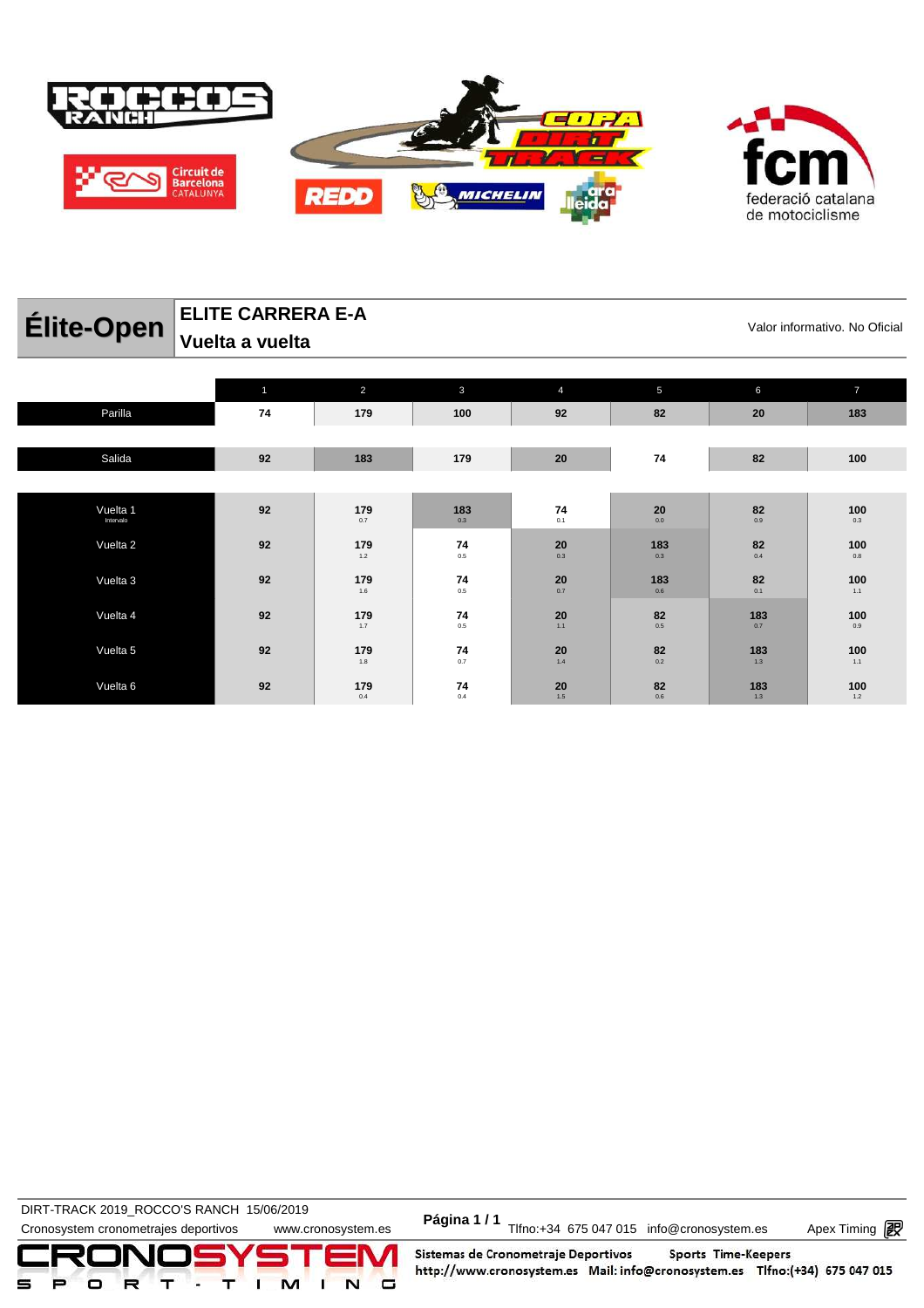



|                        | Élite-Open                     | <b>ELITE CARRERA E-A</b> |                         |                   |              |                               |
|------------------------|--------------------------------|--------------------------|-------------------------|-------------------|--------------|-------------------------------|
|                        | <b>Análisis</b>                |                          |                         |                   |              | Valor informativo. No Oficial |
| <b>Vueltas</b>         | Tiempo por vuelta              | Formato Día              | <b>Vueltas</b>          | Tiempo por vuelta | Formato Día  |                               |
| Nº20 Robert Hales Toby |                                |                          | 3                       | 17.915            | 20:59:48.717 |                               |
| 1                      | 17.801                         | 20:59:12.867             | $\overline{\mathbf{4}}$ | 18.394            | 21:00:07.111 |                               |
| $\overline{c}$         | 17.552                         | 20:59:30.419             | 5                       | 18.003            | 21:00:25.114 |                               |
| 3                      | 17.663                         | 20:59:48.082             | 6                       | 18.117            | 21:00:43.231 |                               |
| 4                      | 17.713                         | 21:00:05.795             |                         |                   |              |                               |
| 5                      | 17.683                         | 21:00:23.478             |                         |                   |              |                               |
| $\,6$                  | 17.779                         | 21:00:41.257             |                         |                   |              |                               |
| Nº74 Garin Vera Adrian |                                |                          |                         |                   |              |                               |
| 1                      | 17.660                         | 20:59:12.779             |                         |                   |              |                               |
| $\overline{c}$         | 17.277                         | 20:59:30.056             |                         |                   |              |                               |
| 3                      | 17.273                         | 20:59:47.329             |                         |                   |              |                               |
| 4                      | 17.308                         | 21:00:04.637             |                         |                   |              |                               |
| 5                      | 17.422                         | 21:00:22.059             |                         |                   |              |                               |
| 6                      | 17.615                         | 21:00:39.674             |                         |                   |              |                               |
| Nº82 Garcia Roca Sergi |                                |                          |                         |                   |              |                               |
| 1                      | 18.398                         | 20:59:13.778             |                         |                   |              |                               |
| $\overline{c}$         | 17.480                         | 20:59:31.258             |                         |                   |              |                               |
| 3                      | 17.597                         | 20:59:48.855             |                         |                   |              |                               |
| 4                      | 17.511                         | 21:00:06.366             |                         |                   |              |                               |
| 5                      | 17.349                         | 21:00:23.715             |                         |                   |              |                               |
| $\,6$                  | 18.148                         | 21:00:41.863             |                         |                   |              |                               |
|                        | Nº92 Moreira Nascimiento Diogo |                          |                         |                   |              |                               |
| 1                      | 17.054                         | 20:59:11.406             |                         |                   |              |                               |
| $\overline{c}$         | 16.823                         | 20:59:28.229             |                         |                   |              |                               |
| 3                      | 16.912                         | 20:59:45.141             |                         |                   |              |                               |
| $\overline{4}$         | 17.198                         | 21:00:02.339             |                         |                   |              |                               |
| 5                      | 17.113                         | 21:00:19.452             |                         |                   |              |                               |
| 6                      | 19.305                         | 21:00:38.757             |                         |                   |              |                               |
| Nº100 Mañer Vila Andy  |                                |                          |                         |                   |              |                               |
| 1                      | 18.398                         | 20:59:14.129             |                         |                   |              |                               |
| $\overline{c}$         | 18.025                         | 20:59:32.154             |                         |                   |              |                               |
| 3                      | 17.896                         | 20:59:50.050             |                         |                   |              |                               |
| 4                      | 18.049                         | 21:00:08.099             |                         |                   |              |                               |
| 5                      | 18.210                         | 21:00:26.309             |                         |                   |              |                               |
| 6                      | 18.180                         | 21:00:44.489             |                         |                   |              |                               |
|                        | Nº179 Cano Pla Guillermo       |                          |                         |                   |              |                               |
| 1                      | 17.271                         | 20:59:12.189             |                         |                   |              |                               |
| $\overline{2}$         | 17.271                         | 20:59:29.460             |                         |                   |              |                               |
| 3                      | 17.291                         | 20:59:46.751             |                         |                   |              |                               |
| 4                      | 17.309                         | 21:00:04.060             |                         |                   |              |                               |
| 5                      | 17.204                         | 21:00:21.264             |                         |                   |              |                               |
| 6                      | 17.913                         | 21:00:39.177             |                         |                   |              |                               |
| Nº183 Reixach Ros Eric |                                |                          |                         |                   |              |                               |
| 1                      | 17.724                         | 20:59:12.584             |                         |                   |              |                               |
| $\overline{c}$         | 18.218                         | 20:59:30.802             |                         |                   |              |                               |

**DIRT-TRACK 2019\_ROCCO'S RANCH 15/06/2019** 

DIRT-TRACK 2019\_ROCCO STANCH 19/00/2019<br>Cronosystem cronometrajes deportivos www.cronosystem.es Página 1/1 Tlfno:+34 675 047 015 info@cronosystem.es Apex Timing

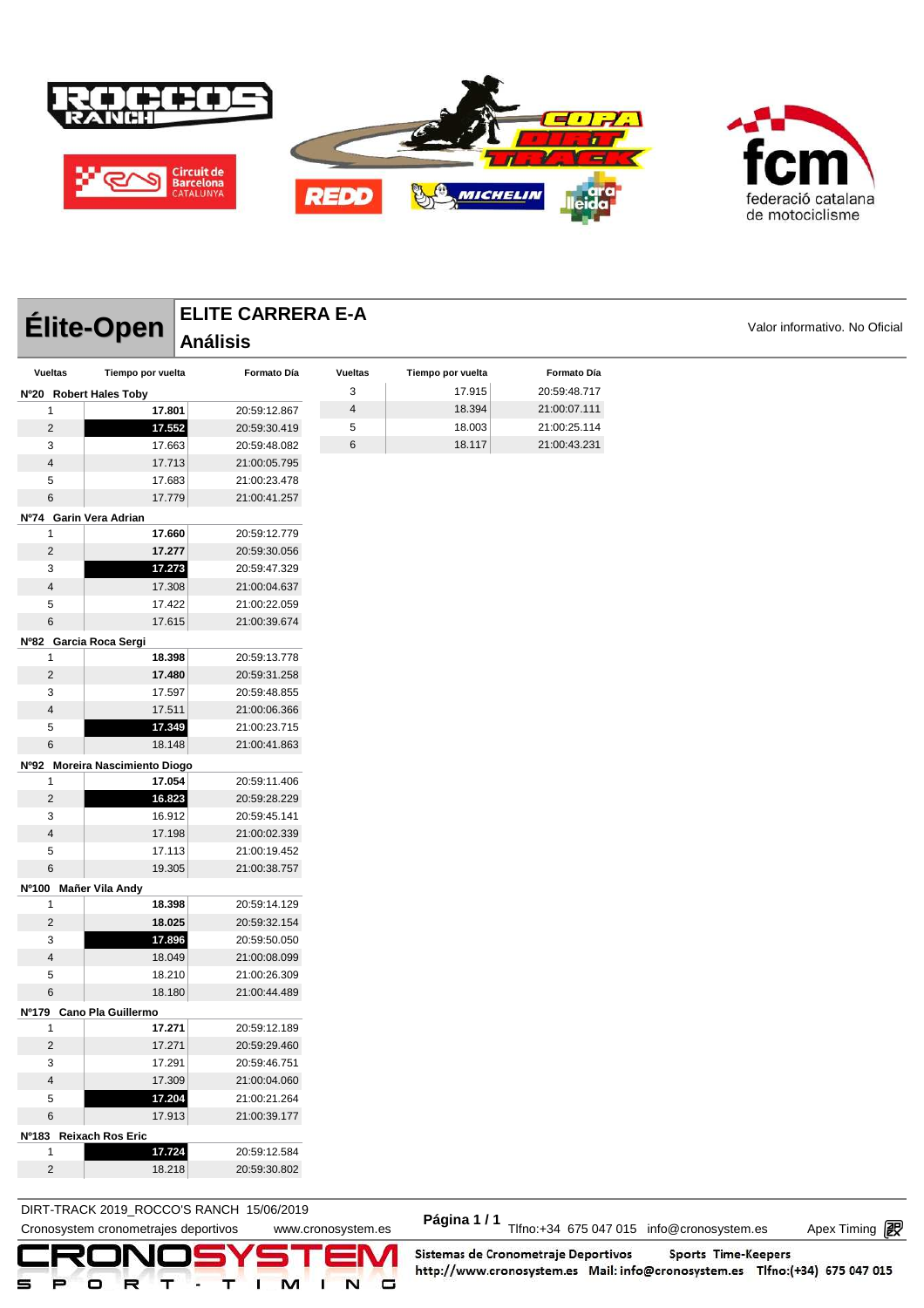

|                        | <b>ELITE CARRERA B-C</b><br>Documento 9<br><b>Élite-Open</b><br><b>Resultados</b> |                 |                           |       |          |         |          |            |                |          |
|------------------------|-----------------------------------------------------------------------------------|-----------------|---------------------------|-------|----------|---------|----------|------------|----------------|----------|
| Pos.                   | N°                                                                                | Piloto          |                           | Total | Dif.     | Interv. | Tiempo   | Marca      | <b>Puntos</b>  | Licencia |
|                        | 6                                                                                 |                 | Cardús Gonzalez Ferran    | 6     |          |         | 1:55.424 | Suzuki     | 1              | 139777-B |
| 2                      | 23                                                                                |                 | <b>Millan Gomez Alex</b>  | 6     | 1.656    | 1.656   | 1:57.080 | Yamaha     | $\overline{2}$ | 139872-B |
| 3                      | 73                                                                                |                 | Rodriguez Mesa Alejandro  | 6     | 3.970    | 2.314   | 1:59.394 | Suzuki     | 3              | 139607-B |
| $\overline{4}$         | 68                                                                                |                 | Reverté Carmona Eric      | 6     | 4.570    | 0.600   | 1:59.994 | <b>KTM</b> | 4              | 139822-T |
| 5                      | 5                                                                                 | Okada Hideyuki  |                           | 6     | 6.226    | 1.656   | 2:01.650 | Honda      | 5              | 9320-RF  |
| 6                      | 58                                                                                |                 | <b>Ramon Solans Ovidi</b> | 6     | 8.491    | 2.265   | 2:03.915 | Suzuki     | 6              | 880435-L |
| <b>No Clasificados</b> |                                                                                   |                 |                           |       |          |         |          |            |                |          |
|                        | 114                                                                               | Setó Terés Marc |                           | 0     | Retirado |         |          | Honda      | 7              | 139445-L |

|                                                            |                                                                                                                                           | Lider: Nº6 Cardús Gonzalez Ferran (1-6) |
|------------------------------------------------------------|-------------------------------------------------------------------------------------------------------------------------------------------|-----------------------------------------|
| Tiempo Inicio: 15/06 - 22:00:25                            | M. Vuelta: Nº6 Cardús Gonzalez Ferran                                                                                                     | 42.59 Km/h<br>16.905                    |
|                                                            | Evento Grabado: Nº92 Moreira Nascimiento Diogo                                                                                            | 42.80 Km/h<br>16.823                    |
| DIRT-TRACK 2019 ROCCO'S RANCH 15/06/2019                   |                                                                                                                                           |                                         |
| Cronosystem cronometrajes deportivos<br>www.cronosystem.es | Página 1/1<br>Tlfno:+34 675 047 015 info@cronosystem.es                                                                                   | Apex Timing <b>ng</b>                   |
| CRONOSYSTEM<br>⋼<br>□                                      | Sistemas de Cronometraje Deportivos<br>Sports Time-Keepers<br>http://www.cronosystem.es Mail: info@cronosystem.es Tlfno:(+34) 675 047 015 |                                         |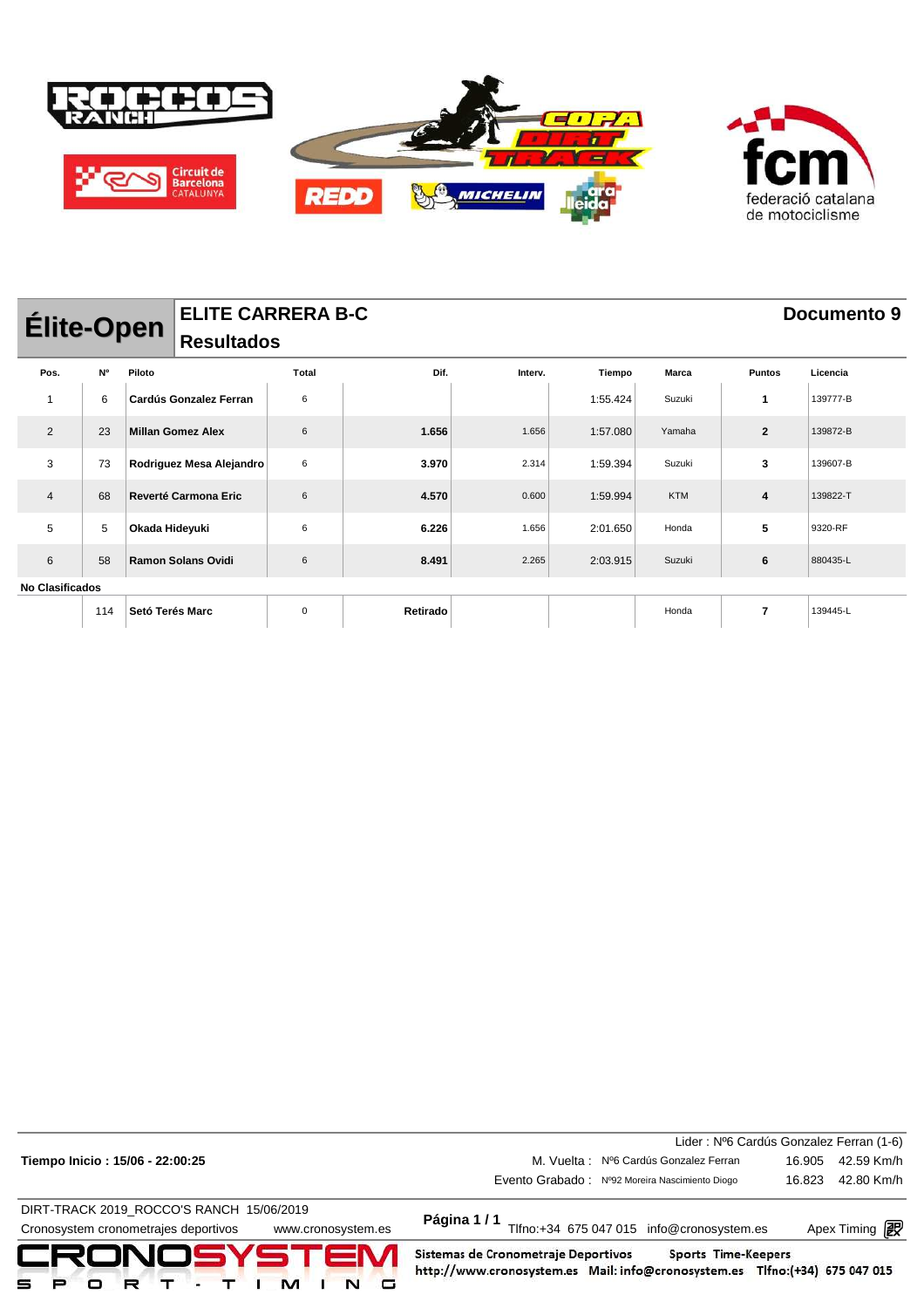

| Élite-Open            | Vuelta a vuelta | <b>ELITE CARRERA B-C</b><br>Valor informativo. No Oficial |                  |                  |                                                           |                                                   |                |  |  |  |  |
|-----------------------|-----------------|-----------------------------------------------------------|------------------|------------------|-----------------------------------------------------------|---------------------------------------------------|----------------|--|--|--|--|
|                       | 1               | 2                                                         | $\mathbf{3}$     | $\overline{4}$   | 5                                                         | $6\phantom{a}$                                    | $\overline{I}$ |  |  |  |  |
| Parilla               | 6               | 68                                                        | $5\phantom{.0}$  | 58               | 23                                                        | 73                                                | $\chi$         |  |  |  |  |
| Salida                | 6               | 23                                                        | 73               | 68               | ${\bf 5}$                                                 | 58                                                |                |  |  |  |  |
| Vuelta 1<br>Intervalo | 6               | 23<br>0.4                                                 | 73<br>0.5        | 68<br>0.3        | 5<br>0.2                                                  | 58<br>0.8                                         |                |  |  |  |  |
| Vuelta 2              | 6               | $\mathbf{23}_{_{0.6}}$                                    | 73<br>0.8        | 68<br>0.4        | $\mathbf{5}_{_{0.2}}$                                     | $\begin{array}{c} \mathbf{58} \\ 1.1 \end{array}$ |                |  |  |  |  |
| Vuelta 3              | 6               | 23<br>1.1                                                 | 73<br>1.0        | 68<br>0.4        | 5<br>0.4                                                  | 58<br>1.6                                         |                |  |  |  |  |
| Vuelta 4              | 6               | $23$<br>$1.3$                                             | 73<br>1.6        | 68<br>0.2        | 5<br>$1.2$                                                | 58<br>1.4                                         |                |  |  |  |  |
| Vuelta 5              | 6               | 23                                                        | 73               | 68               | ${\bf 5}$                                                 | 58                                                |                |  |  |  |  |
| Vuelta 6              | 6               | 1.4<br>$23$<br>1.6                                        | 2.0<br>73<br>2.3 | 0.3<br>68<br>0.6 | $1.2$<br>$\begin{array}{c} \mathbf{5} \\ 1.6 \end{array}$ | 2.1<br>58<br>2.2                                  |                |  |  |  |  |

**DIRT-TRACK 2019\_ROCCO'S RANCH 15/06/2019** 

DIRT-TRACK 2019\_ROCCO STANCH 19/00/2019<br>Cronosystem cronometrajes deportivos www.cronosystem.es Página 1/1 Tlfno:+34 675 047 015 info@cronosystem.es Apex Timing

Apex Timing - timing solutions and services http://www.apex-timing.com/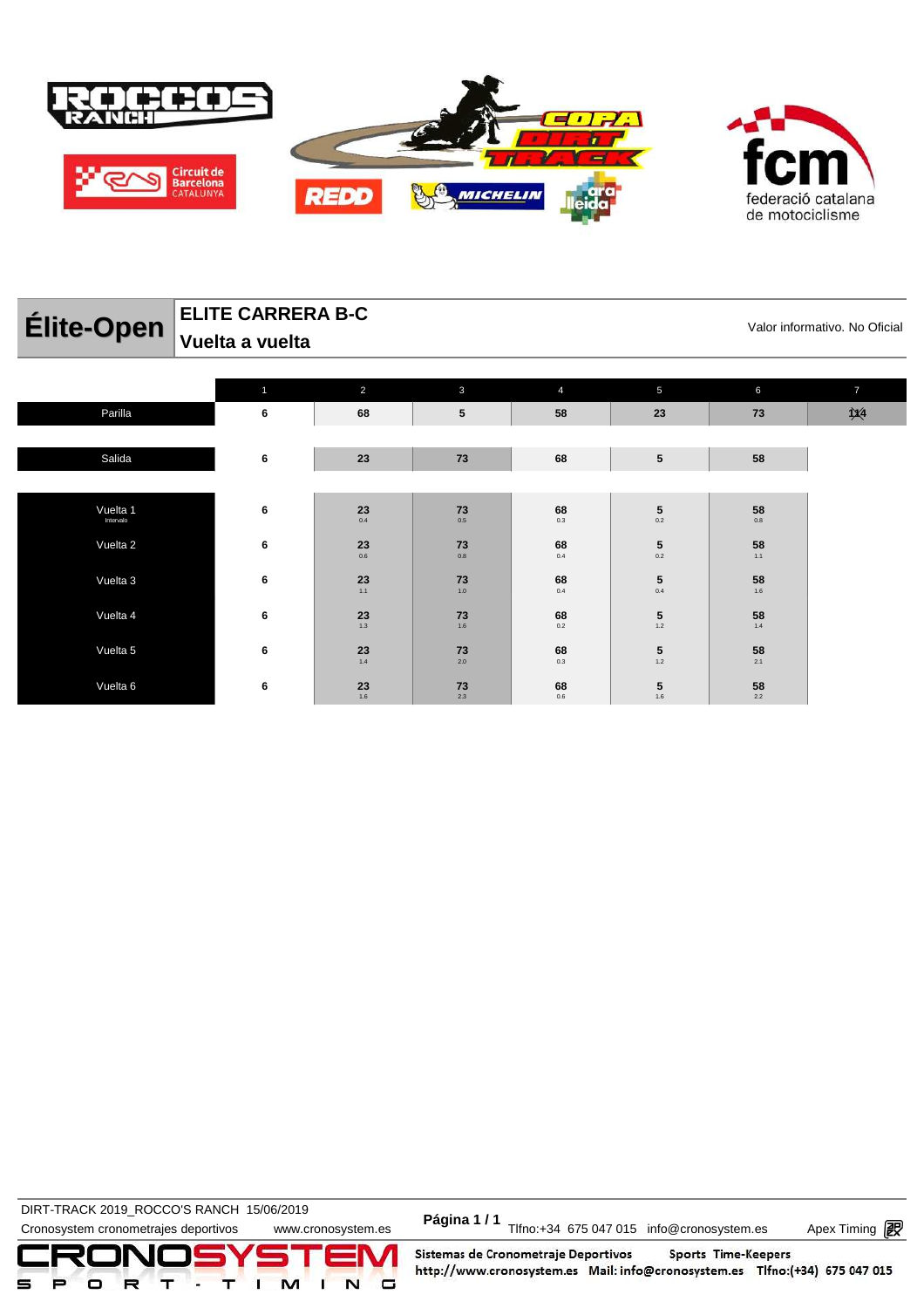

|                         |                               | <b>ELITE CARRERA B-C</b>     |                               |  |
|-------------------------|-------------------------------|------------------------------|-------------------------------|--|
|                         | Élite-Open                    | <b>Análisis</b>              | Valor informativo. No Oficial |  |
| <b>Vueltas</b>          | Tiempo por vuelta             | Formato Día                  |                               |  |
| Nº5 Okada Hideyuki      |                               |                              |                               |  |
| 1                       | 17.747                        | 21:03:04.286                 |                               |  |
| $\overline{2}$          | 17.675                        | 21:03:21.961                 |                               |  |
| 3                       | 17.760                        | 21:03:39.721                 |                               |  |
| $\sqrt{4}$              | 18.459                        | 21:03:58.180                 |                               |  |
| 5                       | 17.799                        | 21:04:15.979                 |                               |  |
| 6                       | 18.360                        | 21:04:34.339                 |                               |  |
|                         | Nº6 Cardús Gonzalez Ferran    |                              |                               |  |
| 1                       | 16.952                        | 21:03:02.762                 |                               |  |
| $\overline{2}$          | 17.025                        | 21:03:19.787                 |                               |  |
| 3                       | 16.905                        | 21:03:36.692                 |                               |  |
| $\overline{4}$          | 17.040                        | 21:03:53.732                 |                               |  |
| 5                       | 17.117                        | 21:04:10.849                 |                               |  |
| $\,6\,$                 | 17.264                        | 21:04:28.113                 |                               |  |
|                         | Nº23 Millan Gomez Alex        |                              |                               |  |
| $\mathbf{1}$            | 17.266                        | 21:03:03.205                 |                               |  |
| $\overline{2}$          | 17.278                        | 21:03:20.483                 |                               |  |
| 3                       | 17.328                        | 21:03:37.811                 |                               |  |
| $\overline{4}$          | 17.273                        | 21:03:55.084                 |                               |  |
| 5                       | 17.211                        | 21:04:12.295                 |                               |  |
| 6                       | 17.474                        | 21:04:29.769                 |                               |  |
|                         | Nº58 Ramon Solans Ovidi       |                              |                               |  |
| $\mathbf{1}$            | 18.203                        | 21:03:05.100                 |                               |  |
| $\overline{2}$          | 18.030                        | 21:03:23.130                 |                               |  |
| 3                       | 18.225                        | 21:03:41.355                 |                               |  |
| $\overline{4}$          | 18.308                        | 21:03:59.663                 |                               |  |
| 5                       | 18.497                        | 21:04:18.160                 |                               |  |
| $\,6$                   | 18.444                        | 21:04:36.604                 |                               |  |
|                         | Nº68 Reverté Carmona Eric     |                              |                               |  |
| 1                       | 17.824                        | 21:03:04.081                 |                               |  |
| $\overline{2}$          | 17.648                        | 21:03:21.729                 |                               |  |
| 3                       | 17.583                        | 21:03:39.312                 |                               |  |
| $\overline{\mathbf{4}}$ | 17.628                        | 21:03:56.940                 |                               |  |
| 5                       | 17.752                        | 21:04:14.692                 |                               |  |
| 6                       | 17.991                        | 21:04:32.683                 |                               |  |
|                         | Nº73 Rodriguez Mesa Alejandro |                              |                               |  |
| 1                       | 17.609                        | 21:03:03.718                 |                               |  |
| $\overline{\mathbf{c}}$ | 17.605                        | 21:03:21.323                 |                               |  |
| 3                       | 17.566                        | 21:03:38.889                 |                               |  |
| $\overline{4}$<br>5     | 17.823<br>17.627              | 21:03:56.712<br>21:04:14.339 |                               |  |
|                         |                               |                              |                               |  |

DIRT-TRACK 2019\_ROCCO STANCH 19/00/2019<br>Cronosystem cronometrajes deportivos www.cronosystem.es Página 1/1 Tlfno:+34 675 047 015 info@cronosystem.es Apex Timing **DIRT-TRACK 2019\_ROCCO'S RANCH 15/06/2019** 

17.744 21:04:32.083

Apex Timing - timing solutions and services http://www.apex-timing.com/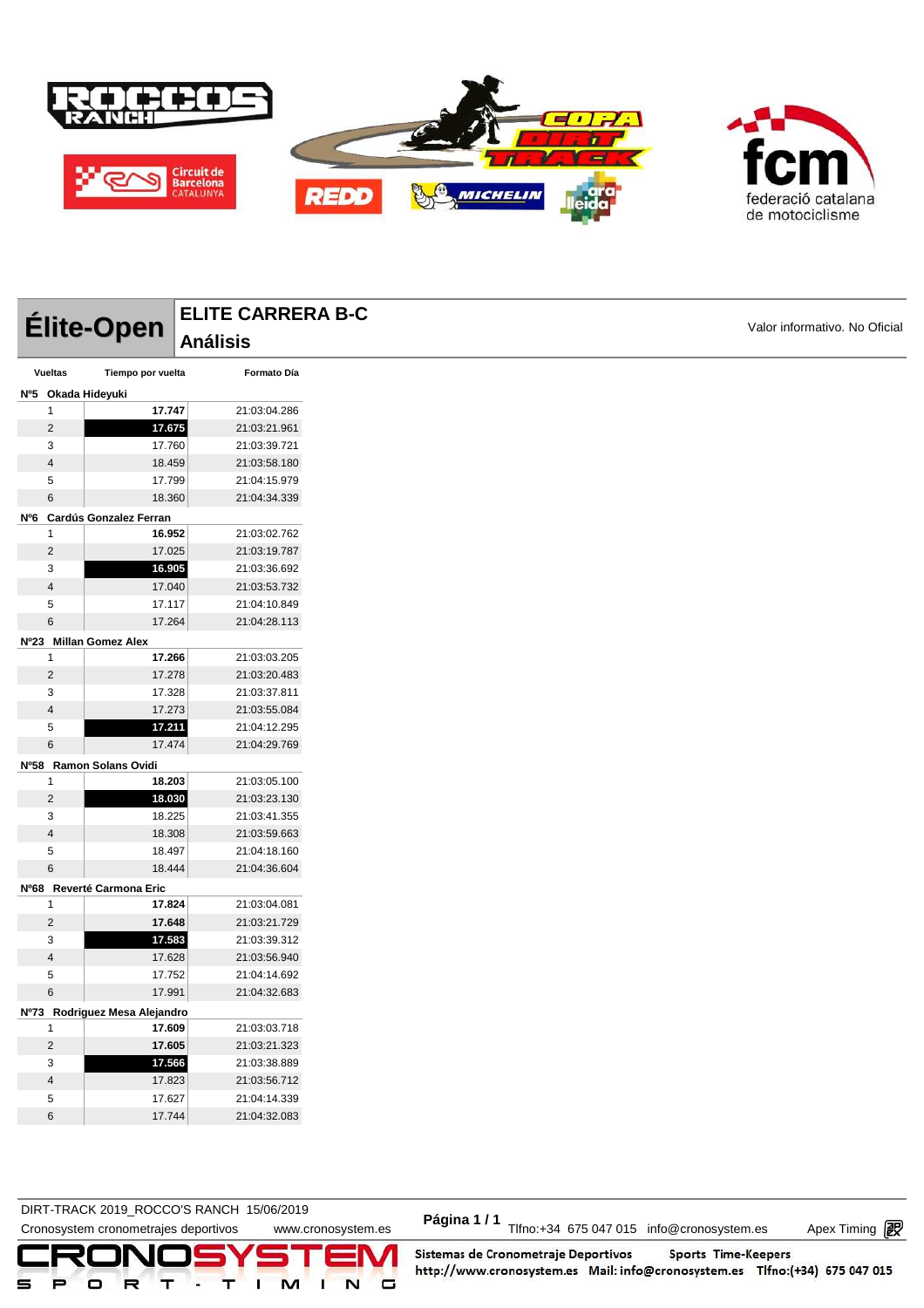

|                | <b>ELITE CARRERA D-E</b><br><b>Élite-Open</b><br><b>Resultados</b> |                        |                            |       |         |         |          |              |                | Documento 10 |  |
|----------------|--------------------------------------------------------------------|------------------------|----------------------------|-------|---------|---------|----------|--------------|----------------|--------------|--|
| Pos.           | N°                                                                 | Piloto                 |                            | Total | Dif.    | Interv. | Tiempo   | <b>Marca</b> | <b>Puntos</b>  | Licencia     |  |
| 1              | 17                                                                 |                        | <b>Bailo Pelgri Gerard</b> | 6     |         |         | 1:57.368 | Kawasaki     | 1              | 139887-T     |  |
| 2              | 74                                                                 |                        | <b>Garin Vera Adrian</b>   | 6     | 1.349   | 1.349   | 1:58.717 | Honda        | $\overline{2}$ | 54332-TE     |  |
| 3              | 179                                                                |                        | Cano Pla Guillermo         | 6     | 1.741   | 0.392   | 1:59.109 | Honda        | 3              | 140632-B     |  |
| $\overline{4}$ | 10                                                                 |                        | <b>Cecchini Francesco</b>  | 6     | 2.461   | 0.720   | 1:59.829 | Zaeta        | 4              | 881356-L     |  |
| 5              | 100                                                                | Mañer Vila Andy        |                            | 6     | 5.328   | 2.867   | 2:02.696 | Kawasaki     | 5              | 880765-L     |  |
| 6              | 13                                                                 | <b>Gaya Miro Jaume</b> |                            |       | 5 Total | 5 Total | 45.067   | Suzuki       | 6              | 881022-L     |  |

| Cronosystem cronometrajes deportivos<br>www.cronosystem.es<br>CRONOSYSTEM<br>⋼ | Sistemas de Cronometraje Deportivos<br>Sports Time-Keepers<br>http://www.cronosystem.es Mail: info@cronosystem.es Tlfno:(+34) 675 047 015<br>G | Apex Timing <b>i</b> |
|--------------------------------------------------------------------------------|------------------------------------------------------------------------------------------------------------------------------------------------|----------------------|
| DIRT-TRACK 2019 ROCCO'S RANCH 15/06/2019                                       | Página 1/1<br>Tlfno:+34 675 047 015 info@cronosystem.es                                                                                        |                      |
|                                                                                | Evento Grabado: Nº92 Moreira Nascimiento Diogo                                                                                                 | 42.80 Km/h<br>16.823 |
| Tiempo Inicio: 15/06 - 22:03:29                                                | M. Vuelta: Nº17 Bailo Pelgri Gerard                                                                                                            | 41.60 Km/h<br>17.307 |
|                                                                                | Lider: Nº10 Cecchini Francesco (1-3) / Nº17 Bailo Pelgri Gerard (4-6)                                                                          |                      |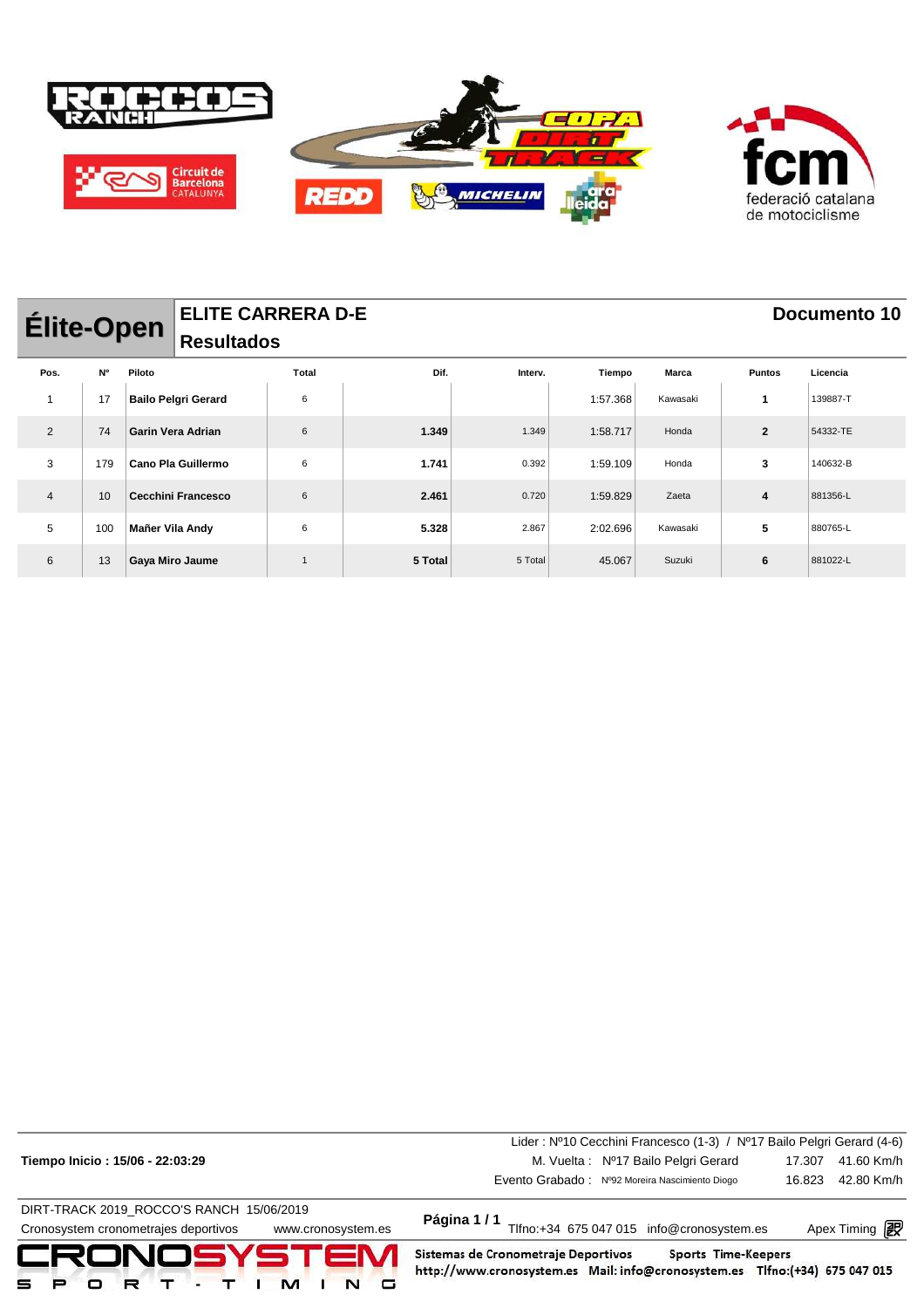

| Élite-Open | <b>ELITE CARRERA D-E</b><br>$^{\parallel}$ Vuelta a vuelta |               |     |    |     | Valor informativo. No Oficial |
|------------|------------------------------------------------------------|---------------|-----|----|-----|-------------------------------|
|            |                                                            |               |     |    |     |                               |
|            |                                                            | $\mathcal{P}$ | 3   |    | 5   | 6                             |
| Parilla    | 10                                                         | 17            | 13  | 74 | 179 | 100                           |
|            |                                                            |               |     |    |     |                               |
| Salida     | 10                                                         | 17            | 179 | 74 | 100 | 13                            |

Vuelta 1 Intervalo **10 17** 0.2 **179** 0.1 **74** 0.3 **100** 0.9 **13** 13.6 Vuelta 2 **10 17** 0.1 **179** 0.3 **74** 0.2 **100** 1.4 Vuelta 3 **10 17**  $17_{0.0}$ **179** 0.4 **74** 0.2 **100** 2.3 **17 17 17**  $74$ <br> $0.8$ **10** 0.0 **179** 0.1 **100** 2.5 **17 17 17**  $74$ <br>1.0 **179** 0.2 **10** 0.6 **100** 2.7 Vuelta 6 **17 74** 1.3 **179** 0.3 **10** 0.7 **100** 2.8

DIRT-TRACK 2019\_ROCCO 6 NANCLE 19/00/2019<br>Cronosystem cronometrajes deportivos www.cronosystem.es Página 1 / 1<br>Cronosystem.es Apex Timing P **DIRT-TRACK 2019\_ROCCO'S RANCH 15/06/2019** 

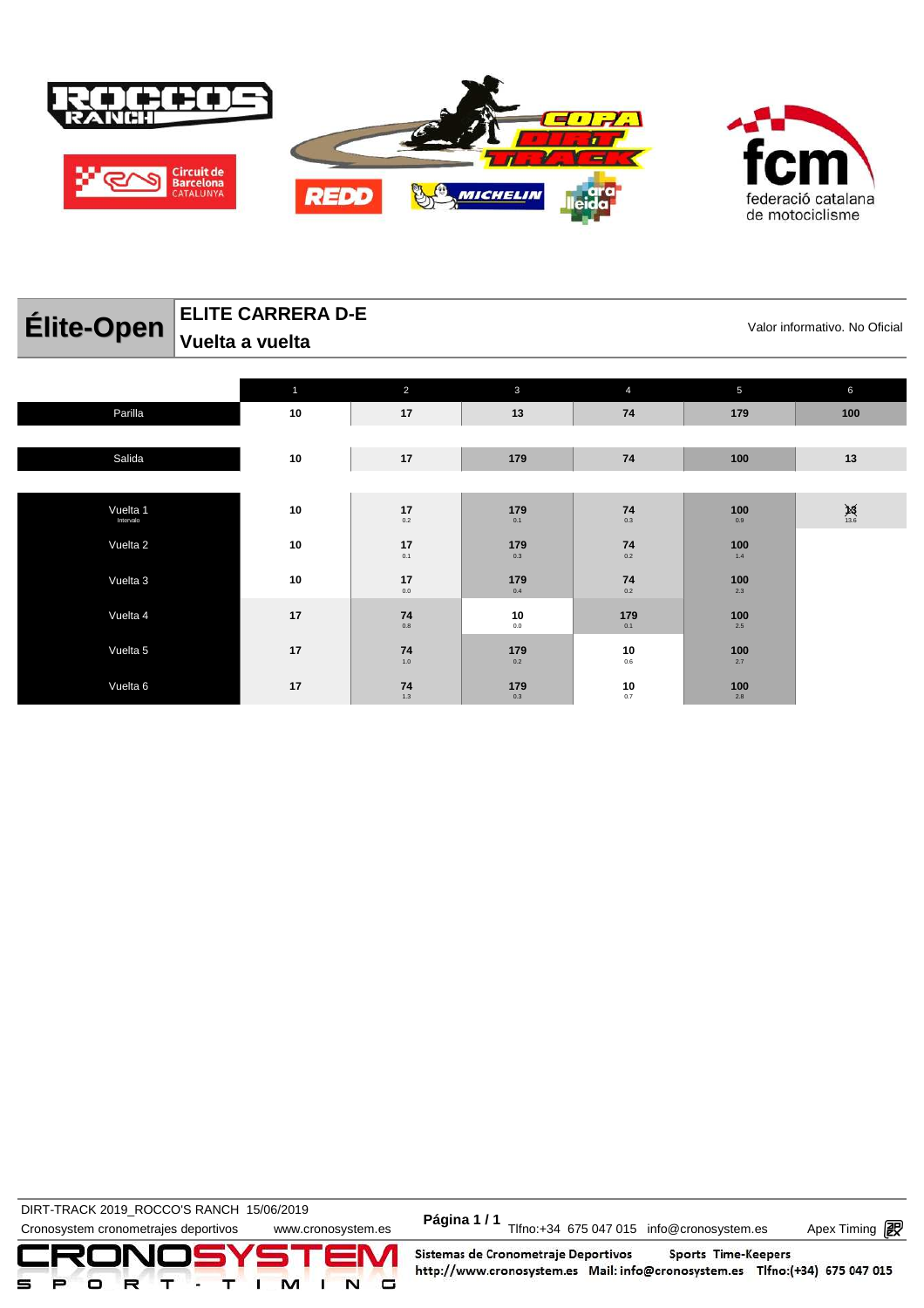

|                          |                   | <b>ELITE CARRERA D-E</b> |                               |
|--------------------------|-------------------|--------------------------|-------------------------------|
| Élite-Open               |                   | <b>Análisis</b>          | Valor informativo. No Oficial |
|                          |                   |                          |                               |
| Vueltas                  | Tiempo por vuelta | Formato Día              |                               |
| Nº10 Cecchini Francesco  |                   |                          |                               |
| 1                        | 17.485            | 21:06:06.840             |                               |
| $\overline{2}$           | 17.407            | 21:06:24.247             |                               |
| 3                        | 17.688            | 21:06:41.935             |                               |
| $\overline{4}$           | 18.391            | 21:07:00.326             |                               |
| 5                        | 18.510            | 21:07:18.836             |                               |
| 6                        | 18.140            | 21:07:36.976             |                               |
| Nº13 Gaya Miro Jaume     |                   |                          |                               |
| 1                        | 29.349            | 21:06:22.214             |                               |
| Nº17 Bailo Pelgri Gerard |                   |                          |                               |
| 1                        | 17.508            | 21:06:07.137             |                               |
| $\overline{2}$           | 17.307            | 21:06:24.444             |                               |
| 3                        | 17.518            | 21:06:41.962             |                               |
| $\overline{4}$           | 17.440            | 21:06:59.402             |                               |
| 5                        | 17.566            | 21:07:16.968             |                               |
| 6                        | 17.547            | 21:07:34.515             |                               |
| Nº74 Garin Vera Adrian   |                   |                          |                               |
| 1                        | 17.533            | 21:06:07.627             |                               |
| $\overline{2}$           | 17.434            | 21:06:25.061             |                               |
| 3                        | 17.558            | 21:06:42.619             |                               |
| $\overline{4}$           | 17.649            | 21:07:00.268             |                               |
| 5                        | 17.725            | 21:07:17.993             |                               |
| $\,6$                    | 17.871            | 21:07:35.864             |                               |
| Nº100 Mañer Vila Andy    |                   |                          |                               |
| $\mathbf{1}$             | 17.985            | 21:06:08.558             |                               |
| $\overline{2}$           | 17.959            | 21:06:26.517             |                               |
| 3                        | 18.406            | 21:06:44.923             |                               |
| $\overline{4}$           | 18.060            | 21:07:02.983             |                               |
| 5                        | 18.578            | 21:07:21.561             |                               |
| $\,6$                    | 18.282            | 21:07:39.843             |                               |
| Nº179 Cano Pla Guillermo |                   |                          |                               |
| 1                        | 17.562            | 21:06:07.279             |                               |
| $\overline{2}$           | 17.529            | 21:06:24.808             |                               |
| 3                        | 17.580            | 21:06:42.388             |                               |
| $\overline{4}$           | 18.043            | 21:07:00.431             |                               |

**DIRT-TRACK 2019\_ROCCO'S RANCH 15/06/2019** 

 17.782 21:07:18.213 18.043 21:07:36.256

DIRT-TRACK 2019\_ROCCO STANCH 19/00/2019<br>Cronosystem cronometrajes deportivos www.cronosystem.es Página 1/1 Tlfno:+34 675 047 015 info@cronosystem.es Apex Timing

Apex Timing - timing solutions and services http://www.apex-timing.com/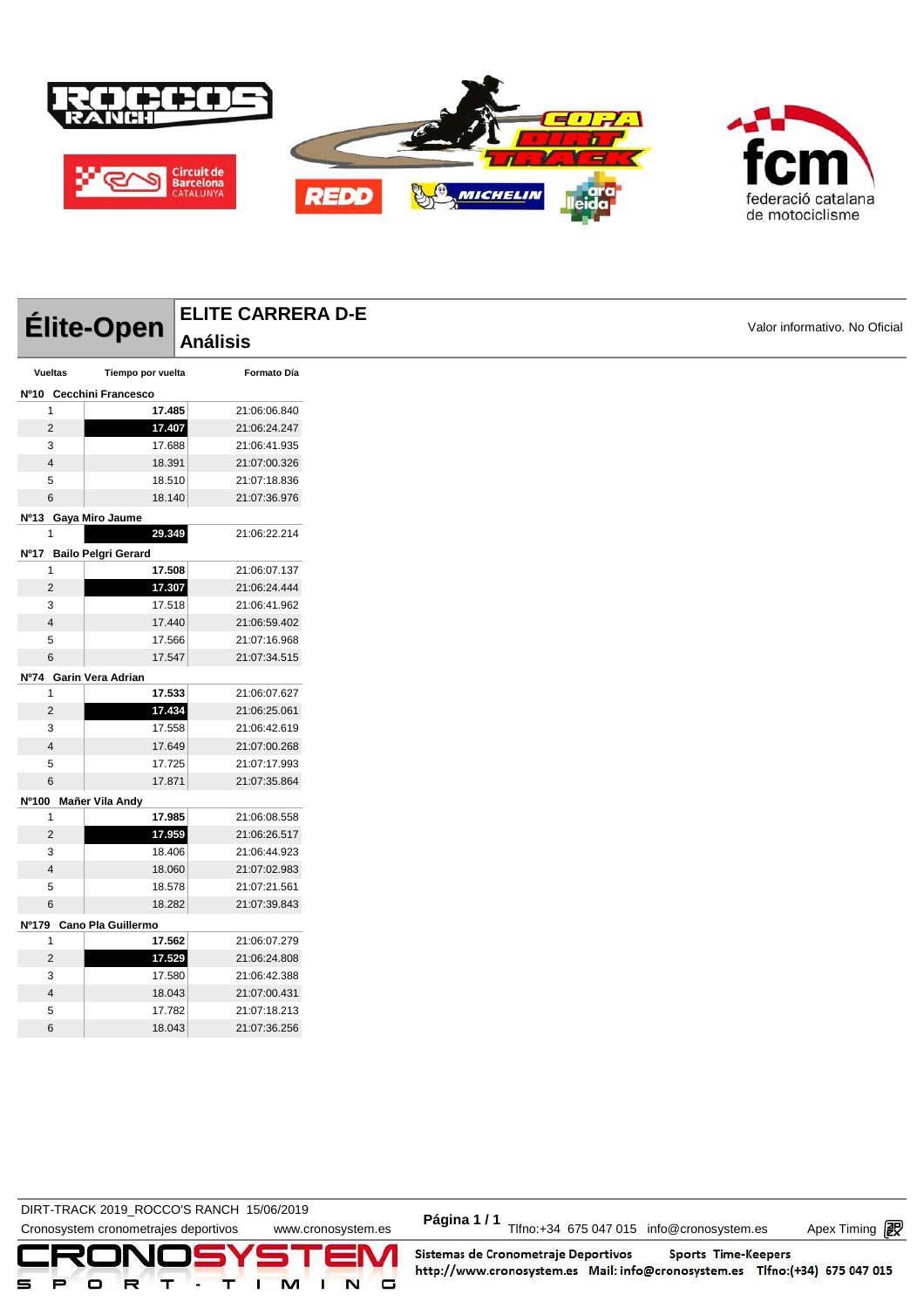

| <b>ELITE CARRERA C-E</b><br><b>Élite-Open</b><br><b>Resultados</b> |     |                          |       |        |         |          |              | Documento 11   |          |
|--------------------------------------------------------------------|-----|--------------------------|-------|--------|---------|----------|--------------|----------------|----------|
| Pos.                                                               | N°  | Piloto                   | Total | Dif.   | Interv. | Tiempo   | <b>Marca</b> | <b>Puntos</b>  | Licencia |
|                                                                    | 23  | <b>Millan Gomez Alex</b> | 6     |        |         | 2:00.508 | Yamaha       | 1              | 139872-B |
| $\overline{2}$                                                     | 74  | Garin Vera Adrian        | 6     | 1.215  | 1.215   | 2:01.723 | Honda        | $\overline{2}$ | 54332-TE |
| 3                                                                  | 179 | Cano Pla Guillermo       | 6     | 2.314  | 1.099   | 2:02.822 | Honda        | 3              | 140632-B |
| $\overline{4}$                                                     | 73  | Rodriguez Mesa Alejandro | 6     | 2.857  | 0.543   | 2:03.365 | Suzuki       | 4              | 139607-B |
| 5                                                                  | 114 | Setó Terés Marc          | 6     | 4.509  | 1.652   | 2:05.017 | Honda        | 5              | 139445-L |
| 6                                                                  | 100 | Mañer Vila Andy          | 6     | 11.161 | 6.652   | 2:11.669 | Kawasaki     | 6              | 880765-L |

|                                                            |                                                                                                                                           | Lider: Nº23 Millan Gomez Alex (1-6) |  |  |  |
|------------------------------------------------------------|-------------------------------------------------------------------------------------------------------------------------------------------|-------------------------------------|--|--|--|
| Tiempo Inicio: 15/06 - 22:24:24                            | M. Vuelta: Nº23 Millan Gomez Alex                                                                                                         | 40.98 Km/h<br>17.571                |  |  |  |
|                                                            | Evento Grabado: Nº92 Moreira Nascimiento Diogo                                                                                            | 42.80 Km/h<br>16.823                |  |  |  |
| DIRT-TRACK 2019_ROCCO'S RANCH 15/06/2019                   |                                                                                                                                           |                                     |  |  |  |
| Cronosystem cronometrajes deportivos<br>www.cronosystem.es | Página 1/1<br>Tlfno:+34 675 047 015 info@cronosystem.es<br>Apex Timing <b>interal</b>                                                     |                                     |  |  |  |
| CRONOSYSTEM<br>м                                           | Sistemas de Cronometraje Deportivos<br>Sports Time-Keepers<br>http://www.cronosystem.es Mail: info@cronosystem.es Tlfno:(+34) 675 047 015 |                                     |  |  |  |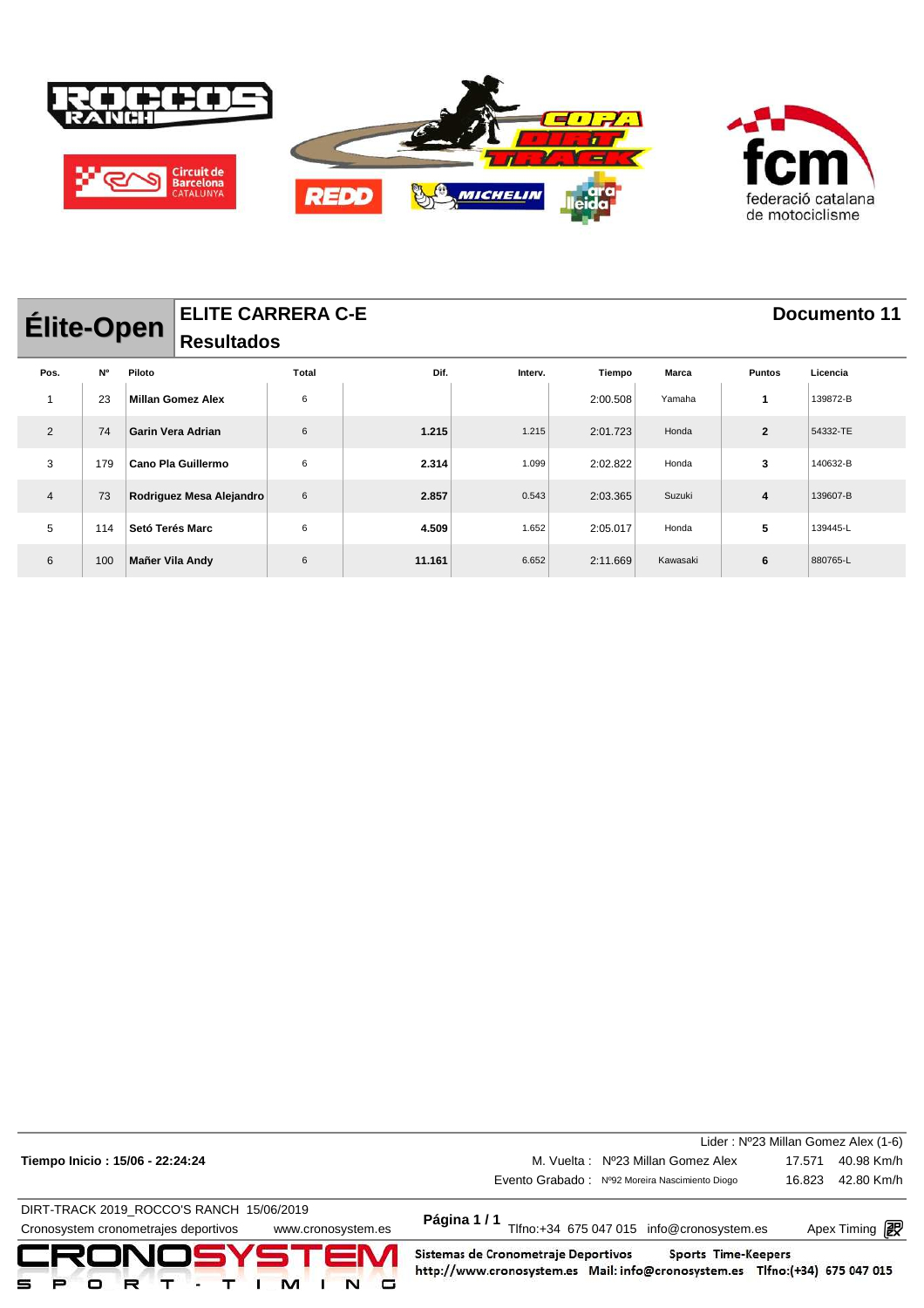

| Élite-Open            | <b>ELITE CARRERA C-E</b><br>Valor informativo. No Oficial |                |              |                         |            |              |  |  |  |
|-----------------------|-----------------------------------------------------------|----------------|--------------|-------------------------|------------|--------------|--|--|--|
|                       | Vuelta a vuelta                                           |                |              |                         |            |              |  |  |  |
|                       | $\mathbf{1}$                                              | $\overline{2}$ | $\mathbf{3}$ | $\overline{4}$          | 5          | 6            |  |  |  |
| Parilla               | 23                                                        | 73             | 114          | 74                      | 179        | 100          |  |  |  |
| Salida                | 179                                                       | 23             | 74           | 73                      | 100        | 114          |  |  |  |
| Vuelta 1<br>Intervalo | 23                                                        | 179<br>0.1     | 74<br>0.1    | 73<br>0.6               | 114<br>0.5 | 100<br>0.5   |  |  |  |
| Vuelta 2              | 23                                                        | 74<br>0.5      | 179<br>0.3   | 73<br>0.4               | 114<br>0.9 | 100<br>$1.2$ |  |  |  |
| Vuelta 3              | 23                                                        | 74<br>0.7      | 179<br>0.4   | 73<br>0.5               | 114<br>1.0 | 100<br>2.4   |  |  |  |
| Vuelta 4              | 23                                                        | 74<br>0.9      | 179<br>0.2   | $\mathbf{73} \atop 0.9$ | 114<br>1.0 | 100<br>4.0   |  |  |  |

**179** 0.1

**179** 1.0

**73** 1.1

**73** 0.5

**114** 1.6

**114** 1.6

**100** 5.2

**100** 6.6

 $74$ <br>1.1

1.2

DIRT-TRACK 2019\_ROCCO STANCH 19/00/2019<br>Cronosystem cronometrajes deportivos www.cronosystem.es Página 1/1 Tlfno:+34 675 047 015 info@cronosystem.es Apex Timing **DIRT-TRACK 2019\_ROCCO'S RANCH 15/06/2019** 

Apex Timing - timing solutions and services http://www.apex-timing.com/

Vuelta 5 **23 74**

Vuelta 6 **23 74**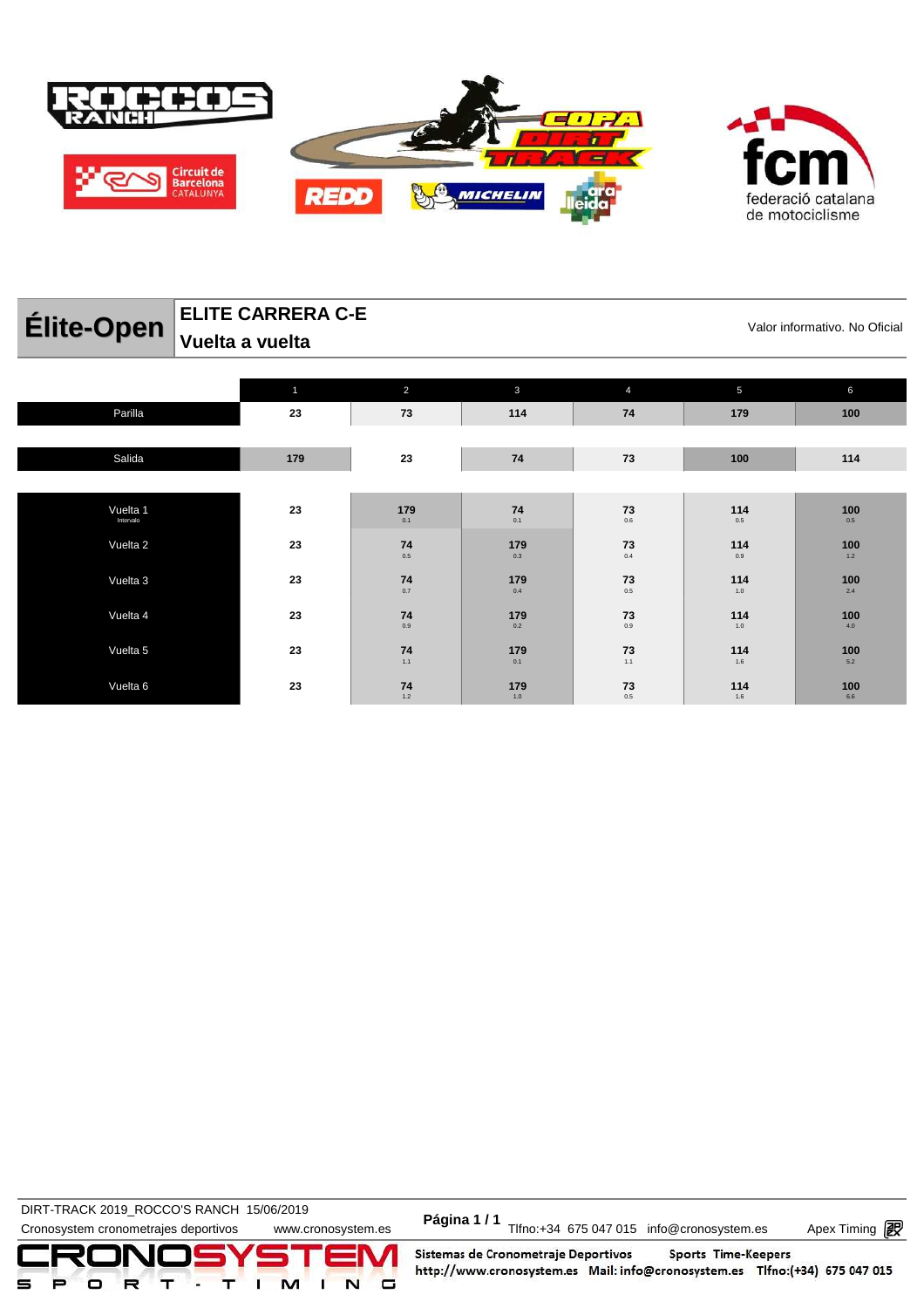

|                |                               | <b>ELITE CARRERA C-E</b> |                               |
|----------------|-------------------------------|--------------------------|-------------------------------|
|                | Élite-Open                    | <b>Análisis</b>          | Valor informativo. No Oficial |
| <b>Vueltas</b> | Tiempo por vuelta             | Formato Día              |                               |
|                | Nº23 Millan Gomez Alex        |                          |                               |
| 1              | 18.189                        | 21:27:03.664             |                               |
| $\overline{2}$ | 17.889                        | 21:27:21.553             |                               |
| 3              | 17.745                        | 21:27:39.298             |                               |
| $\overline{4}$ | 17.668                        | 21:27:56.966             |                               |
| 5              | 17.571                        | 21:28:14.537             |                               |
| 6              | 17.739                        | 21:28:32.276             |                               |
|                | Nº73 Rodriguez Mesa Alejandro |                          |                               |
| 1              | 18.746                        | 21:27:04.589             |                               |
| $\overline{2}$ | 18.302                        | 21:27:22.891             |                               |
| 3              | 18.161                        | 21:27:41.052             |                               |
| $\overline{4}$ | 17.998                        | 21:27:59.050             |                               |
| 5              | 17.892                        | 21:28:16.942             |                               |
| 6              | 18.191                        | 21:28:35.133             |                               |
|                | Nº74 Garin Vera Adrian        |                          |                               |
| 1              | 18.365                        | 21:27:03.968             |                               |
| $\overline{2}$ | 18.179                        | 21:27:22.147             |                               |
| 3              | 17.893                        | 21:27:40.040             |                               |
| $\overline{4}$ | 17.831                        | 21:27:57.871             |                               |
| 5              | 17.786                        | 21:28:15.657             |                               |
| 6              | 17.834                        | 21:28:33.491             |                               |
|                | Nº100 Mañer Vila Andy         |                          |                               |
| 1              | 19.599                        | 21:27:05.651             |                               |
| $\overline{2}$ | 19.451                        | 21:27:25.102             |                               |
| 3              | 19.433                        | 21:27:44.535             |                               |
| $\overline{4}$ | 19.546                        | 21:28:04.081             |                               |
| 5              | 19.747                        | 21:28:23.828             |                               |
| 6              | 19.609                        | 21:28:43.437             |                               |
|                | Nº114 Setó Terés Marc         |                          |                               |
| 1              | 18.900                        | 21:27:05.138             |                               |
| $\overline{2}$ | 18.723                        | 21:27:23.861             |                               |
| 3              | 18.200                        | 21:27:42.061             |                               |
| 4              | 18.004                        | 21:28:00.065             |                               |
| 5              | 18.492                        | 21:28:18.557             |                               |
| 6              | 18.228                        | 21:28:36.785             |                               |
|                | Nº179 Cano Pla Guillermo      |                          |                               |
| 1              | 18.506                        | 21:27:03.862             |                               |
| $\overline{c}$ | 18.629                        | 21:27:22.491             |                               |
| 3              | 17.981                        | 21:27:40.472             |                               |
| $\overline{4}$ | 17.620                        | 21:27:58.092             |                               |
| 5              | 17.741                        | 21:28:15.833             |                               |

DIRT-TRACK 2019\_ROCCO STANCH 19/00/2019<br>Cronosystem cronometrajes deportivos www.cronosystem.es Página 1/1 Tlfno:+34 675 047 015 info@cronosystem.es Apex Timing **DIRT-TRACK 2019\_ROCCO'S RANCH 15/06/2019** 

18.757 21:28:34.590

Apex Timing - timing solutions and services http://www.apex-timing.com/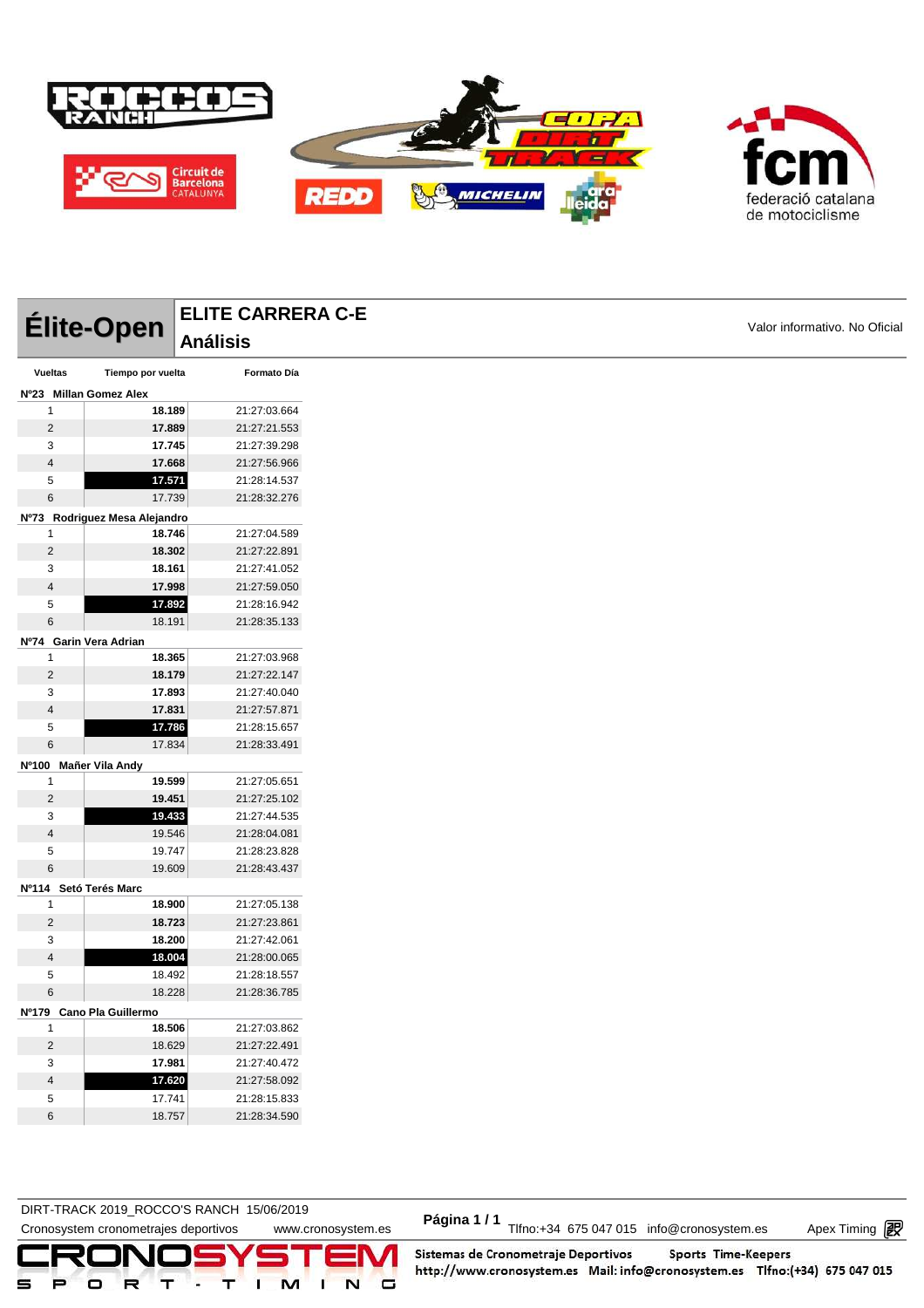

| <b>Élite-Open</b> |    |                | <b>Resultados</b>             | <b>ELITE CARRERA B-D</b> |        |         |          |              | Documento 12  |          |
|-------------------|----|----------------|-------------------------------|--------------------------|--------|---------|----------|--------------|---------------|----------|
| Pos.              | N° | Piloto         |                               | Total                    | Dif.   | Interv. | Tiempo   | <b>Marca</b> | <b>Puntos</b> | Licencia |
| 1                 | 6  |                | <b>Cardús Gonzalez Ferran</b> | 6                        |        |         | 1:55.791 | Suzuki       | 1             | 139777-B |
| 2                 | 17 |                | <b>Bailo Pelgri Gerard</b>    | 6                        | 0.822  | 0.822   | 1:56.613 | Kawasaki     | $\mathbf{2}$  | 139887-T |
| 3                 | 10 |                | <b>Cecchini Francesco</b>     | 6                        | 2.775  | 1.953   | 1:58.566 | Zaeta        | 3             | 881356-L |
| 4                 | 5  | Okada Hideyuki |                               | 6                        | 5.699  | 2.924   | 2:01.490 | Honda        | 4             | 9320-RF  |
| 5                 | 68 |                | <b>Reverté Carmona Eric</b>   | 6                        | 5.922  | 0.223   | 2:01.713 | <b>KTM</b>   | 5             | 139822-T |
| 6                 | 13 |                | Gaya Miro Jaume               | 6                        | 9.093  | 3.171   | 2:04.884 | Suzuki       | 6             | 881022-L |
| $\overline{7}$    | 58 |                | <b>Ramon Solans Ovidi</b>     | 6                        | 11.405 | 2.312   | 2:07.196 | Suzuki       | 7             | 880435-L |

| CRONOSYSTEM<br>м<br>٠                                      | Sistemas de Cronometraje Deportivos<br>Sports Time-Keepers<br>http://www.cronosystem.es Mail: info@cronosystem.es Tlfno:(+34) 675 047 015 |                       |            |
|------------------------------------------------------------|-------------------------------------------------------------------------------------------------------------------------------------------|-----------------------|------------|
| Cronosystem cronometrajes deportivos<br>www.cronosystem.es | Página 1/1<br>Tlfno:+34 675 047 015 info@cronosystem.es                                                                                   | Apex Timing <b>ng</b> |            |
| DIRT-TRACK 2019 ROCCO'S RANCH 15/06/2019                   |                                                                                                                                           |                       |            |
|                                                            | Evento Grabado: Nº92 Moreira Nascimiento Diogo                                                                                            | 16.823                | 42.80 Km/h |
| Tiempo Inicio: 15/06 - 22:27:13                            | M. Vuelta: Nº6 Cardús Gonzalez Ferran                                                                                                     | 16.915                | 42.57 Km/h |
|                                                            | Lider: Nº6 Cardús Gonzalez Ferran (1-6)                                                                                                   |                       |            |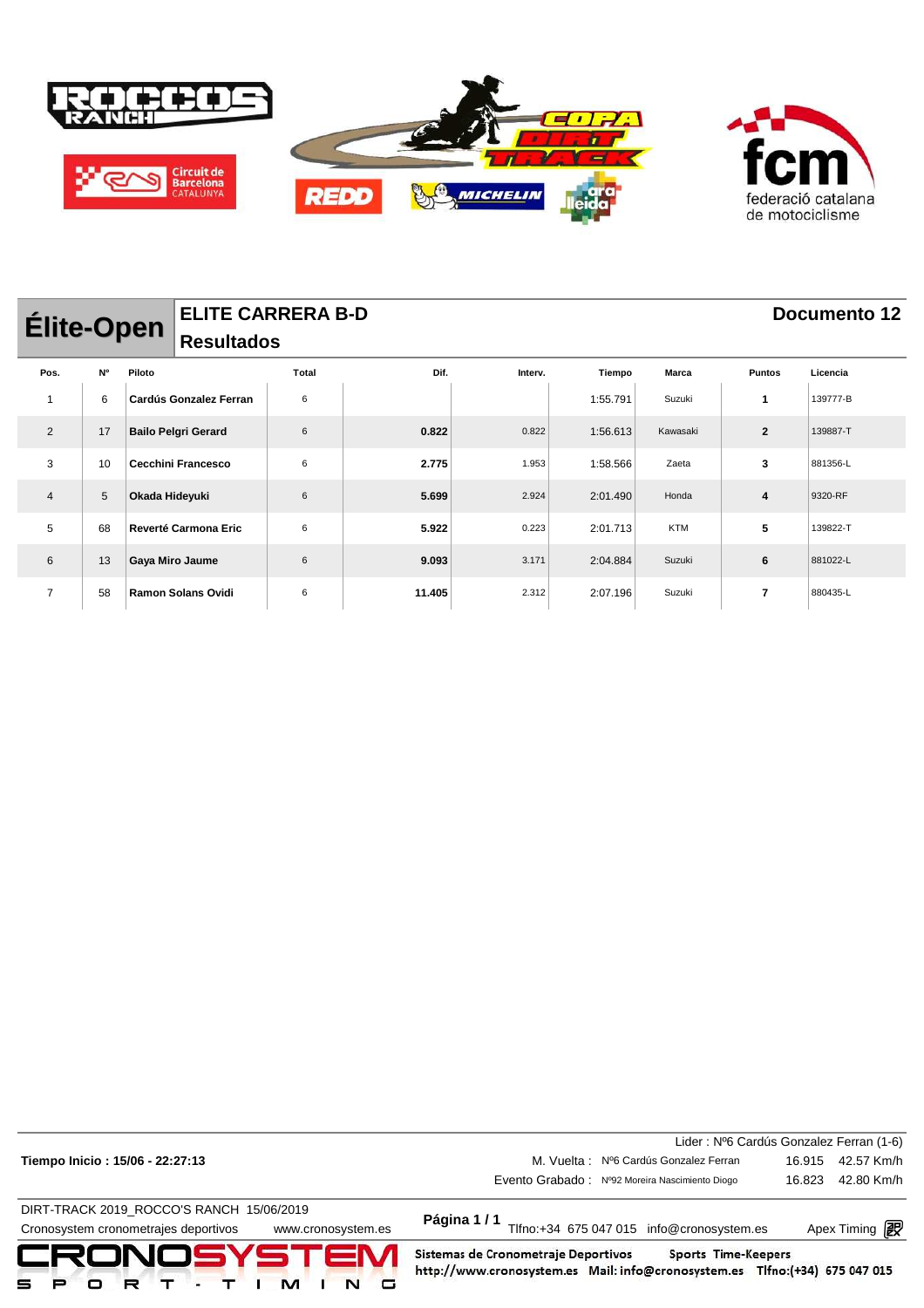

| п                  |
|--------------------|
| federació catalana |
| de motociclisme    |

| Élite-Open     | <b>ELITE CARRERA B-D</b>    |              | Valor informativo. No Oficial |                |    |  |
|----------------|-----------------------------|--------------|-------------------------------|----------------|----|--|
|                | $^\text{!}$ Vuelta a vuelta |              |                               |                |    |  |
|                |                             |              |                               |                |    |  |
|                |                             |              |                               |                |    |  |
| <b>Doville</b> |                             | $\mathbf{e}$ | E0.                           | $\overline{A}$ | 47 |  |

| Parilla               | 6    | 68                                                    | 5                                                            | 58                                               | 10                                | 17                                                        | 13                                      |
|-----------------------|------|-------------------------------------------------------|--------------------------------------------------------------|--------------------------------------------------|-----------------------------------|-----------------------------------------------------------|-----------------------------------------|
|                       |      |                                                       |                                                              |                                                  |                                   |                                                           |                                         |
| Salida                | $10$ | 6                                                     | 17                                                           | $5\phantom{.0}$                                  | 68                                | 13                                                        | 58                                      |
|                       |      |                                                       |                                                              |                                                  |                                   |                                                           |                                         |
| Vuelta 1<br>Intervalo | 6    | $\begin{array}{c} 10 \\ \hline 0.4 \end{array}$       | $\begin{array}{c} 17 \\ \scriptscriptstyle{0.1} \end{array}$ | $\mathbf{5}_{_{0.7}}$                            | $68$ $_{\scriptscriptstyle{0.4}}$ | $\begin{array}{c} \mathbf{13}\\ \mathbf{0.3} \end{array}$ | $\mathbf{58}_{_{\mathbf{0.3}}}$         |
| Vuelta 2              | 6    | $\begin{array}{c} 17 \\ \scriptstyle 0.3 \end{array}$ | $\mathbf{10}_{_{0.5}}$                                       | $\begin{array}{c} \mathbf{5} \\ 1.3 \end{array}$ | $68$ $_{\scriptscriptstyle{0.3}}$ | $\begin{array}{c} 13 \\ \hline 0.4 \end{array}$           | $\mathbf{58}_{\mathbf{1.0}}$            |
| Vuelta 3              | 6    | $\begin{array}{c} 17 \\ \hline 0.4 \end{array}$       | $\begin{array}{c} \mathbf{10} \\ \mathbf{1.0} \end{array}$   | $\begin{array}{c} 5 \\ 1.7 \end{array}$          | 68<br>$0.2\,$                     | $\begin{array}{c} \mathbf{13}\\ \mathbf{0.1} \end{array}$ | $\mathbf{58}_{\scriptscriptstyle{2.0}}$ |
| Vuelta 4              | 6    | $\begin{array}{c} 17 \\ \scriptstyle 0.3 \end{array}$ | $\underset{1.3}{\textbf{10}}$                                | $\begin{array}{c} 5 \\ 1.9 \end{array}$          | $\mathbf{68}_{_{\mathbf{0.5}}}$   | $\begin{array}{c} 13 \\ \hline 0.4 \end{array}$           | $\mathbf{58}_{\scriptscriptstyle{2.9}}$ |
| Vuelta 5              | 6    | $\begin{array}{c} 17 \\ \hline 0.4 \end{array}$       | $10$<br>$1.7$                                                | $\begin{array}{c} \mathbf{5} \\ 2.4 \end{array}$ | 68<br>$0.2\,$                     | $\begin{array}{c} \mathbf{13}\\ \mathbf{0.5} \end{array}$ | 58<br>$4.0\,$                           |
| Vuelta 6              | 6    | 17<br>0.8                                             | $10$ <sub>1.9</sub>                                          | $\frac{5}{2.9}$                                  | $68$ $_{\scriptscriptstyle{0.2}}$ | $\begin{array}{c} \mathbf{13}\\ \mathbf{3.1} \end{array}$ | $\mathbf{58}_{\scriptscriptstyle{2.3}}$ |

DIRT-TRACK 2019\_ROCCO STANCH 19/00/2019<br>Cronosystem cronometrajes deportivos www.cronosystem.es Página 1/1 Tlfno:+34 675 047 015 info@cronosystem.es Apex Timing **DIRT-TRACK 2019\_ROCCO'S RANCH 15/06/2019** 

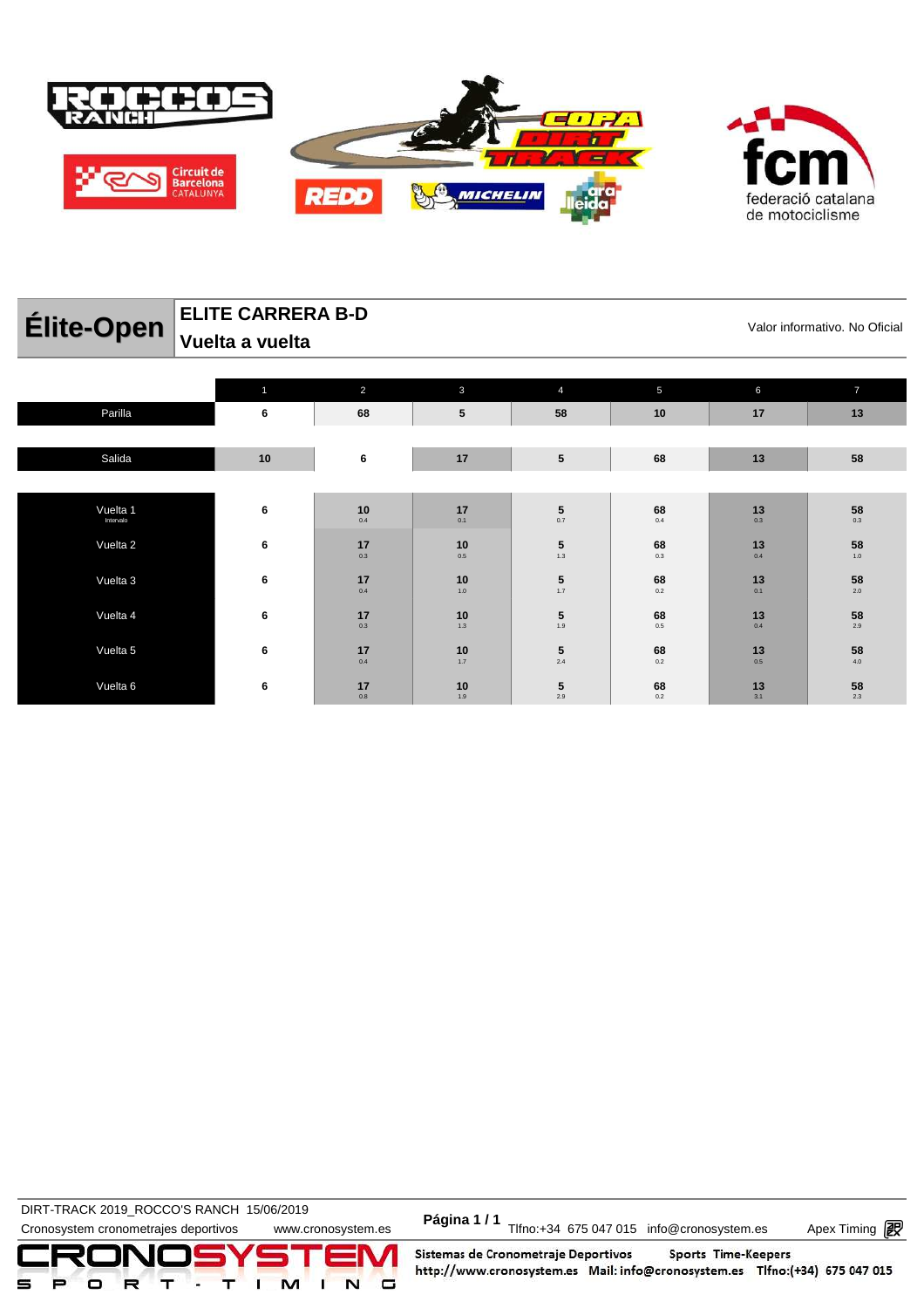



|                      | <b>Élite-Open</b>          | <b>ELITE CARRERA B-D</b> |                |                   |              | Valor informativo. No Oficial |
|----------------------|----------------------------|--------------------------|----------------|-------------------|--------------|-------------------------------|
|                      |                            | <b>Análisis</b>          |                |                   |              |                               |
| <b>Vueltas</b>       | Tiempo por vuelta          | Formato Día              | <b>Vueltas</b> | Tiempo por vuelta | Formato Día  |                               |
| Nº5 Okada Hideyuki   |                            |                          | 3              | 18.105            | 21:30:28.902 |                               |
| 1                    | 18.056                     | 21:29:52.307             | 4              | 17.910            | 21:30:46.812 |                               |
| $\overline{2}$       | 18.124                     | 21:30:10.431             | 5              | 17.821            | 21:31:04.633 |                               |
| 3                    | 18.224                     | 21:30:28.655             | 6              | 17.854            | 21:31:22.487 |                               |
| $\overline{4}$       | 17.652                     | 21:30:46.307             |                |                   |              |                               |
| 5                    | 18.052                     | 21:31:04.359             |                |                   |              |                               |
| 6                    | 17.905                     | 21:31:22.264             |                |                   |              |                               |
|                      | Nº6 Cardús Gonzalez Ferran |                          |                |                   |              |                               |
| $\mathbf{1}$         | 17.380                     | 21:29:50.972             |                |                   |              |                               |
| $\overline{c}$       | 17.262                     | 21:30:08.234             |                |                   |              |                               |
| 3                    | 17.078                     | 21:30:25.312             |                |                   |              |                               |
| $\overline{4}$       | 17.305                     | 21:30:42.617             |                |                   |              |                               |
| 5                    | 17.033                     | 21:30:59.650             |                |                   |              |                               |
| 6                    | 16.915                     | 21:31:16.565             |                |                   |              |                               |
|                      | Nº10 Cecchini Francesco    |                          |                |                   |              |                               |
| 1                    | 17.965                     | 21:29:51.440             |                |                   |              |                               |
| $\overline{2}$       | 17.679                     | 21:30:09.119             |                |                   |              |                               |
| 3                    | 17.746                     | 21:30:26.865             |                |                   |              |                               |
| $\overline{4}$       | 17.472                     | 21:30:44.337             |                |                   |              |                               |
| 5                    | 17.585                     | 21:31:01.922             |                |                   |              |                               |
| 6                    | 17.418                     | 21:31:19.340             |                |                   |              |                               |
| Nº13 Gaya Miro Jaume |                            |                          |                |                   |              |                               |
| 1                    | 18.334                     | 21:29:53.111             |                |                   |              |                               |
| $\overline{c}$       | 18.132                     | 21:30:11.243             |                |                   |              |                               |
| 3                    | 17.854                     | 21:30:29.097             |                |                   |              |                               |
| $\overline{4}$       | 18.179                     | 21:30:47.276             |                |                   |              |                               |
| 5                    | 17.879                     | 21:31:05.155             |                |                   |              |                               |
| 6                    | 20.503                     | 21:31:25.658             |                |                   |              |                               |
|                      | Nº17 Bailo Pelgri Gerard   |                          |                |                   |              |                               |
| 1                    | 17.806                     | 21:29:51.551             |                |                   |              |                               |
| $\overline{c}$       | 17.057                     | 21:30:08.608             |                |                   |              |                               |
| 3                    | 17.169                     | 21:30:25.777             |                |                   |              |                               |
| $\overline{4}$       | 17.220                     | 21:30:42.997             |                |                   |              |                               |
| 5                    | 17.148                     | 21:31:00.145             |                |                   |              |                               |
| 6                    | 17.242                     | 21:31:17.387             |                |                   |              |                               |
|                      | Nº58 Ramon Solans Ovidi    |                          |                |                   |              |                               |
| 1                    | 18.502                     | 21:29:53.463             |                |                   |              |                               |
| $\overline{c}$       | 18.814                     | 21:30:12.277             |                |                   |              |                               |
| 3                    | 18.869                     | 21:30:31.146             |                |                   |              |                               |
| $\overline{4}$       | 19.056                     | 21:30:50.202             |                |                   |              |                               |
| 5                    | 18.978                     | 21:31:09.180             |                |                   |              |                               |
| 6                    | 18.790                     | 21:31:27.970             |                |                   |              |                               |
|                      | Nº68 Reverté Carmona Eric  |                          |                |                   |              |                               |
| 1                    | 18.363                     | 21:29:52.714             |                |                   |              |                               |
| $\overline{c}$       | 18.083                     | 21:30:10.797             |                |                   |              |                               |
|                      |                            |                          |                |                   |              |                               |

DIRT-TRACK 2019\_ROCCO'S RANCH 15/06/2019 **Página 1 / 1**

DIRT-TRACK 2019\_ROCCO STANCH 19/00/2019<br>Cronosystem cronometrajes deportivos www.cronosystem.es Página 1/1 Tlfno:+34 675 047 015 info@cronosystem.es Apex Timing

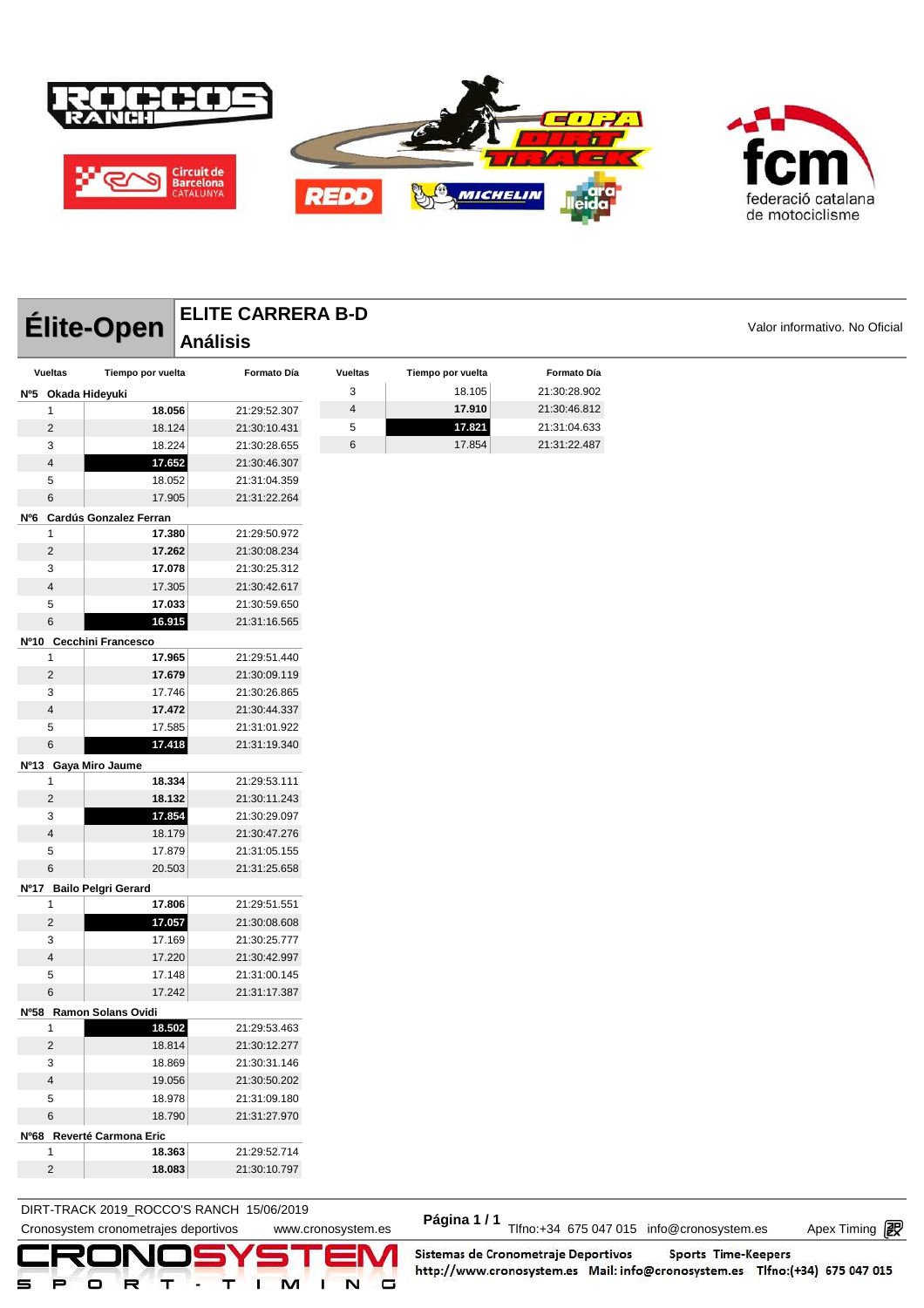

| <b>Élite-Open</b> |           |                 | <b>ELITE CARRERA A-C</b>  |       |       |         |          |              |                          | <b>Documento 13</b> |
|-------------------|-----------|-----------------|---------------------------|-------|-------|---------|----------|--------------|--------------------------|---------------------|
|                   |           |                 | <b>Resultados</b>         |       |       |         |          |              |                          |                     |
| Pos.              | <b>N°</b> | Piloto          |                           | Total | Dif.  | Interv. | Tiempo   | <b>Marca</b> | <b>Puntos</b>            | Licencia            |
| $\overline{1}$    | 92        |                 | Moreira Nascimiento Diogd | 6     |       |         | 1:55.932 | Suzuki       | 1                        | 141063-L            |
| 2                 | 20        |                 | <b>Robert Hales Toby</b>  | 6     | 0.955 | 0.955   | 1:56.887 | Kawasaki     | $\overline{2}$           | 880965-T            |
| 3                 | 23        |                 | <b>Millan Gomez Alex</b>  | 6     | 3.898 | 2.943   | 1:59.830 | Yamaha       | 3                        | 139872-B            |
| $\overline{4}$    | 73        |                 | Rodriguez Mesa Alejandro  | 6     | 4.707 | 0.809   | 2:00.639 | Suzuki       | 4                        | 139607-B            |
| 5                 | 183       |                 | <b>Reixach Ros Eric</b>   | 6     | 5.605 | 0.898   | 2:01.537 | Kawasaki     | 5                        | 879548-B            |
| 6                 | 82        |                 | Garcia Roca Sergi         | 6     | 6.089 | 0.484   | 2:02.021 | Suzuki       | 6                        | 880969-B            |
| $\overline{7}$    | 114       | Setó Terés Marc |                           | 6     | 6.229 | 0.140   | 2:02.161 | Honda        | $\overline{\phantom{a}}$ | 139445-L            |

|                                                            | Lider: Nº20 Robert Hales Toby (1-3) / Nº92 Moreira Nascimiento Diogo (4-6)                                                                |        |                       |  |  |  |
|------------------------------------------------------------|-------------------------------------------------------------------------------------------------------------------------------------------|--------|-----------------------|--|--|--|
| Tiempo Inicio: 15/06 - 22:30:47                            | M. Vuelta: Nº92 Moreira Nascimiento Diogo                                                                                                 | 16.903 | 42.60 Km/h            |  |  |  |
|                                                            | Evento Grabado: Nº92 Moreira Nascimiento Diogo                                                                                            | 16.823 | 42.80 Km/h            |  |  |  |
| DIRT-TRACK 2019 ROCCO'S RANCH 15/06/2019                   |                                                                                                                                           |        |                       |  |  |  |
| Cronosystem cronometrajes deportivos<br>www.cronosystem.es | Página 1/1<br>Tlfno:+34 675 047 015 info@cronosystem.es                                                                                   |        | Apex Timing <b>ng</b> |  |  |  |
| CRONOSYSTEM<br>м<br>R<br>₽.                                | Sistemas de Cronometraje Deportivos<br>Sports Time-Keepers<br>http://www.cronosystem.es Mail: info@cronosystem.es Tlfno:(+34) 675 047 015 |        |                       |  |  |  |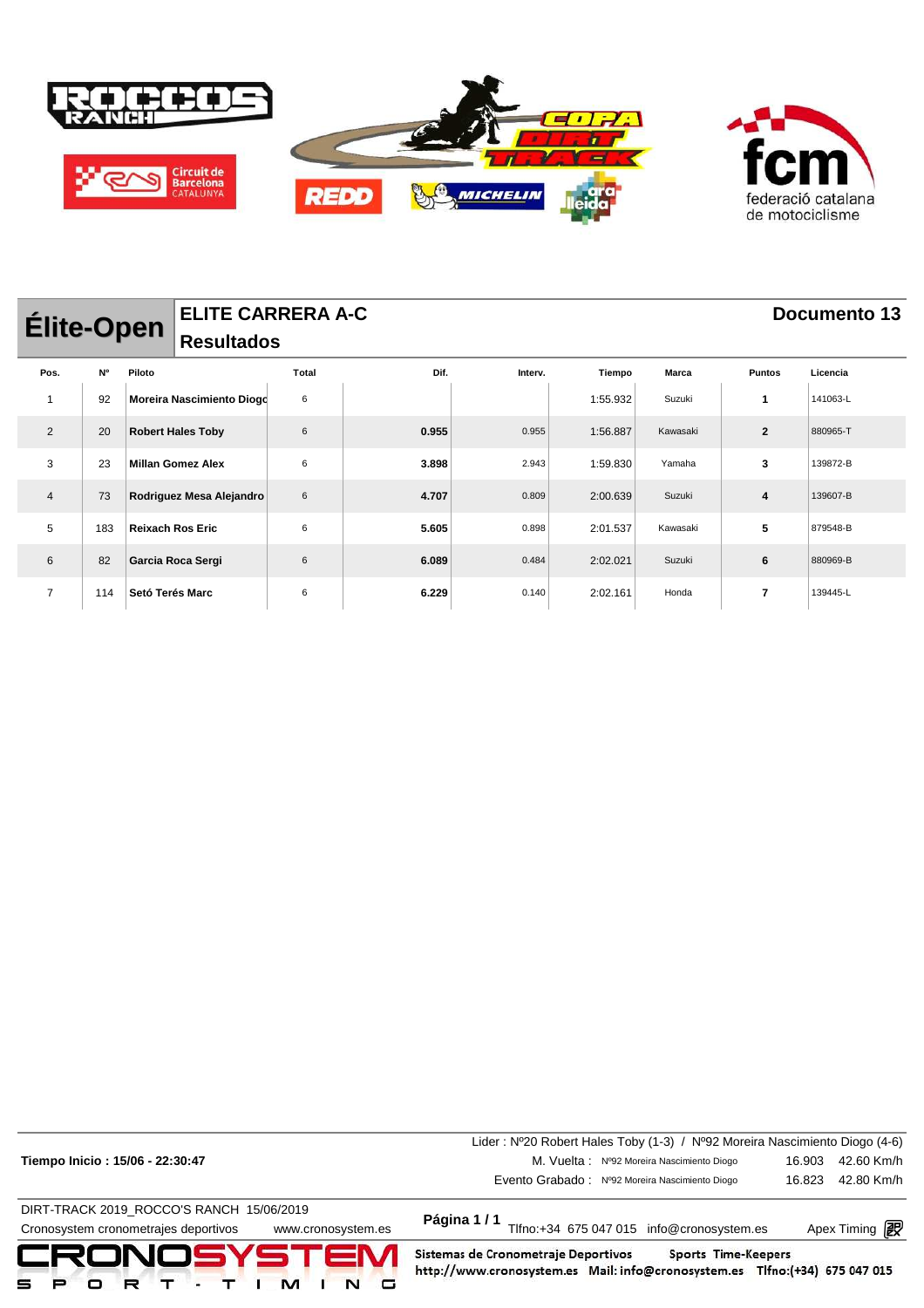

| $-$                   | Vuelta a vuelta |                                                              |                                                           |                                 |                                            |                               |                |
|-----------------------|-----------------|--------------------------------------------------------------|-----------------------------------------------------------|---------------------------------|--------------------------------------------|-------------------------------|----------------|
|                       |                 | $\overline{2}$                                               | $\mathbf{3}$                                              | $\overline{4}$                  | 5                                          | $6\phantom{a}$                | $\overline{7}$ |
| Parilla               | 92              | 82                                                           | 20                                                        | 183                             | 23                                         | 73                            | 114            |
|                       |                 |                                                              |                                                           |                                 |                                            |                               |                |
| Salida                | 20              | 92                                                           | 183                                                       | 73                              | 114                                        | 82                            | 23             |
|                       |                 |                                                              |                                                           |                                 |                                            |                               |                |
| Vuelta 1<br>Intervalo | 20              | $92$ $_{\scriptscriptstyle{0.1}}^{\scriptscriptstyle{-0.2}}$ | 183<br>$0.8\,$                                            | $\mathbf{73}_{_{\mathbf{0.2}}}$ | $\mathbf{23}_{_{\mathrm{0.1}}}$            | 114<br>0.1                    | 82<br>$0.0\,$  |
| Vuelta 2              | 20              | $92$ $_{\scriptscriptstyle{0.1}}^{\scriptscriptstyle{-0.2}}$ | 183<br>$1.4$                                              | $\underset{0.1}{\textbf{73}}$   | $\mathbf{23}_{_{\scriptscriptstyle{0.1}}}$ | 114<br>0.4                    | 82<br>0.1      |
| Vuelta 3              | 20              | 92<br>0.1                                                    | 73<br>2.1                                                 | $\mathbf{23}_{_{\mathrm{0.1}}}$ | 183<br>0.1                                 | 82<br>$0.9\,$                 | 114<br>0.3     |
| Vuelta 4              | 92              | $20$ $_{\scriptscriptstyle{0.1}}^{\scriptscriptstyle{0.2}}$  | $\begin{array}{c} \mathbf{73}\\ \mathbf{2.3} \end{array}$ | $\mathbf{23}_{_{\mathbf{0.0}}}$ | 183<br>$0.8\,$                             | $\underset{0.7}{\textbf{82}}$ | 114<br>$0.2\,$ |

**23** 2.7

**23** 2.9

**73** 0.0

**73** 0.8

**183** 1.3

**183** 0.8

**82** 0.5

**82** 0.4

 $20$ <sub>0.4</sub>

0.9

**ELITE CARRERA A-C**

**DIRT-TRACK 2019\_ROCCO'S RANCH 15/06/2019** 

Vuelta 5 **92 20**

Vuelta 6 **92 20**

DIRT-TRACK 2019\_ROCCO STANCH 19/00/2019<br>Cronosystem cronometrajes deportivos www.cronosystem.es Página 1/1 Tlfno:+34 675 047 015 info@cronosystem.es Apex Timing



Sistemas de Cronometraje Deportivos Sports Time-Keepers http://www.cronosystem.es Mail: info@cronosystem.es Tlfno:(+34) 675 047 015

**Élite-Open** ELITE CARRERA A-C<br>Valor informativo. No Oficial

**114** 0.2

**114** 0.1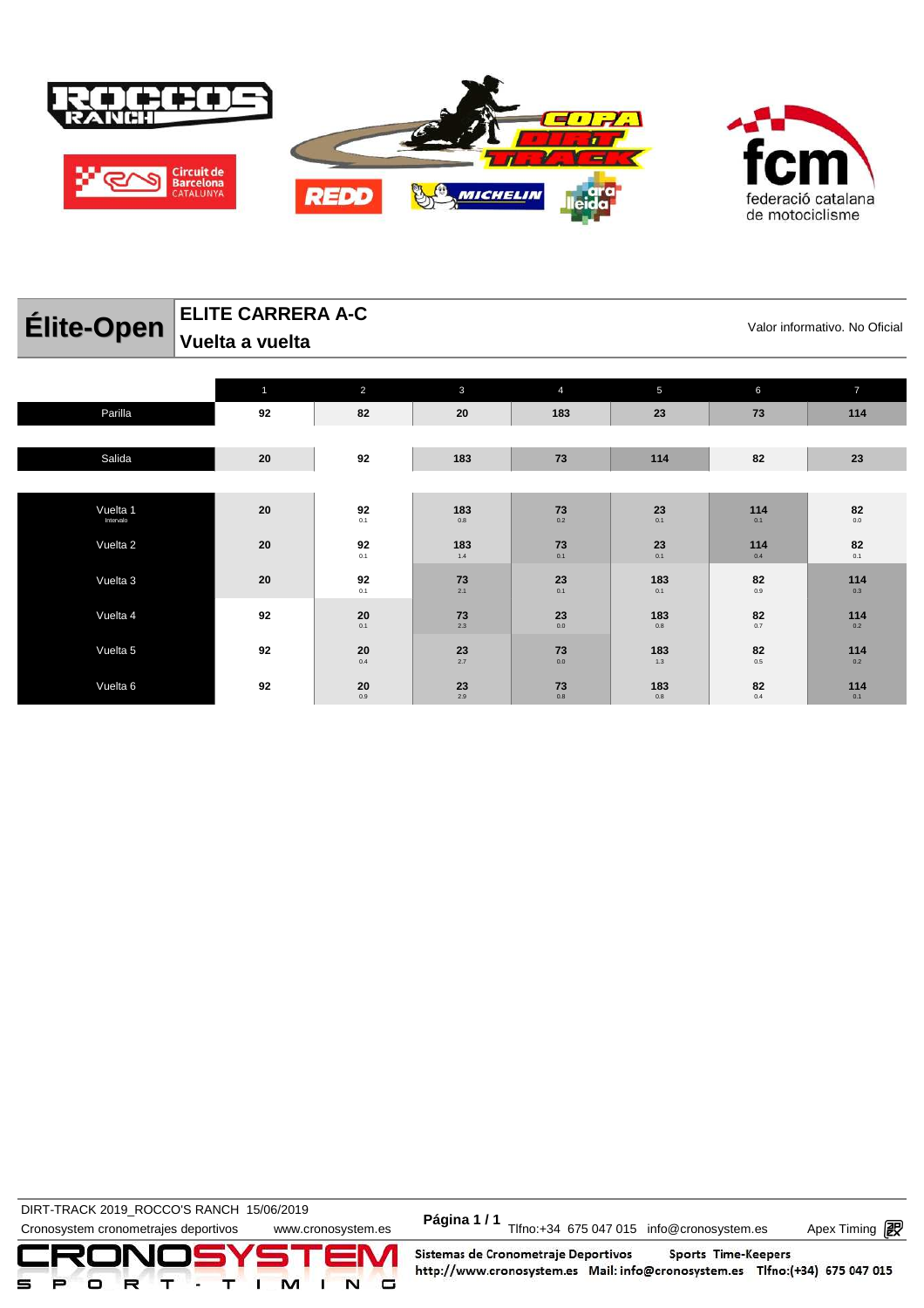



|                              |                                  |                 | ELITE CARRERA A-C            |                          |                   |              |                               |
|------------------------------|----------------------------------|-----------------|------------------------------|--------------------------|-------------------|--------------|-------------------------------|
|                              | Élite-Open                       | <b>Análisis</b> |                              |                          |                   |              | Valor informativo. No Oficial |
| <b>Vueltas</b>               | Tiempo por vuelta                |                 | Formato Día                  | <b>Vueltas</b>           | Tiempo por vuelta | Formato Día  |                               |
|                              | Nº20 Robert Hales Toby           |                 |                              | 3                        | 18.047            | 21:34:02.223 |                               |
| 1                            | 17.272                           |                 | 21:33:25.527                 | $\overline{\mathcal{A}}$ | 18.130            | 21:34:20.353 |                               |
| $\overline{c}$               | 17.097                           |                 | 21:33:42.624                 | 5                        | 18.034            | 21:34:38.387 |                               |
| 3                            | 16.986                           |                 | 21:33:59.610                 | 6                        | 18.047            | 21:34:56.434 |                               |
| 4                            | 17.485                           |                 | 21:34:17.095                 |                          |                   |              |                               |
| 5                            | 17.171                           |                 | 21:34:34.266                 |                          |                   |              |                               |
| 6                            | 17.518                           |                 | 21:34:51.784                 |                          |                   |              |                               |
|                              | Nº23 Millan Gomez Alex           |                 |                              |                          |                   |              |                               |
| 1                            | 17.814                           |                 | 21:33:26.843                 |                          |                   |              |                               |
| $\overline{2}$               | 17.702                           |                 | 21:33:44.545                 |                          |                   |              |                               |
| 3                            | 17.496                           |                 | 21:34:02.041                 |                          |                   |              |                               |
| 4                            | 17.497                           |                 | 21:34:19.538                 |                          |                   |              |                               |
| 5                            | 17.494                           |                 | 21:34:37.032                 |                          |                   |              |                               |
| 6                            | 17.695                           |                 | 21:34:54.727                 |                          |                   |              |                               |
|                              | Nº73 Rodriguez Mesa Alejandro    |                 |                              |                          |                   |              |                               |
| 1                            | 18.000                           |                 | 21:33:26.687                 |                          |                   |              |                               |
| 2                            | 17.680                           |                 | 21:33:44.367                 |                          |                   |              |                               |
| 3                            | 17.569                           |                 | 21:34:01.936                 |                          |                   |              |                               |
| $\overline{4}$               | 17.540                           |                 | 21:34:19.476                 |                          |                   |              |                               |
| 5                            | 17.560                           |                 | 21:34:37.036                 |                          |                   |              |                               |
| 6                            | 18.500                           |                 | 21:34:55.536                 |                          |                   |              |                               |
|                              | Nº82 Garcia Roca Sergi           |                 |                              |                          |                   |              |                               |
| 1                            | 18.120                           |                 | 21:33:27.101                 |                          |                   |              |                               |
| 2                            | 18.016                           |                 | 21:33:45.117                 |                          |                   |              |                               |
| 3                            | 18.082                           |                 | 21:34:03.199                 |                          |                   |              |                               |
| 4                            | 17.938                           |                 | 21:34:21.137                 |                          |                   |              |                               |
| 5                            | 17.832                           |                 | 21:34:38.969                 |                          |                   |              |                               |
| 6                            | 17.949                           |                 | 21:34:56.918                 |                          |                   |              |                               |
|                              | Nº92 Moreira Nascimiento Diogo   |                 |                              |                          |                   |              |                               |
| 1                            | 17.374                           |                 | 21:33:25.644                 |                          |                   |              |                               |
| $\overline{c}$               | 17.084                           |                 | 21:33:42.728                 |                          |                   |              |                               |
| 3                            | 17.030                           |                 | 21:33:59.758                 |                          |                   |              |                               |
| 4                            | 17.173                           |                 | 21:34:16.931                 |                          |                   |              |                               |
| 5                            | 16.903                           |                 | 21:34:33.834                 |                          |                   |              |                               |
| 6                            | 16.995                           |                 | 21:34:50.829                 |                          |                   |              |                               |
| Nº114 Setó Terés Marc        |                                  |                 |                              |                          |                   |              |                               |
| 1                            | 18.088                           |                 | 21:33:27.028                 |                          |                   |              |                               |
| $\overline{2}$               | 17.952                           |                 | 21:33:44.980                 |                          |                   |              |                               |
| 3                            | 18.525                           |                 | 21:34:03.505                 |                          |                   |              |                               |
| $\overline{\mathbf{4}}$<br>5 | 17.843                           |                 | 21:34:21.348<br>21:34:39.235 |                          |                   |              |                               |
| 6                            | 17.887<br>17.823                 |                 | 21:34:57.058                 |                          |                   |              |                               |
|                              |                                  |                 |                              |                          |                   |              |                               |
| 1                            | Nº183 Reixach Ros Eric<br>17.882 |                 | 21:33:26.446                 |                          |                   |              |                               |
|                              |                                  |                 |                              |                          |                   |              |                               |
| $\overline{\mathbf{c}}$      | 17.730                           |                 | 21:33:44.176                 |                          |                   |              |                               |

### **DIRT-TRACK 2019\_ROCCO'S RANCH 15/06/2019**

DIRT-TRACK 2019\_ROCCO STANCH 19/00/2019<br>Cronosystem cronometrajes deportivos www.cronosystem.es Página 1/1 Tlfno:+34 675 047 015 info@cronosystem.es Apex Timing

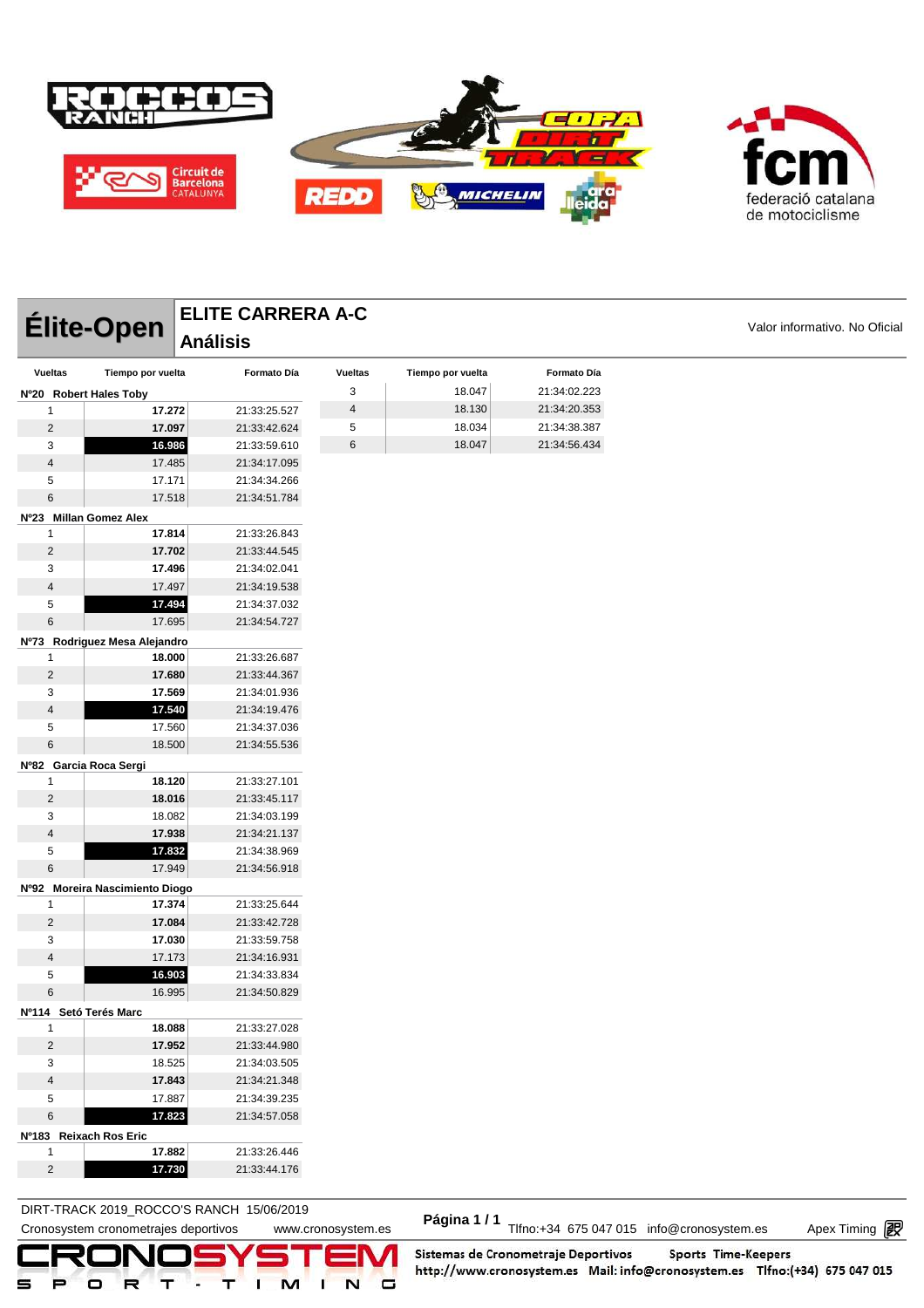

| <b>ELITE CARRERA E-B</b><br><b>Élite-Open</b><br><b>Resultados</b> |     |                 |                               |       |        |         |          |              | Documento 14   |          |  |
|--------------------------------------------------------------------|-----|-----------------|-------------------------------|-------|--------|---------|----------|--------------|----------------|----------|--|
| Pos.                                                               | N°  | Piloto          |                               | Total | Dif.   | Interv. | Tiempo   | <b>Marca</b> | <b>Puntos</b>  | Licencia |  |
| $\overline{1}$                                                     | 6   |                 | <b>Cardús Gonzalez Ferran</b> | 6     |        |         | 1:56.647 | Suzuki       | 1              | 139777-B |  |
| 2                                                                  | 74  |                 | <b>Garin Vera Adrian</b>      | 6     | 1.486  | 1.486   | 1:58.133 | Honda        | $\mathbf{2}$   | 54332-TE |  |
| 3                                                                  | 179 |                 | Cano Pla Guillermo            | 6     | 2.688  | 1.202   | 1:59.335 | Honda        | 3              | 140632-B |  |
| $\overline{4}$                                                     | 5   | Okada Hideyuki  |                               | 6     | 3.074  | 0.386   | 1:59.721 | Honda        | 4              | 9320-RF  |  |
| 5                                                                  | 68  |                 | Reverté Carmona Eric          | 6     | 3.663  | 0.589   | 2:00.310 | <b>KTM</b>   | 5              | 139822-T |  |
| 6                                                                  | 100 | Mañer Vila Andy |                               | 6     | 9.607  | 5.944   | 2:06.254 | Kawasaki     | 6              | 880765-L |  |
| $\overline{7}$                                                     | 58  |                 | <b>Ramon Solans Ovidi</b>     | 6     | 10.521 | 0.914   | 2:07.168 | Suzuki       | $\overline{7}$ | 880435-L |  |

| DIRT-TRACK 2019_ROCCO'S RANCH 15/06/2019<br>Cronosystem cronometrajes deportivos<br>www.cronosystem.es<br>CRONOSYSTEM | Página 1/1<br>Tlfno:+34 675 047 015 info@cronosystem.es<br>Sistemas de Cronometraje Deportivos<br>Sports Time-Keepers |        | Apex Timing <b>ng</b> |
|-----------------------------------------------------------------------------------------------------------------------|-----------------------------------------------------------------------------------------------------------------------|--------|-----------------------|
|                                                                                                                       | Evento Grabado: Nº92 Moreira Nascimiento Diogo                                                                        | 16.823 | 42.80 Km/h            |
| Tiempo Inicio: 15/06 - 22:33:38                                                                                       | Lider: Nº6 Cardús Gonzalez Ferran (1-6)<br>M. Vuelta: Nº6 Cardús Gonzalez Ferran                                      | 16.990 | 42.38 Km/h            |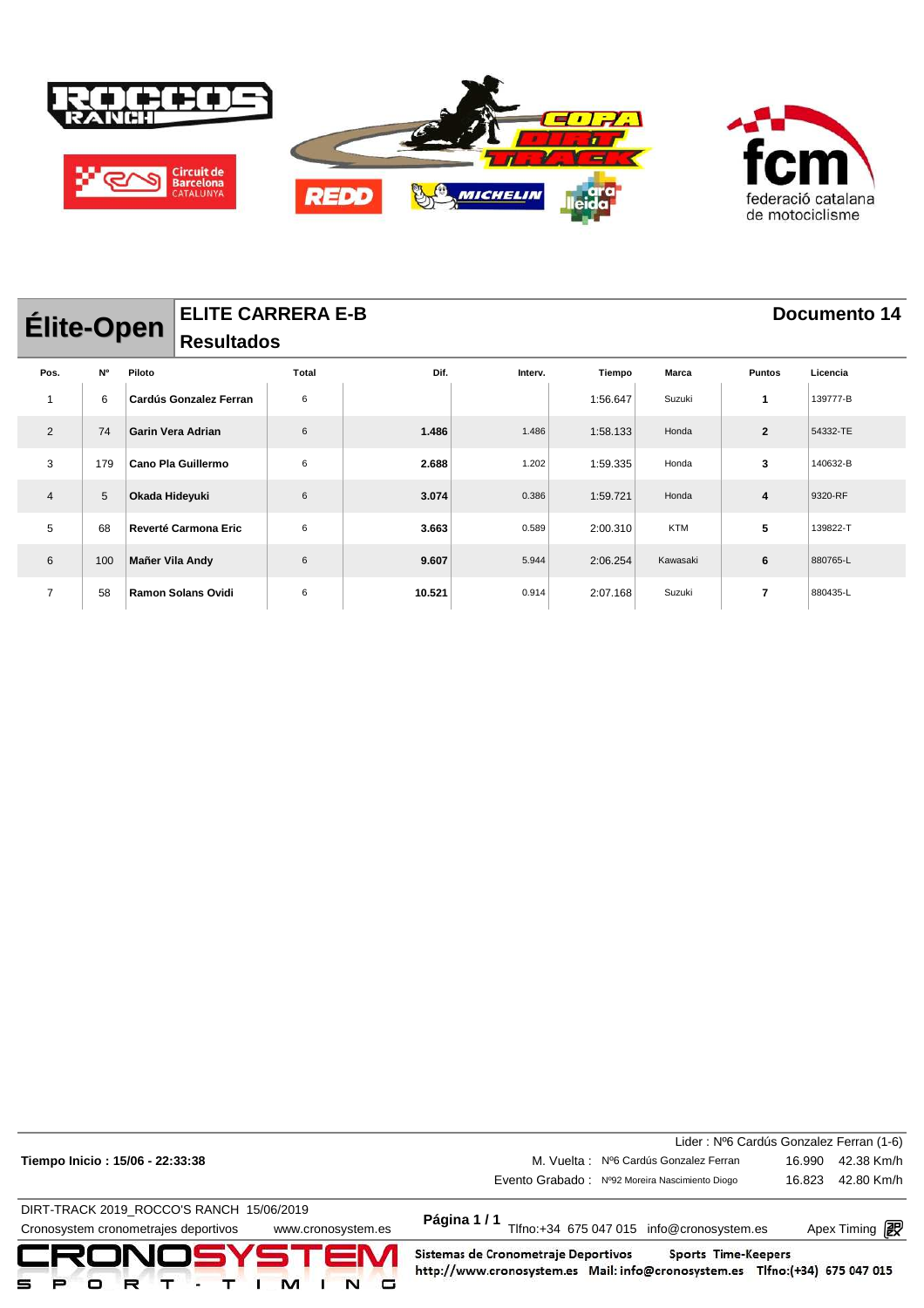

catalana federació de motociclisme

#### **Élite-Open** ELITE CARRERA E-B<br>Valor informativo. No Oficial **ELITE CARRERA E-B Vuelta a vuelta**

|           | $\overline{1}$ | 2                                                          | $\mathbf{3}$                                                | $\overline{4}$                          | 5                                 | $6\phantom{1}6$ | $\overline{7}$                  |
|-----------|----------------|------------------------------------------------------------|-------------------------------------------------------------|-----------------------------------------|-----------------------------------|-----------------|---------------------------------|
| Parilla   | 74             | 179                                                        | 100                                                         | 6                                       | 68                                | $5\phantom{.0}$ | 58                              |
|           |                |                                                            |                                                             |                                         |                                   |                 |                                 |
| Salida    | $\bf 6$        | 179                                                        | 74                                                          | $5\phantom{.0}$                         | 68                                | 100             | 58                              |
|           |                |                                                            |                                                             |                                         |                                   |                 |                                 |
| Vuelta 1  | $\bf 6$        | 179                                                        |                                                             |                                         | 68                                | 100             |                                 |
| Intervalo |                | 0.3                                                        | $\begin{array}{c}\n74 \\ 0.4\n\end{array}$                  | $\begin{array}{c} 5 \\ 0.4 \end{array}$ | $0.6\,$                           | 1.1             | $\mathbf{58}_{_{0.5}}$          |
| Vuelta 2  | 6              | $\begin{array}{c} \mathbf{74} \\ \mathbf{1.0} \end{array}$ | $\begin{array}{c} \mathbf{179} \\ \mathbf{0.1} \end{array}$ | $\begin{array}{c} 5 \\ 0.4 \end{array}$ | $68$ $_{\scriptscriptstyle{0.8}}$ | 100             | $\mathbf{58}_{_{\mathbf{0.8}}}$ |
|           |                |                                                            |                                                             |                                         |                                   | $1.6\,$         |                                 |
| Vuelta 3  | 6              | 74                                                         | 179                                                         | ${\bf 5}$                               | 68                                | 100             | $\mathbf{58}_{_{0.3}}$          |
|           |                | $1.1$                                                      | 0.2                                                         | 0.4                                     | $0.9\,$                           | 3.2             |                                 |
| Vuelta 4  | 6              | $\begin{array}{c} \mathbf{74} \\ \mathbf{1.5} \end{array}$ | 179                                                         | $\mathbf{5}_{_{0.5}}$                   | $68$ $_{\scriptscriptstyle{0.8}}$ | 100             | $\mathbf{58}_{_{0.4}}$          |
|           |                |                                                            | $0.3\,$                                                     |                                         |                                   | 4.4             |                                 |
| Vuelta 5  | 6              | 74                                                         | 179                                                         | ${\bf 5}$                               | $68$ $_{\scriptscriptstyle{0.9}}$ | 100             | $\mathbf{58}_{_{0.7}}$          |
|           |                | 1.6                                                        | 0.9                                                         | 0.1                                     |                                   | 5.1             |                                 |
| Vuelta 6  | $\bf 6$        | $\begin{array}{c} \mathbf{74} \\ \mathbf{1.4} \end{array}$ | $179$<br>$1.2$                                              | $\mathbf{5}_{_{0.3}}$                   | $68$ $_{\scriptscriptstyle{0.5}}$ | 100<br>$5.9\,$  | $\mathbf{58}_{_{\mathbf{0.9}}}$ |
|           |                |                                                            |                                                             |                                         |                                   |                 |                                 |

DIRT-TRACK 2019\_ROCCO STANCH 19/00/2019<br>Cronosystem cronometrajes deportivos www.cronosystem.es Página 1/1 Tlfno:+34 675 047 015 info@cronosystem.es Apex Timing **DIRT-TRACK 2019\_ROCCO'S RANCH 15/06/2019** 

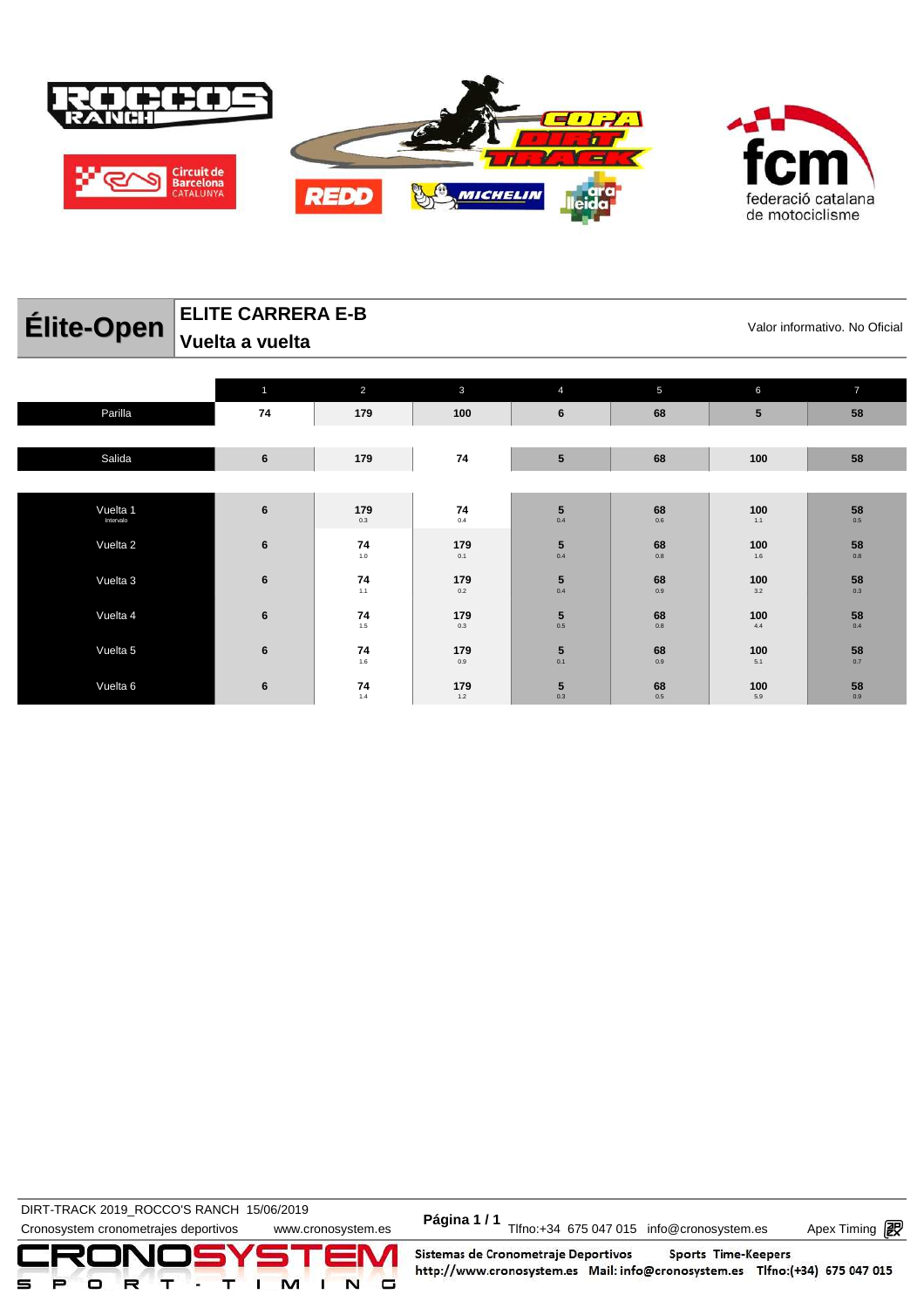



| Élite-Open              |                            | <b>ELITE CARRERA E-B</b> | Valor informativo. No Oficial |                   |              |  |
|-------------------------|----------------------------|--------------------------|-------------------------------|-------------------|--------------|--|
|                         |                            | <b>Análisis</b>          |                               |                   |              |  |
| <b>Vueltas</b>          | Tiempo por vuelta          | Formato Día              | <b>Vueltas</b>                | Tiempo por vuelta | Formato Día  |  |
| Nº5 Okada Hideyuki      |                            |                          | 3                             | 17.392            | 21:36:51.928 |  |
| $\mathbf{1}$            | 17.392                     | 21:36:17.525             | $\overline{4}$                | 17.544            | 21:37:09.472 |  |
| $\overline{2}$          | 17.433                     | 21:36:34.958             | 5                             | 18.012            | 21:37:27.484 |  |
| 3                       | 17.418                     | 21:36:52.376             | 6                             | 17.956            | 21:37:45.440 |  |
| $\overline{4}$          | 17.639                     | 21:37:10.015             |                               |                   |              |  |
| $\sqrt{5}$              | 17.662                     | 21:37:27.677             |                               |                   |              |  |
| 6                       | 18.149                     | 21:37:45.826             |                               |                   |              |  |
|                         | Nº6 Cardús Gonzalez Ferran |                          |                               |                   |              |  |
| 1                       | 17.007                     | 21:36:16.393             |                               |                   |              |  |
| $\overline{2}$          | 16.990                     | 21:36:33.383             |                               |                   |              |  |
| 3                       | 17.156                     | 21:36:50.539             |                               |                   |              |  |
| $\overline{4}$          | 17.066                     | 21:37:07.605             |                               |                   |              |  |
| 5                       | 17.202                     | 21:37:24.807             |                               |                   |              |  |
| 6                       | 17.945                     | 21:37:42.752             |                               |                   |              |  |
|                         | Nº58 Ramon Solans Ovidi    |                          |                               |                   |              |  |
| $\mathbf{1}$            | 18.781                     | 21:36:19.958             |                               |                   |              |  |
| $\overline{2}$          | 18.340                     | 21:36:38.298             |                               |                   |              |  |
| 3                       | 18.640                     | 21:36:56.938             |                               |                   |              |  |
| $\overline{4}$          | 18.732                     | 21:37:15.670             |                               |                   |              |  |
| 5                       | 18.867                     | 21:37:34.537             |                               |                   |              |  |
| 6                       | 18.736                     | 21:37:53.273             |                               |                   |              |  |
|                         | Nº68 Reverté Carmona Eric  |                          |                               |                   |              |  |
| $\mathbf{1}$            | 17.980                     | 21:36:18.216             |                               |                   |              |  |
| $\overline{2}$          | 17.590                     | 21:36:35.806             |                               |                   |              |  |
| 3                       | 17.478                     | 21:36:53.284             |                               |                   |              |  |
| $\overline{\mathbf{4}}$ | 17.548                     | 21:37:10.832             |                               |                   |              |  |
| $\sqrt{5}$              | 17.774                     | 21:37:28.606             |                               |                   |              |  |
| 6                       | 17.809                     | 21:37:46.415             |                               |                   |              |  |
|                         | Nº74 Garin Vera Adrian     |                          |                               |                   |              |  |
| $\mathbf{1}$            | 17.306                     | 21:36:17.115             |                               |                   |              |  |
| $\overline{2}$          | 17.273                     | 21:36:34.388             |                               |                   |              |  |
| 3                       | 17.296                     | 21:36:51.684             |                               |                   |              |  |
| $\overline{\mathbf{4}}$ | 17.426                     | 21:37:09.110             |                               |                   |              |  |
| 5                       | 17.391                     | 21:37:26.501             |                               |                   |              |  |
| 6                       | 17.737                     | 21:37:44.238             |                               |                   |              |  |
|                         | Nº100 Mañer Vila Andy      |                          |                               |                   |              |  |
| 1                       | 18.515                     | 21:36:19.396             |                               |                   |              |  |
| $\overline{c}$          | 18.088                     | 21:36:37.484             |                               |                   |              |  |
| 3                       | 19.062                     | 21:36:56.546             |                               |                   |              |  |
| $\sqrt{4}$              | 18.716                     | 21:37:15.262             |                               |                   |              |  |
| $\,$ 5 $\,$             | 18.540                     | 21:37:33.802             |                               |                   |              |  |
| $\,6$                   | 18.557                     | 21:37:52.359             |                               |                   |              |  |
|                         | Nº179 Cano Pla Guillermo   |                          |                               |                   |              |  |
| $\mathbf{1}$            | 17.189                     | 21:36:16.708             |                               |                   |              |  |
| $\sqrt{2}$              | 17.828                     | 21:36:34.536             |                               |                   |              |  |

**DIRT-TRACK 2019\_ROCCO'S RANCH 15/06/2019** 

DIRT-TRACK 2019\_ROCCO STANCH 19/00/2019<br>Cronosystem cronometrajes deportivos www.cronosystem.es Página 1/1 Tlfno:+34 675 047 015 info@cronosystem.es Apex Timing

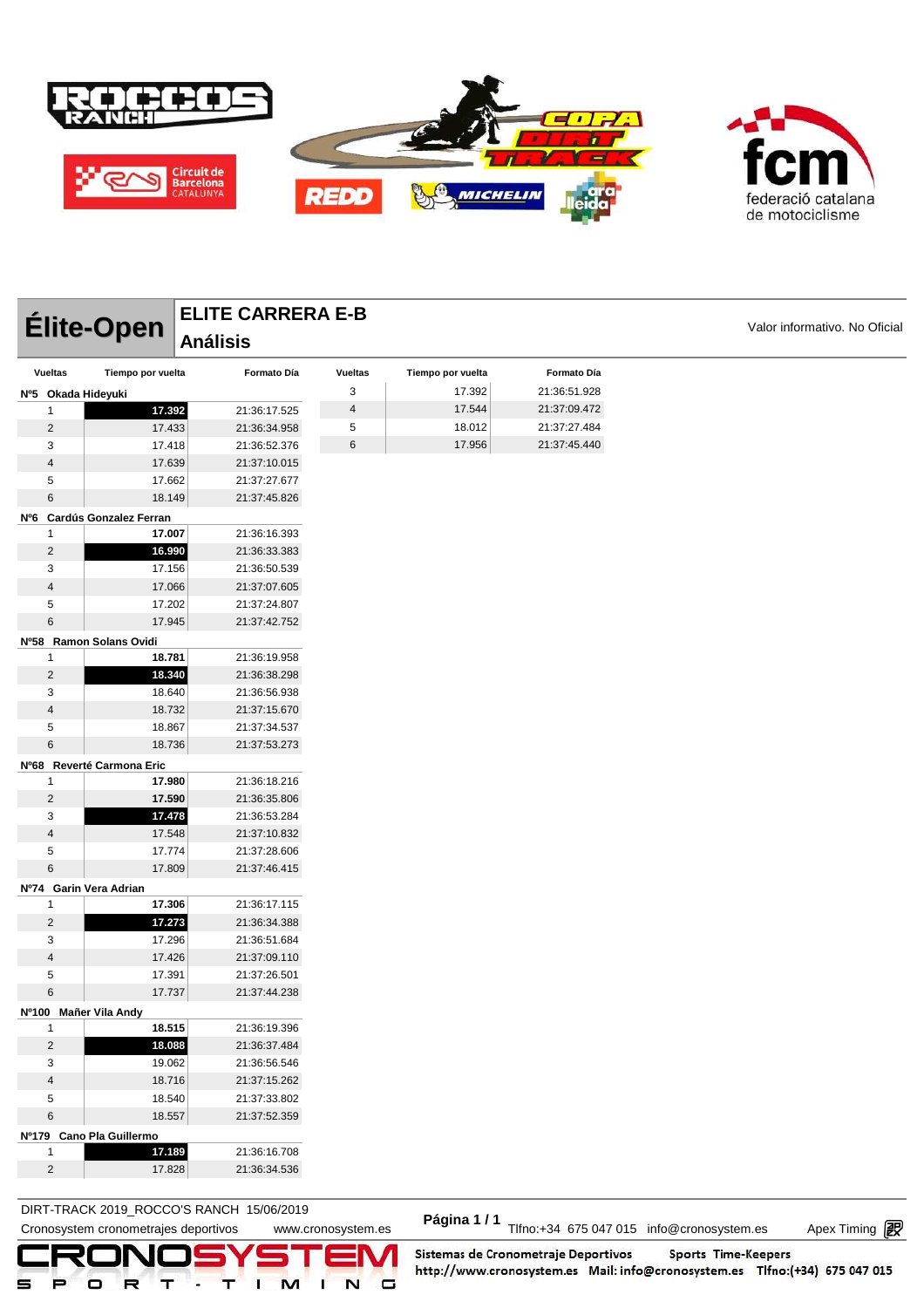

| <b>Élite-Open</b>        |           |        | <b>ELITE CARRERA D-A</b>   |       |       |         |          |              |                | Documento 15 |
|--------------------------|-----------|--------|----------------------------|-------|-------|---------|----------|--------------|----------------|--------------|
|                          |           |        | <b>Resultados</b>          |       |       |         |          |              |                |              |
| Pos.                     | <b>N°</b> | Piloto |                            | Total | Dif.  | Interv. | Tiempo   | <b>Marca</b> | <b>Puntos</b>  | Licencia     |
| $\overline{\phantom{a}}$ | 92        |        | Moreira Nascimiento Diogd  | 6     |       |         | 1:56.729 | Suzuki       | 1              | 141063-L     |
| 2                        | 17        |        | <b>Bailo Pelgri Gerard</b> | 6     | 1.499 | 1.499   | 1:58.228 | Kawasaki     | $\overline{2}$ | 139887-T     |
| 3                        | 20        |        | <b>Robert Hales Toby</b>   | 6     | 3.221 | 1.722   | 1:59.950 | Kawasaki     | 3              | 880965-T     |
| $\overline{4}$           | 82        |        | Garcia Roca Sergi          | 6     | 6.042 | 2.821   | 2:02.771 | Suzuki       | 4              | 880969-B     |
| 5                        | 183       |        | <b>Reixach Ros Eric</b>    | 6     | 6.234 | 0.192   | 2:02.963 | Kawasaki     | 5              | 879548-B     |
| 6                        | 13        |        | Gaya Miro Jaume            | 6     | 6.883 | 0.649   | 2:03.612 | Suzuki       | 6              | 881022-L     |
| $\overline{7}$           | 10        |        | <b>Cecchini Francesco</b>  | 6     | 8.244 | 1.361   | 2:04.973 | Zaeta        | 7              | 881356-L     |

|                                                            |                                                                                                                                           | Lider: Nº92 Moreira Nascimiento Diogo (1-6) |
|------------------------------------------------------------|-------------------------------------------------------------------------------------------------------------------------------------------|---------------------------------------------|
| Tiempo Inicio: 15/06 - 22:36:50                            | M. Vuelta: Nº92 Moreira Nascimiento Diogo                                                                                                 | 42.78 Km/h<br>16.830                        |
|                                                            | Evento Grabado: Nº92 Moreira Nascimiento Diogo                                                                                            | 42.80 Km/h<br>16.823                        |
| DIRT-TRACK 2019 ROCCO'S RANCH 15/06/2019                   | Página 1/1                                                                                                                                |                                             |
| Cronosystem cronometrajes deportivos<br>www.cronosystem.es | Tlfno:+34 675 047 015 info@cronosystem.es                                                                                                 | Apex Timing <b>图</b>                        |
| CRONOSYSTEM<br>м<br>R<br>□                                 | Sistemas de Cronometraje Deportivos<br>Sports Time-Keepers<br>http://www.cronosystem.es Mail: info@cronosystem.es Tlfno:(+34) 675 047 015 |                                             |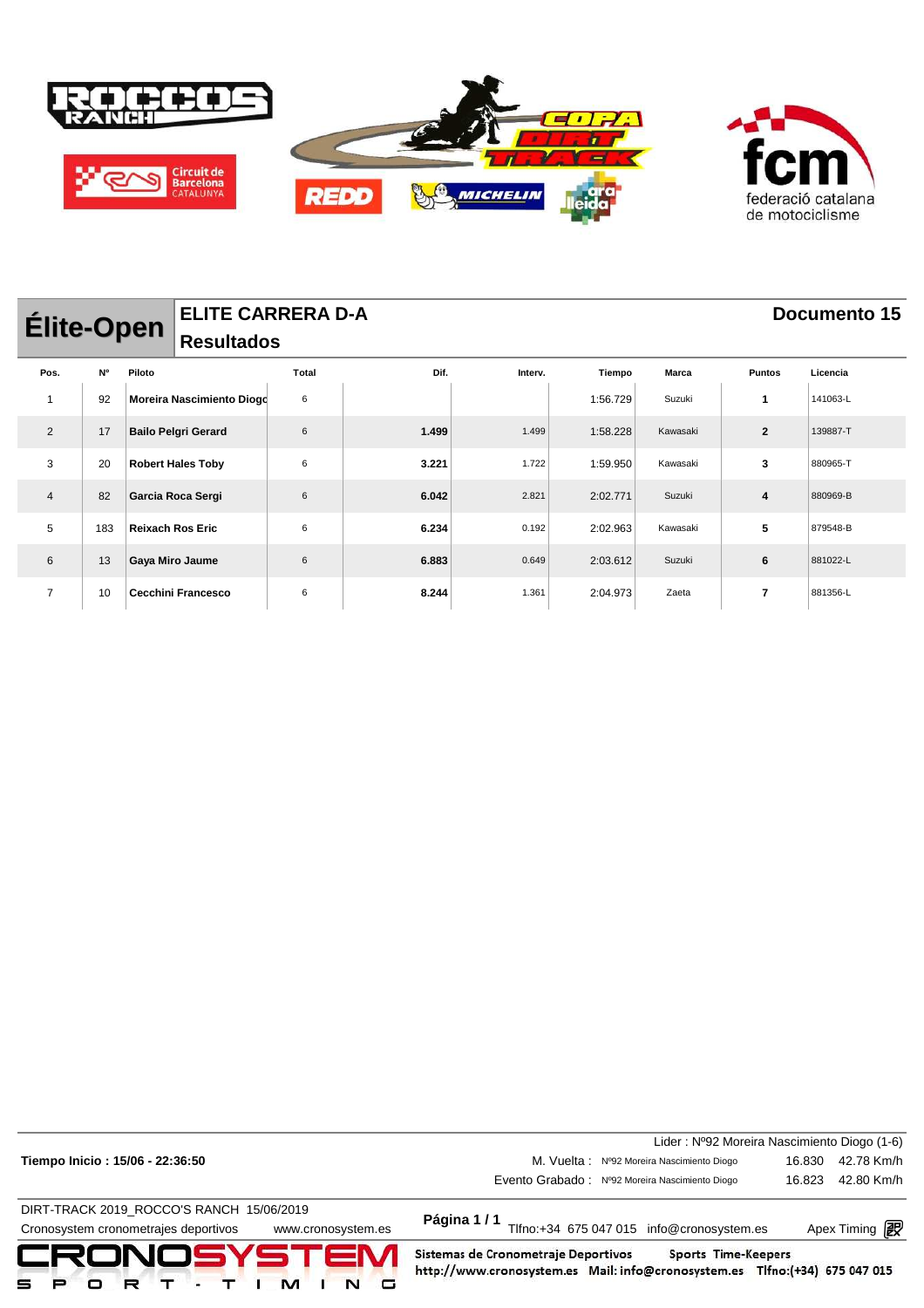

| Élite-Open            | <b>ELITE CARRERA D-A</b><br>Vuelta a vuelta |                         |           |           |                 |                               | Valor informativo. No Oficial |
|-----------------------|---------------------------------------------|-------------------------|-----------|-----------|-----------------|-------------------------------|-------------------------------|
|                       |                                             |                         |           |           |                 |                               |                               |
|                       |                                             | 2                       | 3         | 4         | $5\phantom{.0}$ | 6                             |                               |
| Parilla               | 10                                          | 17                      | 13        | 92        | 82              | 20                            | 183                           |
|                       |                                             |                         |           |           |                 |                               |                               |
| Salida                | 92                                          | 20                      | 10        | 17        | 183             | 13                            | 82                            |
|                       |                                             |                         |           |           |                 |                               |                               |
| Vuelta 1<br>Intervalo | 92                                          | 10<br>0.8               | 17<br>0.1 | 20<br>0.1 | 183<br>0.6      | 82<br>0.4                     | 13<br>0.0                     |
| Vuelta 2              | 92                                          | $\mathbf{10} \atop 0.5$ | 17<br>0.1 | 20<br>0.4 | 183<br>$1.1$    | $\underset{0.3}{\textbf{82}}$ | 13<br>0.6                     |

**20** 0.6

**20** 1.0

**20** 1.5

**20** 1.7

**82** 1.7

**82**  $2.1$ 

**82**  $2.5$ 

**82** 2.8

**183** 0.2

**183** 0.3

**183** 0.2

**183** 0.1

**13** 0.4

**13** 0.3

**13** 0.4

**13** 0.6

 $17$ <sub>1.1</sub>

 $17^{1.0}_{1.0}$ 

17<br> $1.2$ 

 $\frac{17}{14}$ 

DIRT-TRACK 2019\_ROCCO'S RANCH 15/06/2019 **Página 1 / 1**

Vuelta 3 **92 17**

Vuelta 4 **92 17**

Vuelta 5 **92 17**

Vuelta 6 **92 17**

DIRT-TRACK 2019\_ROCCO 6 NANCLE 19/00/2019<br>Cronosystem cronometrajes deportivos www.cronosystem.es Página 1 / 1<br>Cronosystem.es Apex Timing P

Apex Timing - timing solutions and services http://www.apex-timing.com/

Sistemas de Cronometraje Deportivos Sports Time-Keepers http://www.cronosystem.es Mail: info@cronosystem.es Tlfno:(+34) 675 047 015

**10** 2.9

**10** 2.4

**10** 2.0

**10** 1.3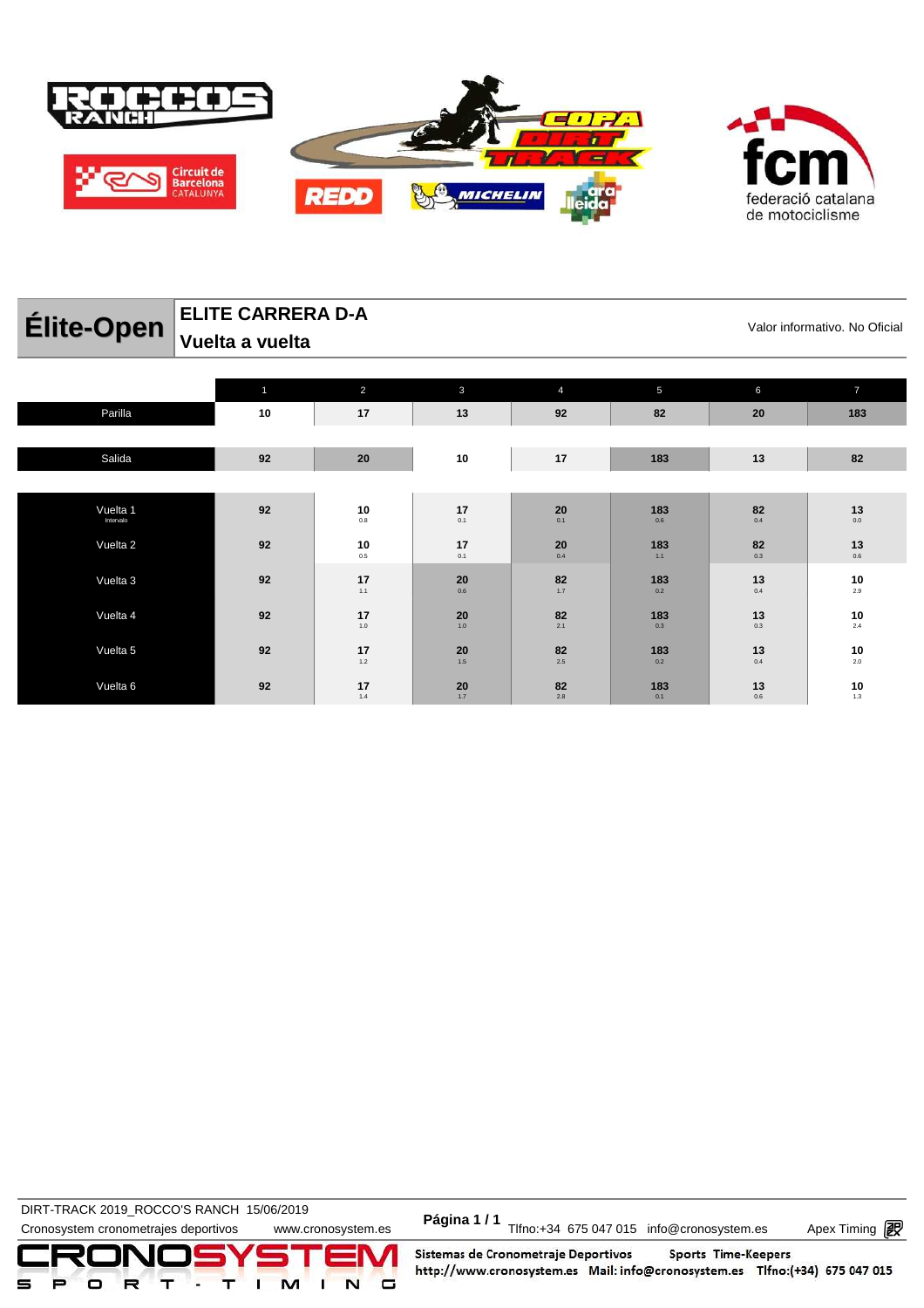



|                             | Élite-Open                     | <b>ELITE CARRERA D-A</b> |                         |                   |              |                               |
|-----------------------------|--------------------------------|--------------------------|-------------------------|-------------------|--------------|-------------------------------|
|                             |                                | <b>Análisis</b>          |                         |                   |              | Valor informativo. No Oficial |
| <b>Vueltas</b>              | Tiempo por vuelta              | Formato Día              | <b>Vueltas</b>          | Tiempo por vuelta | Formato Día  |                               |
|                             | Nº10 Cecchini Francesco        |                          | 3                       | 18.535            | 21:40:06.306 |                               |
| 1                           | 17.404                         | 21:39:28.844             | $\overline{\mathbf{4}}$ | 18.273            | 21:40:24.579 |                               |
| $\overline{c}$              | 17.245                         | 21:39:46.089             | 5                       | 18.038            | 21:40:42.617 |                               |
| 3                           | 23.581                         | 21:40:09.670             | 6                       | 18.020            | 21:41:00.637 |                               |
| 4                           | 17.675                         | 21:40:27.345             |                         |                   |              |                               |
| 5                           | 17.726                         | 21:40:45.071             |                         |                   |              |                               |
| 6                           | 17.576                         | 21:41:02.647             |                         |                   |              |                               |
| Nº13 Gaya Miro Jaume        |                                |                          |                         |                   |              |                               |
| 1                           | 18.177                         | 21:39:30.348             |                         |                   |              |                               |
| $\overline{c}$              | 18.375                         | 21:39:48.723             |                         |                   |              |                               |
| 3                           | 18.014                         | 21:40:06.737             |                         |                   |              |                               |
| 4                           | 18.155                         | 21:40:24.892             |                         |                   |              |                               |
| 5                           | 18.142                         | 21:40:43.034             |                         |                   |              |                               |
| 6                           | 18.252                         | 21:41:01.286             |                         |                   |              |                               |
|                             | Nº17 Bailo Pelgri Gerard       |                          |                         |                   |              |                               |
| 1                           | 17.375                         | 21:39:28.997             |                         |                   |              |                               |
| $\overline{c}$              | 17.244                         | 21:39:46.241             |                         |                   |              |                               |
| 3                           | 17.526                         | 21:40:03.767             |                         |                   |              |                               |
| $\overline{4}$              | 17.226                         | 21:40:20.993             |                         |                   |              |                               |
| 5                           | 17.356                         | 21:40:38.349             |                         |                   |              |                               |
| 6                           | 17.553                         | 21:40:55.902             |                         |                   |              |                               |
| Nº20 Robert Hales Toby      |                                |                          |                         |                   |              |                               |
| 1                           | 17.793                         | 21:39:29.143             |                         |                   |              |                               |
| $\overline{c}$              | 17.520                         | 21:39:46.663             |                         |                   |              |                               |
| 3                           | 17.706                         | 21:40:04.369             |                         |                   |              |                               |
| $\overline{4}$              | 17.700                         | 21:40:22.069             |                         |                   |              |                               |
| 5                           | 17.787                         | 21:40:39.856             |                         |                   |              |                               |
| 6                           | 17.768                         | 21:40:57.624             |                         |                   |              |                               |
| Nº82 Garcia Roca Sergi      |                                |                          |                         |                   |              |                               |
| 1                           | 17.973                         | 21:39:30.252             |                         |                   |              |                               |
| $\overline{c}$              | 17.851                         | 21:39:48.103             |                         |                   |              |                               |
| 3                           | 17.974                         | 21:40:06.077             |                         |                   |              |                               |
| 4                           | 18.104                         | 21:40:24.181             |                         |                   |              |                               |
| 5                           | 18.194                         | 21:40:42.375             |                         |                   |              |                               |
| 6                           | 18.070                         | 21:41:00.445             |                         |                   |              |                               |
|                             | Nº92 Moreira Nascimiento Diogo |                          |                         |                   |              |                               |
| 1                           | 16.830                         | 21:39:28.029             |                         |                   |              |                               |
| $\overline{2}$              | 17.523                         | 21:39:45.552             |                         |                   |              |                               |
| 3                           | 17.100                         | 21:40:02.652             |                         |                   |              |                               |
| 4                           | 17.261                         | 21:40:19.913             |                         |                   |              |                               |
| 5                           | 17.194                         | 21:40:37.107             |                         |                   |              |                               |
| 6                           | 17.296                         | 21:40:54.403             |                         |                   |              |                               |
|                             |                                |                          |                         |                   |              |                               |
| Nº183 Reixach Ros Eric<br>1 | 17.772                         | 21:39:29.780             |                         |                   |              |                               |
|                             |                                |                          |                         |                   |              |                               |
| $\overline{c}$              | 17.991                         | 21:39:47.771             |                         |                   |              |                               |

DIRT-TRACK 2019\_ROCCO 5 RANCH TRIVOLATES<br>Cronosystem cronometrajes deportivos www.cronosystem.es Página 1 / 1<br>Cronosystem.es Apex Timing P DIRT-TRACK 2019\_ROCCO'S RANCH 15/06/2019 **Página 1 / 1**

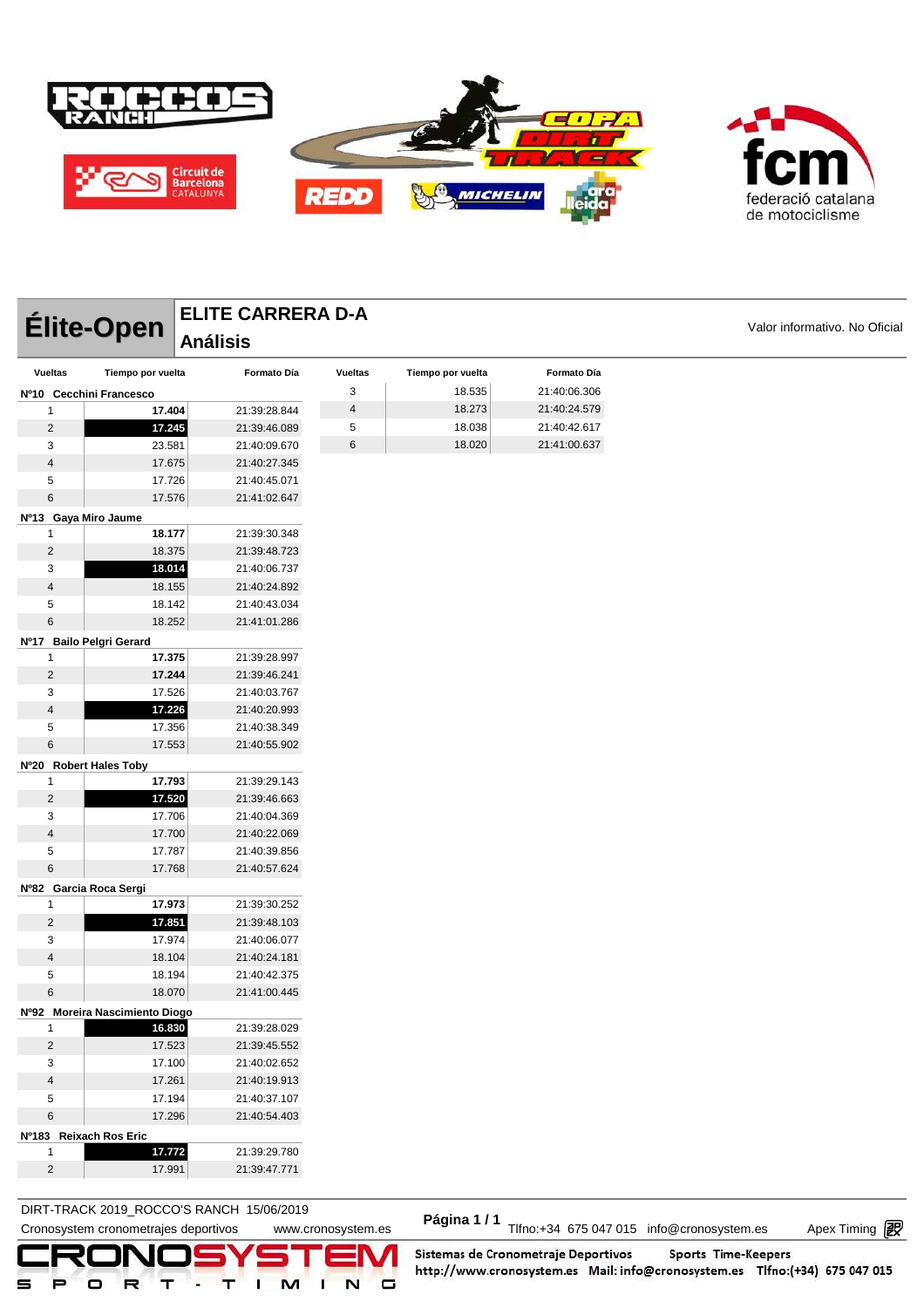



DIRT-TRACK 2019\_ROCCO'S RANCH 15/06/2019 **Página 1 / 1**

Cronosystem cronometrajes deportivos www.cronosystem.es Página 1/1 Tlfno:+34 675 047 015 info@cronosystem.es Apex Timing

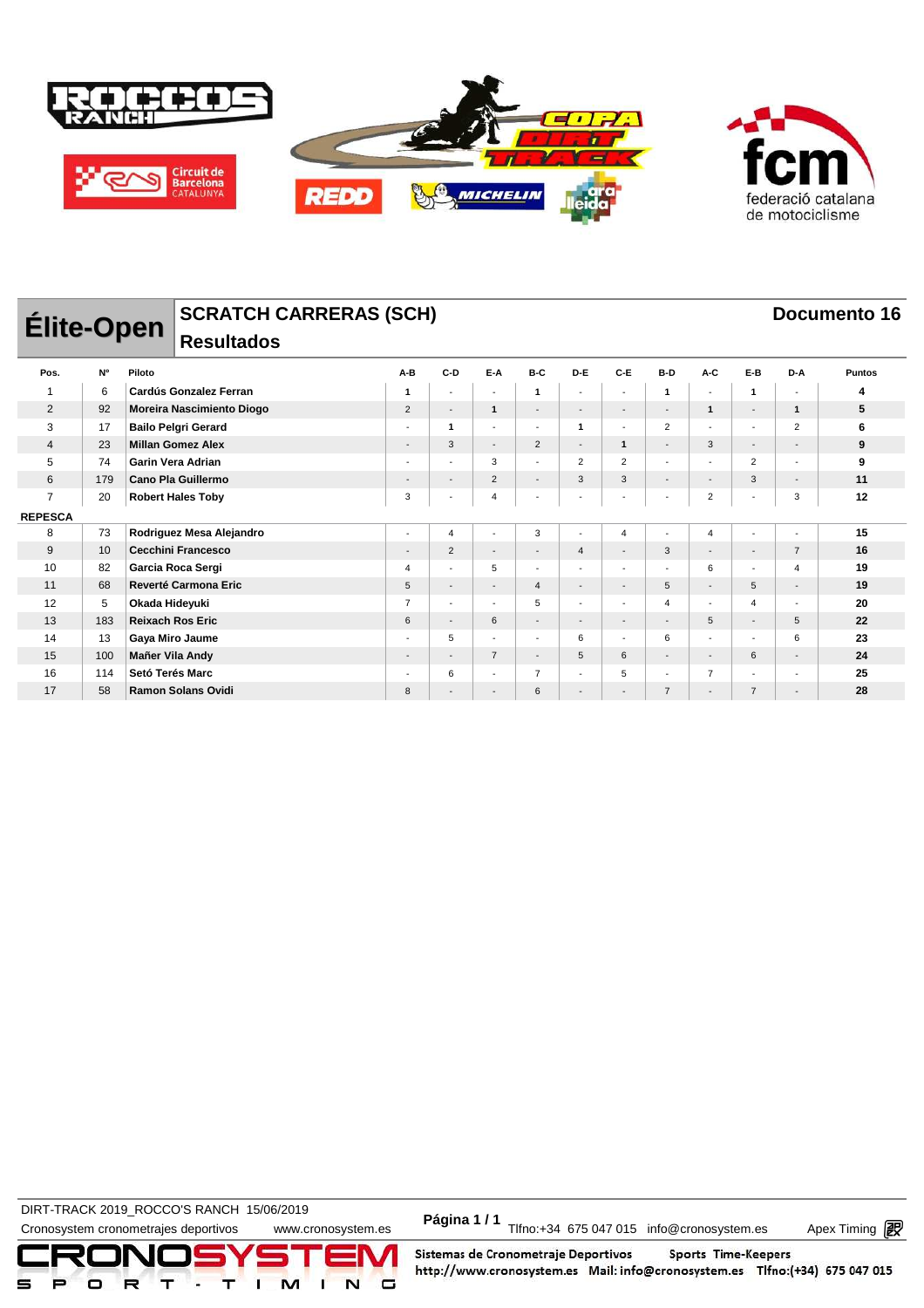

|                | <b>ELITE REPESCA</b><br><b>Élite-Open</b> |        |                             |       |        |         |          |            | Documento 17 |  |
|----------------|-------------------------------------------|--------|-----------------------------|-------|--------|---------|----------|------------|--------------|--|
|                |                                           |        | <b>Resultados</b>           |       |        |         |          |            |              |  |
| Pos.           | <b>N°</b>                                 | Piloto |                             | Total | Dif.   | Interv. | Tiempo   | Marca      | Licencia     |  |
| $\mathbf{1}$   | 10                                        |        | <b>Cecchini Francesco</b>   | 10    |        |         | 3:12.128 | Zaeta      | 881356-L     |  |
|                | No repescados                             |        |                             |       |        |         |          |            |              |  |
| $\overline{c}$ | 82                                        |        | Garcia Roca Sergi           | 10    | 0.099  | 0.099   | 3:12.227 | Suzuki     | 880969-B     |  |
| 3              | 73                                        |        | Rodriguez Mesa Alejandro    | 10    | 1.478  | 1.379   | 3:13.606 | Suzuki     | 139607-B     |  |
| 4              | 68                                        |        | <b>Reverté Carmona Eric</b> | 10    | 3.865  | 2.387   | 3:15.993 | <b>KTM</b> | 139822-T     |  |
| $\sqrt{5}$     | 5                                         |        | Okada Hideyuki              | 10    | 4.624  | 0.759   | 3:16.752 | Honda      | 9320-RF      |  |
| 6              | 114                                       |        | Setó Terés Marc             | 10    | 5.659  | 1.035   | 3:17.787 | Honda      | 139445-L     |  |
| $\overline{7}$ | 13                                        |        | Gaya Miro Jaume             | 10    | 7.092  | 1.433   | 3:19.220 | Suzuki     | 881022-L     |  |
| 8              | 183                                       |        | <b>Reixach Ros Eric</b>     | 10    | 9.416  | 2.324   | 3:21.544 | Kawasaki   | 879548-B     |  |
| 9              | 100                                       |        | Mañer Vila Andy             | 10    | 13.807 | 4.391   | 3:25.935 | Kawasaki   | 880765-L     |  |
| 10             | 58                                        |        | <b>Ramon Solans Ovidi</b>   | 10    | 17.627 | 3.820   | 3:29.755 | Suzuki     | 880435-L     |  |

| Tiempo Inicio: 15/06 - 22:59:22                            | M. Vuelta: Nº82 Garcia Roca Sergi                                                | Lider: Nº10 Cecchini Francesco (1-10)<br>40.96 Km/h<br>17.579 |  |  |  |
|------------------------------------------------------------|----------------------------------------------------------------------------------|---------------------------------------------------------------|--|--|--|
|                                                            | Evento Grabado: Nº92 Moreira Nascimiento Diogo                                   | 42.80 Km/h<br>16.823                                          |  |  |  |
| DIRT-TRACK 2019 ROCCO'S RANCH 15/06/2019                   |                                                                                  |                                                               |  |  |  |
| Cronosystem cronometrajes deportivos<br>www.cronosystem.es | Página 1/1<br>Tlfno:+34 675 047 015 info@cronosystem.es<br>Apex Timing <b>ng</b> |                                                               |  |  |  |
|                                                            |                                                                                  |                                                               |  |  |  |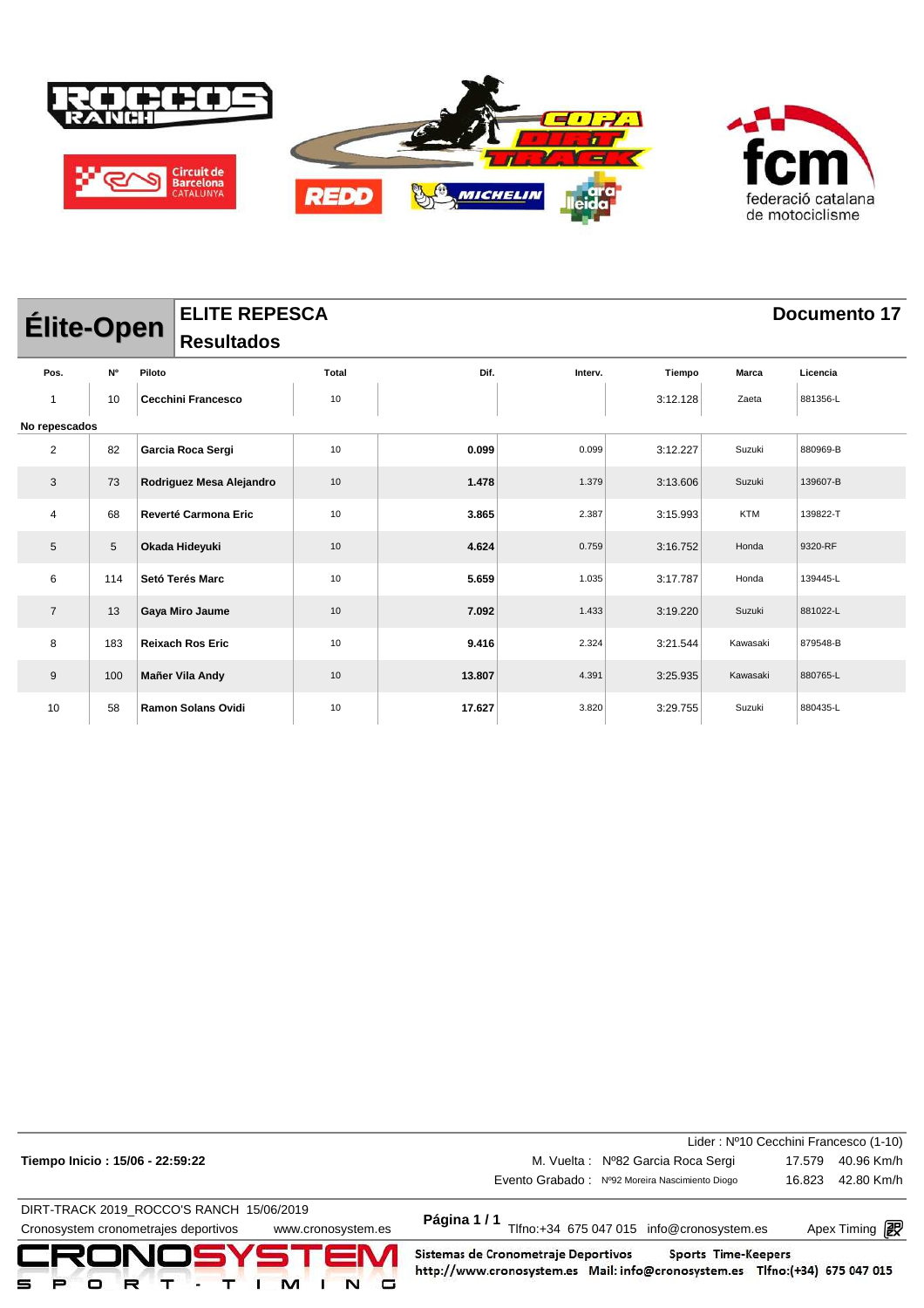

|                 | federació catalana |
|-----------------|--------------------|
| de motociclisme |                    |

| Élite-Open |              | <b>ELITE REPESCA</b><br>Valor informativo. No Oficial<br>Vuelta a vuelta |              |                |                 |            |                |            |            |             |  |  |  |
|------------|--------------|--------------------------------------------------------------------------|--------------|----------------|-----------------|------------|----------------|------------|------------|-------------|--|--|--|
|            | $\mathbf{1}$ | $\overline{2}$                                                           | $\mathbf{3}$ | $\overline{4}$ | 5               | 6          | $\overline{7}$ | 8          | 9          | 10          |  |  |  |
| Parilla    | 73           | 10                                                                       | 82           | 68             | $5\phantom{.0}$ | 183        | 13             | 100        | 114        | 58          |  |  |  |
|            |              |                                                                          |              |                |                 |            |                |            |            |             |  |  |  |
| Salida     | 10           | 82                                                                       | 73           | 183            | 68              | 5          | 13             | 114        | 100        | 58          |  |  |  |
|            |              |                                                                          |              |                |                 |            |                |            |            |             |  |  |  |
| Vuelta 1   | 10           | 82                                                                       | 73           | 5              | 68              | 183        | 13             | 114        | 100        | 58          |  |  |  |
| Intervalo  |              | 0.8                                                                      | 0.3          | 0.3            | 0.3             | 0.1        | 0.6            | 0.1        | 0.8        | 0.2         |  |  |  |
| Vuelta 2   | 10           | 82<br>1.0                                                                | 73<br>0.5    | 5<br>0.6       | 68<br>0.1       | 183<br>0.9 | 114<br>0.2     | 13<br>0.0  | 100<br>1.4 | 58<br>0.5   |  |  |  |
| Vuelta 3   | 10           | 82                                                                       | 73           | 5              | 68              | 114        | 13             | 183        | 100        | 58          |  |  |  |
|            |              | 1.0                                                                      | 0.7          | 0.6            | 0.2             | 1.3        | 0.8            | 0.1        | 1.4        | 0.7         |  |  |  |
| Vuelta 4   | 10           | 82<br>$1.2$                                                              | 73<br>0.9    | 5<br>0.7       | 68<br>0.1       | 114<br>1.4 | 13<br>0.9      | 183<br>0.1 | 100<br>1.8 | 58<br>$1.1$ |  |  |  |

**5** 0.9

**5** 1.1

**5** 1.1

**68** 1.8

**68** 2.1

**68** 2.3

**68**  $0.1$ 

**68**  $0.3$ 

**68** 0.1

**5** 0.2

**5** 0.5

**5** 0.7

**114** 1.4

**114** 1.4

**114** 1.5

**114** 1.1

**114** 1.0

**114** 1.0

**13** 0.9

**13** 0.9

**13** 0.9

**13** 1.1

**13** 1.2

**13** 1.4

**183** 0.5

**183** 1.1

**183** 1.4

**183** 1.3

**183** 2.0

**183** 2.3

**100** 1.9

**100** 1.9

**100** 2.6

**100** 3.2

**100** 3.6

**100** 4.3

**58** 1.9

**58**  $\frac{2}{26}$ 

**58** 3.0

**58** 3.4

**58** 3.8

**58** 3.8

DIRT-TRACK 2019\_ROCCO'S RANCH 15/06/2019 **Página 1 / 1**

Vuelta 5 **10 82**

Vuelta 6 **10 82**

Vuelta 8 **10 82**

Vuelta 9 **10 82**

Vuelta 10 **10 82**

Vuelta 7 **10 82**

 $1.0$ 

 $\frac{1}{1.0}$ 

 $\frac{82}{10}$ 

0.8

0.5

0.0

**73** 1.2

**73** 1.1

**73** 1.5

**73** 1.5

**73** 1.6

**73** 1.3

DIRT-TRACK 2019\_ROCCO 6 NANCLE 19/00/2019<br>Cronosystem cronometrajes deportivos www.cronosystem.es Página 1 / 1<br>Cronosystem.es Apex Timing P

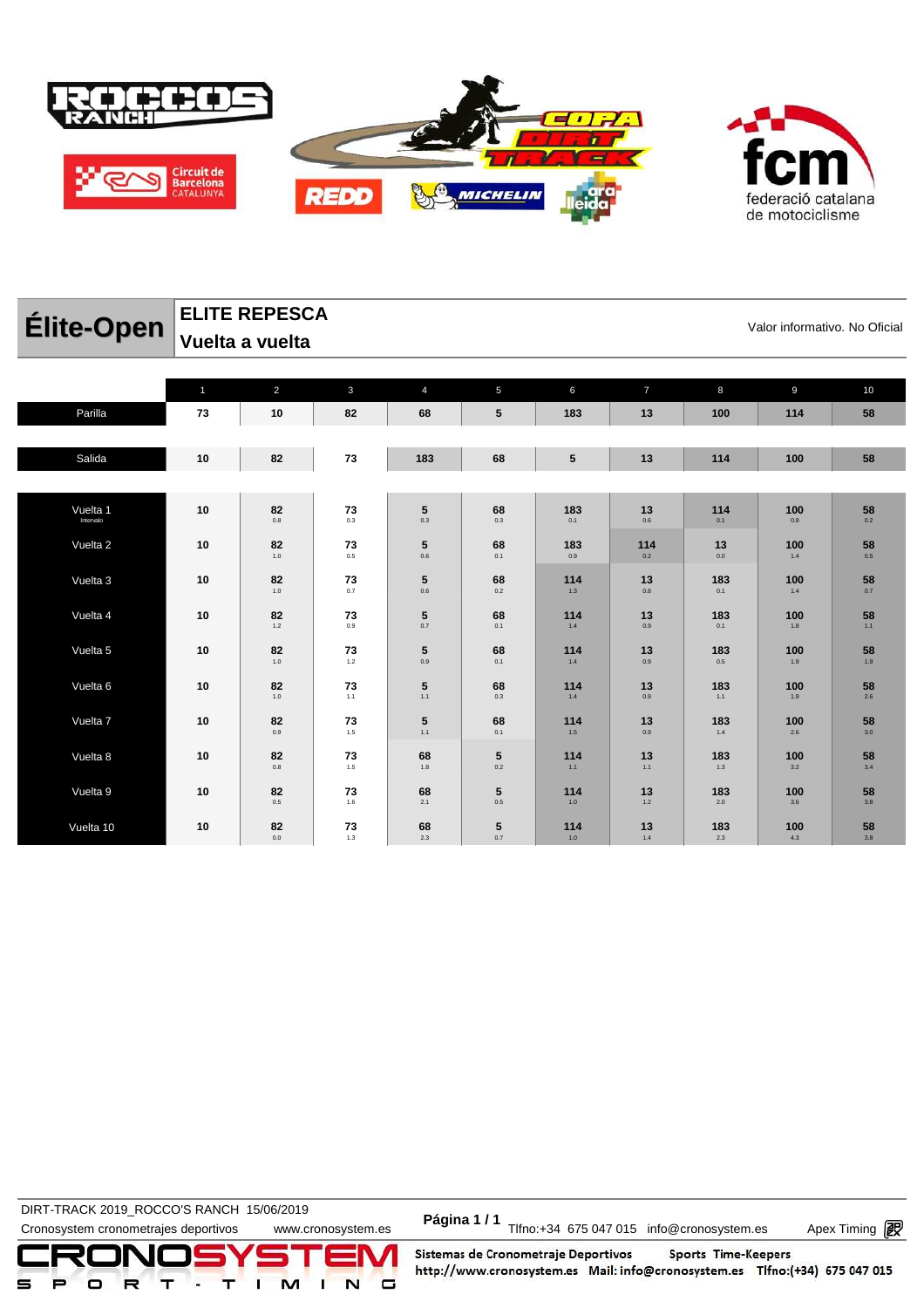

|                     | ELITE REPESCA |                               |
|---------------------|---------------|-------------------------------|
| Élite-Open ELITE RI |               | Valor informativo. No Oficial |

## **ELITE REPESCA Análisis**

| <b>Vueltas</b>          | Tiempo por vuelta       | Formato Día  | <b>Vueltas</b>         | Tiempo por vuelta             | Formato Día  | <b>Vueltas</b>         | Tiempo por vuelta | Formato Día  |
|-------------------------|-------------------------|--------------|------------------------|-------------------------------|--------------|------------------------|-------------------|--------------|
| Nº5 Okada Hideyuki      |                         |              |                        | Nº68 Reverté Carmona Eric     |              | Nº114 Setó Terés Marc  |                   |              |
| $\mathbf{1}$            | 18.488                  | 22:02:01.800 | $\mathbf{1}$           | 18.846                        | 22:02:02.152 | 1                      | 19.187            | 22:02:03.136 |
| $\overline{2}$          | 18.611                  | 22:02:20.411 | $\overline{2}$         | 18.360                        | 22:02:20.512 | $\overline{2}$         | 18.615            | 22:02:21.751 |
| 3                       | 18.173                  | 22:02:38.584 | 3                      | 18.324                        | 22:02:38.836 | 3                      | 18.405            | 22:02:40.156 |
| 4                       | 18.310                  | 22:02:56.894 | $\overline{4}$         | 18.218                        | 22:02:57.054 | 4                      | 18.327            | 22:02:58.483 |
| 5                       | 18.186                  | 22:03:15.080 | 5                      | 18.196                        | 22:03:15.250 | 5                      | 18.214            | 22:03:16.697 |
| 6                       | 18.104                  | 22:03:33.184 | 6                      | 18.307                        | 22:03:33.557 | 6                      | 18.307            | 22:03:35.004 |
| $\overline{7}$          | 18.059                  | 22:03:51.243 | $\overline{7}$         | 17.863                        | 22:03:51.420 | $\overline{7}$         | 17.995            | 22:03:52.999 |
| 8                       | 18.543                  | 22:04:09.786 | $\bf8$                 | 18.137                        | 22:04:09.557 | 8                      | 17.985            | 22:04:10.984 |
| 9                       | 18.296                  | 22:04:28.082 | 9                      | 17.985                        | 22:04:27.542 | 9                      | 18.148            | 22:04:29.132 |
| 10                      | 18.145                  | 22:04:46.227 | 10                     | 17.926                        | 22:04:45.468 | 10                     | 18.130            | 22:04:47.262 |
|                         | Nº10 Cecchini Francesco |              |                        | Nº73 Rodriguez Mesa Alejandro |              | Nº183 Reixach Ros Eric |                   |              |
| 1                       | 17.974                  | 22:02:00.352 | 1                      | 18.462                        | 22:02:01.490 | 1                      | 19.159            | 22:02:02.350 |
| $\overline{2}$          | 17.859                  | 22:02:18.211 | $\overline{2}$         | 18.264                        | 22:02:19.754 | $\overline{2}$         | 19.111            | 22:02:21.461 |
| 3                       | 17.931                  | 22:02:36.142 | 3                      | 18.177                        | 22:02:37.931 | 3                      | 19.680            | 22:02:41.141 |
| $\overline{\mathbf{4}}$ | 17.828                  | 22:02:53.970 | $\overline{4}$         | 18.225                        | 22:02:56.156 | 4                      | 18.448            | 22:02:59.589 |
| 5                       | 17.821                  | 22:03:11.791 | 5                      | 17.990                        | 22:03:14.146 | 5                      | 18.649            | 22:03:18.238 |
| 6                       | 18.011                  | 22:03:29.802 | 6                      | 17.910                        | 22:03:32.056 | 6                      | 18.788            | 22:03:37.026 |
| $\overline{7}$          | 17.739                  | 22:03:47.541 | $\overline{7}$         | 17.993                        | 22:03:50.049 | $\overline{7}$         | 18.323            | 22:03:55.349 |
| 8                       | 17.717                  | 22:04:05.258 | 8                      | 17.682                        | 22:04:07.731 | 8                      | 18.178            | 22:04:13.527 |
| 9                       | 17.943                  | 22:04:23.201 | 9                      | 17.679                        | 22:04:25.410 | 9                      | 18.856            | 22:04:32.383 |
| 10                      | 18.402                  | 22:04:41.603 | 10                     | 17.671                        | 22:04:43.081 | 10                     | 18.636            | 22:04:51.019 |
| Nº13 Gaya Miro Jaume    |                         |              | Nº82 Garcia Roca Sergi |                               |              |                        |                   |              |
| 1                       | 19.262                  | 22:02:03.017 | 1                      | 18.498                        | 22:02:01.169 |                        |                   |              |
| $\overline{c}$          | 18.815                  | 22:02:21.832 | $\overline{c}$         | 18.072                        | 22:02:19.241 |                        |                   |              |
| 3                       | 19.149                  | 22:02:40.981 | 3                      | 17.926                        | 22:02:37.167 |                        |                   |              |
| 4                       | 18.476                  | 22:02:59.457 | $\overline{4}$         | 18.068                        | 22:02:55.235 |                        |                   |              |
| 5                       | 18.208                  | 22:03:17.665 | 5                      | 17.642                        | 22:03:12.877 |                        |                   |              |
| 6                       | 18.247                  | 22:03:35.912 | $\,6$                  | 18.021                        | 22:03:30.898 |                        |                   |              |
| $\overline{7}$          | 17.998                  | 22:03:53.910 | $\overline{7}$         | 17.601                        | 22:03:48.499 |                        |                   |              |
| 8                       | 18.231                  | 22:04:12.141 | 8                      | 17.633                        | 22:04:06.132 |                        |                   |              |
| 9                       | 18.197                  | 22:04:30.338 | 9                      | 17.579                        | 22:04:23.711 |                        |                   |              |
| 10                      | 18.357                  | 22:04:48.695 | 10                     | 17.991                        | 22:04:41.702 |                        |                   |              |
|                         | Nº58 Ramon Solans Ovidi |              | Nº100 Mañer Vila Andy  |                               |              |                        |                   |              |
| $\mathbf{1}$            | 19.630                  | 22:02:04.168 | $\mathbf{1}$           | 19.761                        | 22:02:03.947 |                        |                   |              |
| $\overline{c}$          | 19.614                  | 22:02:23.782 | $\sqrt{2}$             | 19.291                        | 22:02:23.238 |                        |                   |              |
| 3                       | 19.578                  | 22:02:43.360 | 3                      | 19.340                        | 22:02:42.578 |                        |                   |              |
| $\overline{\mathbf{4}}$ | 19.228                  | 22:03:02.588 | $\overline{4}$         | 18.814                        | 22:03:01.392 |                        |                   |              |
| 5                       | 19.520                  | 22:03:22.108 | 5                      | 18.792                        | 22:03:20.184 |                        |                   |              |
| 6                       | 19.525                  | 22:03:41.633 | $\,6$                  | 18.816                        | 22:03:39.000 |                        |                   |              |
| $\overline{7}$          | 19.329                  | 22:04:00.962 | $\overline{7}$         | 18.959                        | 22:03:57.959 |                        |                   |              |
| 8                       | 19.277                  | 22:04:20.239 | 8                      | 18.861                        | 22:04:16.820 |                        |                   |              |
| 9                       | 19.713                  | 22:04:39.952 | 9                      | 19.262                        | 22:04:36.082 |                        |                   |              |
| 10                      | 19.278                  | 22:04:59.230 | 10                     | 19.328                        | 22:04:55.410 |                        |                   |              |

DIRT-TRACK 2019\_ROCCO STANCH 19/00/2019<br>Cronosystem cronometrajes deportivos www.cronosystem.es Página 1/1 Tlfno:+34 675 047 015 info@cronosystem.es Apex Timing **DIRT-TRACK 2019\_ROCCO'S RANCH 15/06/2019** 

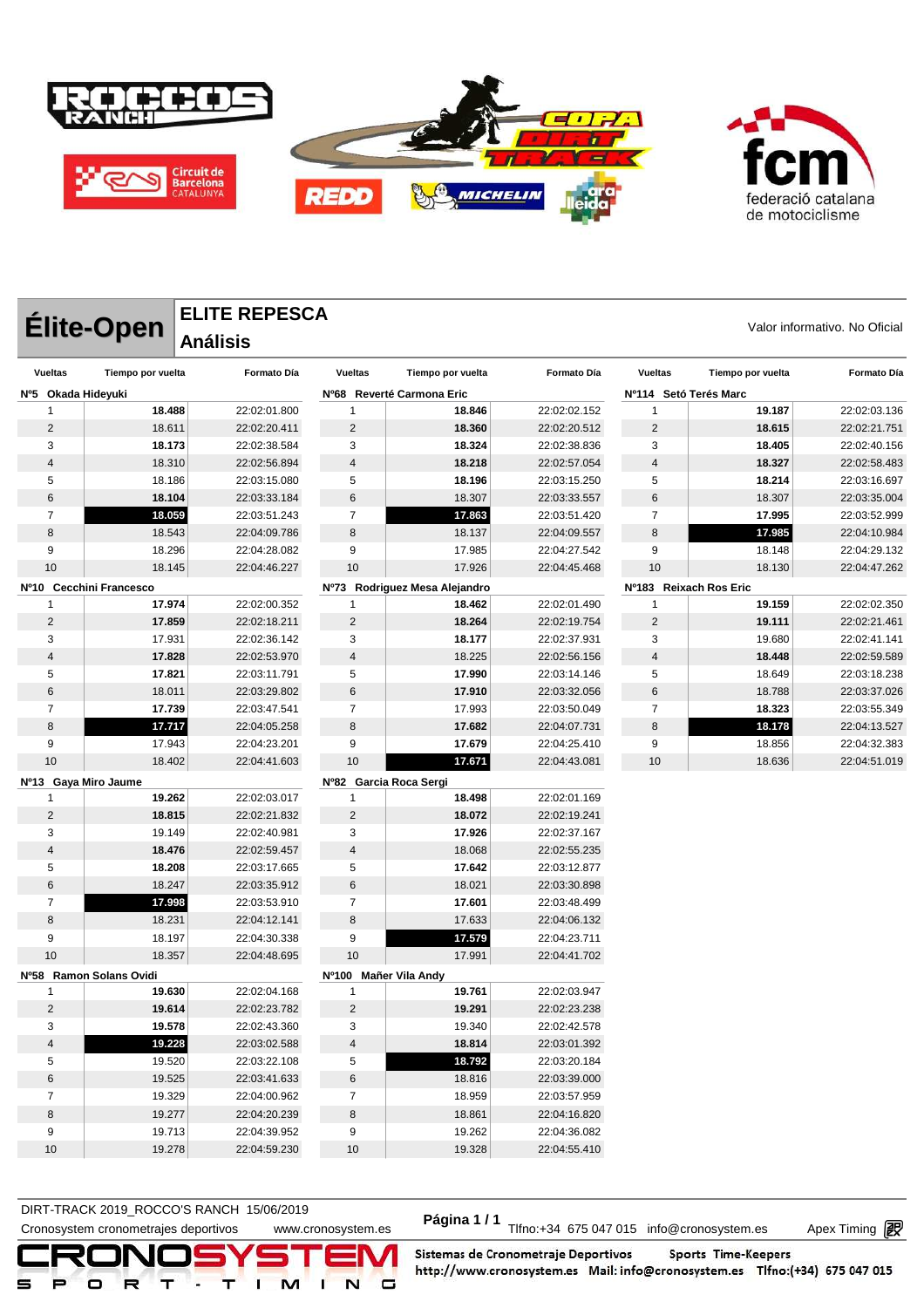

| <b>Élite-Open</b> |     |        | <b>FINAL OPEN (R3)</b>    |       |          |          |          |            | Documento 18 |
|-------------------|-----|--------|---------------------------|-------|----------|----------|----------|------------|--------------|
|                   |     |        | <b>Resultados</b>         |       |          |          |          |            |              |
| Pos.              | N°  | Piloto |                           | Total | Dif.     | Interv.  | Tiempo   | Marca      | Licencia     |
| $\mathbf{1}$      | 73  |        | Rodriguez Mesa Alejandro  | 15    |          |          | 4:39.335 | Suzuki     | 139607-B     |
| $\overline{2}$    | 114 |        | Setó Terés Marc           | 15    | 3.247    | 3.247    | 4:42.582 | Honda      | 139445-L     |
| 3                 | 68  |        | Reverté Carmona Eric      | 15    | 3.492    | 0.245    | 4:42.827 | <b>KTM</b> | 139822-T     |
| 4                 | 82  |        | Garcia Roca Sergi         | 15    | 3.670    | 0.178    | 4:43.005 | Suzuki     | 880969-B     |
| 5                 | 13  |        | Gaya Miro Jaume           | 15    | 4.526    | 0.856    | 4:43.861 | Suzuki     | 881022-L     |
| 6                 | 100 |        | Mañer Vila Andy           | 15    | 10.501   | 5.975    | 4:49.836 | Kawasaki   | 880765-L     |
| $\overline{7}$    | 5   |        | Okada Hideyuki            | 15    | 16.919   | 6.418    | 4:56.254 | Honda      | 9320-RF      |
| 8                 | 58  |        | <b>Ramon Solans Ovidi</b> | 15    | 17.363   | 0.444    | 4:56.698 | Suzuki     | 880435-L     |
| 9                 | 183 |        | <b>Reixach Ros Eric</b>   | 14    | 1 Vuelta | 1 Vuelta | 4:48.826 | Kawasaki   | 879548-B     |

|                                                            | Lider: Nº82 Garcia Roca Sergi (1-7) / Nº73 Rodriguez Mesa Alejandro (8-15)                                                                |        |                       |
|------------------------------------------------------------|-------------------------------------------------------------------------------------------------------------------------------------------|--------|-----------------------|
| Tiempo Inicio: 15/06 - 23:22:36                            | M. Vuelta: Nº73 Rodriguez Mesa Alejandro                                                                                                  |        | 17.472 41.21 Km/h     |
|                                                            | Evento Grabado: Nº92 Moreira Nascimiento Diogo                                                                                            | 16.823 | 42.80 Km/h            |
| DIRT-TRACK 2019_ROCCO'S RANCH 15/06/2019                   |                                                                                                                                           |        |                       |
| Cronosystem cronometrajes deportivos<br>www.cronosystem.es | Página 1/1<br>Tlfno:+34 675 047 015 info@cronosystem.es                                                                                   |        | Apex Timing <b>in</b> |
| CRONOSYSTEM                                                | Sistemas de Cronometraje Deportivos<br>Sports Time-Keepers<br>http://www.cronosystem.es Mail: info@cronosystem.es Tlfno:(+34) 675 047 015 |        |                       |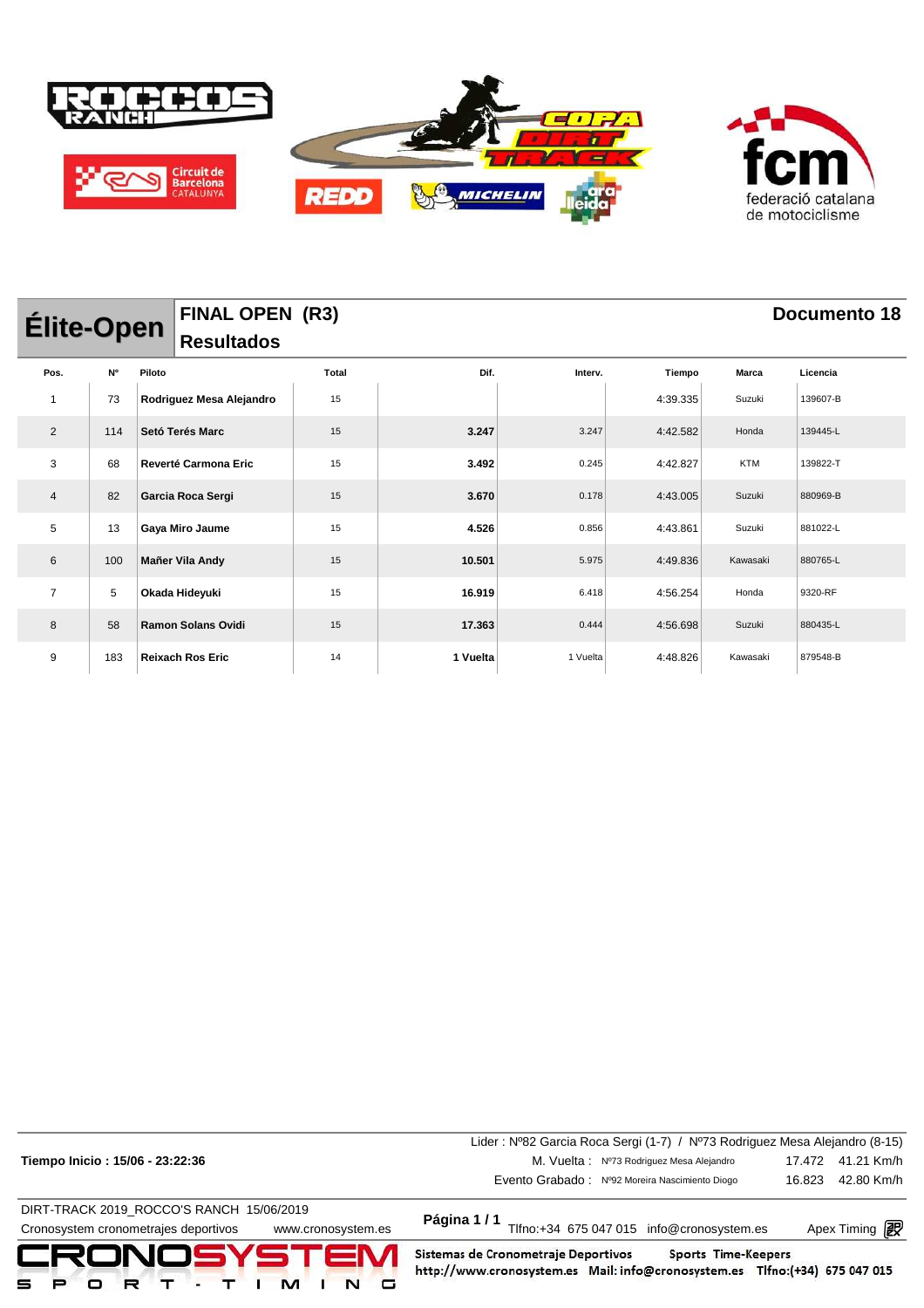

federació catalana de motociclisme

| Élite-Open            | FINAL OPEN (R3)<br>Valor informativo. No Oficial<br>Vuelta a vuelta |                      |                    |                     |                       |                |                       |                        |               |  |  |  |
|-----------------------|---------------------------------------------------------------------|----------------------|--------------------|---------------------|-----------------------|----------------|-----------------------|------------------------|---------------|--|--|--|
|                       |                                                                     |                      |                    |                     |                       |                |                       |                        |               |  |  |  |
| Parilla               | $\mathbf{1}$<br>82                                                  | $\overline{2}$<br>73 | $\mathbf{3}$<br>68 | $\overline{4}$<br>5 | $\overline{5}$<br>114 | 6<br>13        | $\overline{7}$<br>183 | 8<br>100               | 9<br>58       |  |  |  |
| Salida                | 82                                                                  | 183                  | 73                 | ${\bf 5}$           | 13                    | 68             | 114                   | 100                    | 58            |  |  |  |
|                       |                                                                     |                      |                    |                     |                       |                |                       |                        |               |  |  |  |
| Vuelta 1<br>Intervalo | 82                                                                  | 183<br>0.4           | 73<br>0.1          | 68<br>$0.1\,$       | 5<br>$0.0\,$          | 114<br>$0.3\,$ | 13<br>$0.3\,$         | 100<br>$0.8\,$         | 58<br>$0.4\,$ |  |  |  |
| Vuelta 2              | 82                                                                  | 73<br>0.6            | 183<br>0.1         | 68<br>$0.0\,$       | 5<br>$0.2\,$          | 114<br>0.3     | 13<br>0.4             | 100<br>$1.5\,$         | 58<br>$0.4\,$ |  |  |  |
| Vuelta 3              | 82                                                                  | 73<br>0.5            | 114<br>$1.0$       | 13<br>0.4           | 68<br>$0.0\,$         | 5<br>$1.2$     | 100<br>0.9            | 58<br>0.6              | 183<br>19.2   |  |  |  |
| Vuelta 4              | 82                                                                  | 73<br>0.5            | 114<br>1.1         | 68<br>0.3           | 13<br>$0.5\,$         | 5<br>$1.2$     | 100<br>$1.1$          | 58<br>0.8              | 183<br>18.4   |  |  |  |
| Vuelta 5              | 82                                                                  | 73<br>0.5            | 114<br>$1.0$       | 68<br>0.4           | 13<br>$0.5\,$         | 5<br>1.9       | 100<br>1.0            | 58<br>2.2              | 183<br>17.0   |  |  |  |
| Vuelta 6              | 82                                                                  | 73<br>0.2            | 114<br>1.3         | 68<br>0.0           | 13<br>0.6             | 5<br>2.0       | 100<br>1.3            | 58<br>3.0              | 183<br>16.2   |  |  |  |
| Vuelta 7              | 82                                                                  | 73<br>0.1            | 68<br>$1.3\,$      | 114<br>$0.5\,$      | 13<br>$0.3\,$         | 5<br>$2.5\,$   | 100<br>1.1            | 58<br>$3.8\,$          | 183<br>15.1   |  |  |  |
| Vuelta 8              | 73                                                                  | 82<br>0.2            | 68<br>$1.0\,$      | 114<br>1.0          | 13<br>$0.5\,$         | 5<br>$2.1\,$   | 100<br>$1.5$          | 58<br>4.2              | 183<br>14.5   |  |  |  |
| Vuelta 9              | 73                                                                  | 82<br>$1.2$          | 68<br>0.2          | 114<br>$1.2\,$      | 13<br>$0.9\,$         | 100<br>3.7     | 58<br>4.7             | 5<br>$0.8\,$           | 183<br>12.7   |  |  |  |
| Vuelta 10             | 73                                                                  | 82<br>$1.5$          | 68<br>$0.3\,$      | 114<br>$0.9\,$      | 13<br>$0.8\,$         | 100<br>$4.8\,$ | 58<br>$4.8\,$         | 5<br>$0.5\,$           | 183<br>12.3   |  |  |  |
| Vuelta 11             | 73                                                                  | 82<br>1.8            | 68<br>0.1          | 114<br>0.8          | 13<br>$0.8\,$         | 100<br>5.1     | 58<br>5.1             | $\sqrt{5}$<br>1.4      | 183<br>11.0   |  |  |  |
| Vuelta 12             | 73                                                                  | 82<br>2.1            | 68<br>0.1          | 114<br>0.5          | 13<br>0.6             | 100<br>5.4     | 58<br>5.6             | $5\phantom{.0}$<br>1.3 | 183<br>11.3   |  |  |  |
| Vuelta 13             | 73                                                                  | 82<br>2.5            | 68<br>0.0          | 114<br>0.3          | 13<br>0.6             | 100<br>5.8     | 58<br>5.9             | 5<br>0.9               | 183<br>11.0   |  |  |  |
| Vuelta 14             | 73                                                                  | 82<br>3.2            | 68<br>0.1          | 114<br>0.0          | 13<br>0.6             | 100<br>6.0     | 58<br>6.1             | ${\bf 5}$<br>0.1       | 183           |  |  |  |
| Vuelta 15             | 73                                                                  | 114<br>3.2           | 68<br>0.2          | 82<br>0.1           | 13<br>0.8             | 100<br>5.9     | 5<br>6.4              | 58<br>0.4              |               |  |  |  |

DIRT-TRACK 2019\_ROCCO STANCH 19/00/2019<br>Cronosystem cronometrajes deportivos www.cronosystem.es Página 1/1 Tlfno:+34 675 047 015 info@cronosystem.es Apex Timing **DIRT-TRACK 2019\_ROCCO'S RANCH 15/06/2019** 

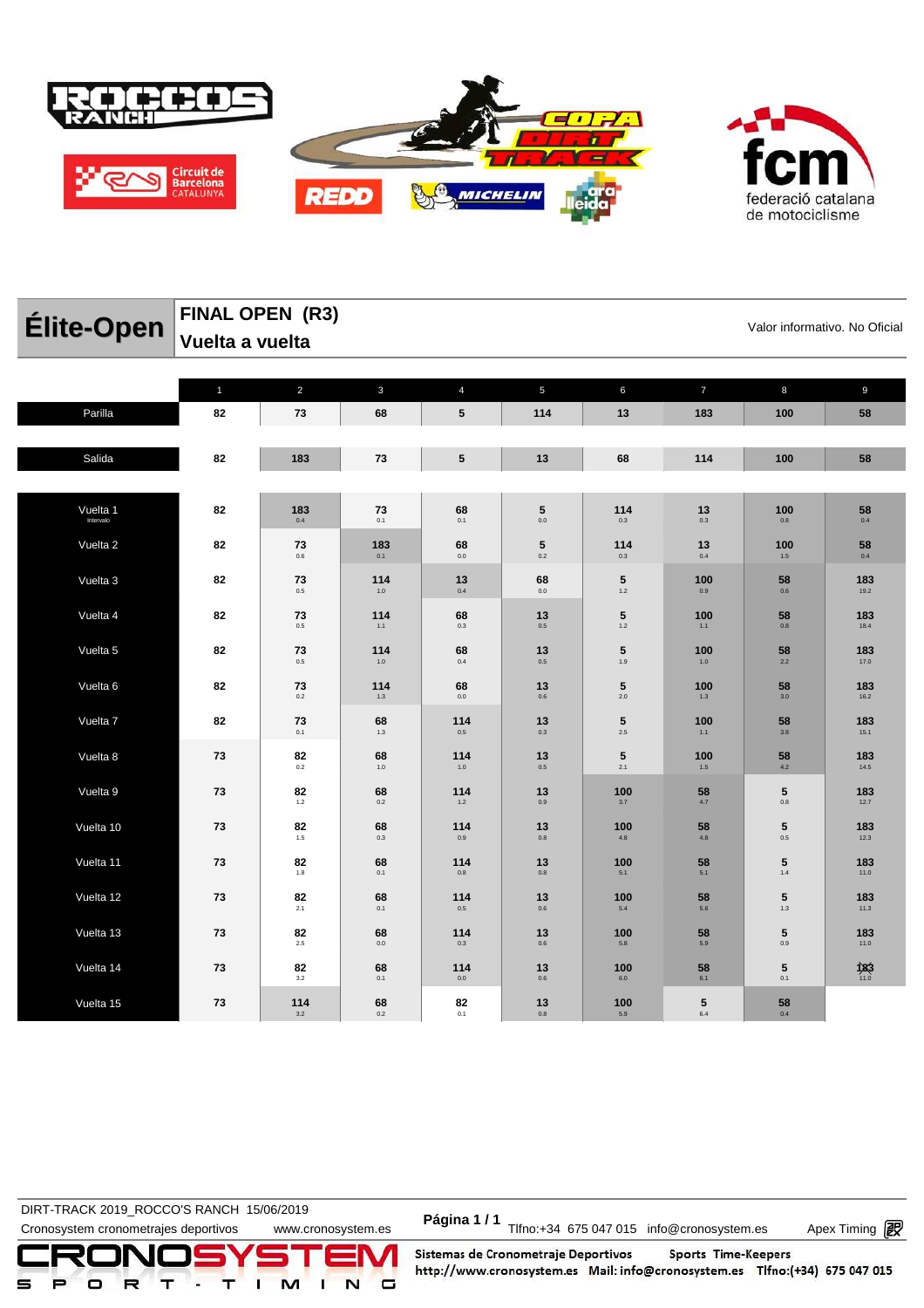



**Élite-Open** FINAL UPEN (K3)<br>
Valor informativo. No Oficial **FINAL OPEN (R3) Análisis Vueltas Tiempo por vuelta Formato Día Nº5 Okada Hideyuki 17.823** 22:25:13.101 17.843 22:25:30.944 19.827 22:25:50.771 18.323 22:26:09.094 18.312 22:26:27.406 17.950 22:26:45.356 18.397 22:27:03.753 18.069 22:27:21.822 25.850 22:27:47.672 18.778 22:28:06.450 19.526 22:28:25.976 18.548 22:28:44.524 18.604 22:29:03.128 18.175 22:29:21.303 18.527 22:29:39.830 **Nº13 Gaya Miro Jaume 18.465** 22:25:13.836 **17.881** 22:25:31.717 **17.793** 22:25:49.510 18.287 22:26:07.797 **17.695** 22:26:25.492 17.772 22:26:43.264 7 17.956 22:27:01.220 8 18.469 22:27:19.689 18.544 22:27:38.233 18.013 22:27:56.246 18.025 22:28:14.271 17.914 22:28:32.185 18.188 22:28:50.373 18.494 22:29:08.867 18.570 22:29:27.437 **Nº58 Ramon Solans Ovidi 18.661** 22:25:15.144 **18.583** 22:25:33.727 18.684 22:25:52.411 18.730 22:26:11.141 19.562 22:26:30.703 18.991 22:26:49.694 19.051 22:27:08.745 18.908 22:27:27.653 19.152 22:27:46.805 19.070 22:28:05.875 18.631 22:28:24.506 **Vueltas Tiempo por vuelta Formato Día** 18.975 22:29:02.194 18.927 22:29:21.121 19.153 22:29:40.274 **Nº68 Reverté Carmona Eric 17.645** 22:25:13.036 17.673 22:25:30.709 18.813 22:25:49.522 17.718 22:26:07.240 17.749 22:26:24.989 **17.608** 22:26:42.597 17.714 22:27:00.311 17.797 22:27:18.108 17.953 22:27:36.061 18.319 22:27:54.380 18.221 22:28:12.601 18.366 22:28:30.967 13 18.459 22:28:49.426 18.711 22:29:08.137 18.266 22:29:26.403 **Nº73 Rodriguez Mesa Alejandro 17.810** 22:25:12.852 **17.720** 22:25:30.572 **17.472** 22:25:48.044 4 17.751 22:26:05.795 17.644 22:26:23.439 17.678 22:26:41.117 17.820 22:26:58.937 8 17.936 22:27:16.873 17.669 22:27:34.542 17.962 22:27:52.504 18.093 22:28:10.597 18.060 22:28:28.657 18.098 22:28:46.755 18.002 22:29:04.757 18.154 22:29:22.911 **Nº82 Garcia Roca Sergi 17.546** 22:25:12.303 17.621 22:25:29.924 **17.542** 22:25:47.466 17.815 22:26:05.281 17.651 22:26:22.932 17.921 22:26:40.853 17.930 22:26:58.783 8 18.305 22:27:17.088 **Vueltas Tiempo por vuelta Formato Día** 18.261 22:27:54.039 18.370 22:28:12.409 18.384 22:28:30.793 18.555 22:28:49.348 18.685 22:29:08.033 18.548 22:29:26.581 **Nº100 Mañer Vila Andy 18.535** 22:25:14.716 **18.524** 22:25:33.240 18.528 22:25:51.768 **18.491** 22:26:10.259 **18.196** 22:26:28.455 18.217 22:26:46.672 18.199 22:27:04.871 8 18.508 22:27:23.379 18.640 22:27:42.019 10 19.052 22:28:01.071 11 18.312 22:28:19.383 12 18.206 22:28:37.589 18.626 22:28:56.215 14 18.718 22:29:14.933 18.479 22:29:33.412 **Nº114 Setó Terés Marc 17.843** 22:25:13.454 **17.821** 22:25:31.275 **17.785** 22:25:49.060 17.869 22:26:06.929 **17.605** 22:26:24.534 17.980 22:26:42.514 18.371 22:27:00.885 8 18.284 22:27:19.169 18.125 22:27:37.294 18.062 22:27:55.356 18.063 22:28:13.419 18.096 22:28:31.515 18.249 22:28:49.764 18.428 22:29:08.192 17.966 22:29:26.158 **Nº183 Reixach Ros Eric 17.697** 22:25:12.710 17.999 22:25:30.709 40.976 22:26:11.685 17.932 22:26:29.617 18.091 22:26:47.708

Cronosystem cronometrajes deportivos www.cronosystem.es Página 1 / 2<br>Cronosystem cronometrajes deportivos www.cronosystem.es Página 1 / 2 Tlfno:+34 675 047 015 info@cronosystem.es Apex Timing DIRT-TRACK 2019\_ROCCO'S RANCH 15/06/2019

18.713 22:28:43.219

18.690 22:27:35.778

18.199 22:27:05.907

Apex Timing - timing solutions and services http://www.apex-timing.com/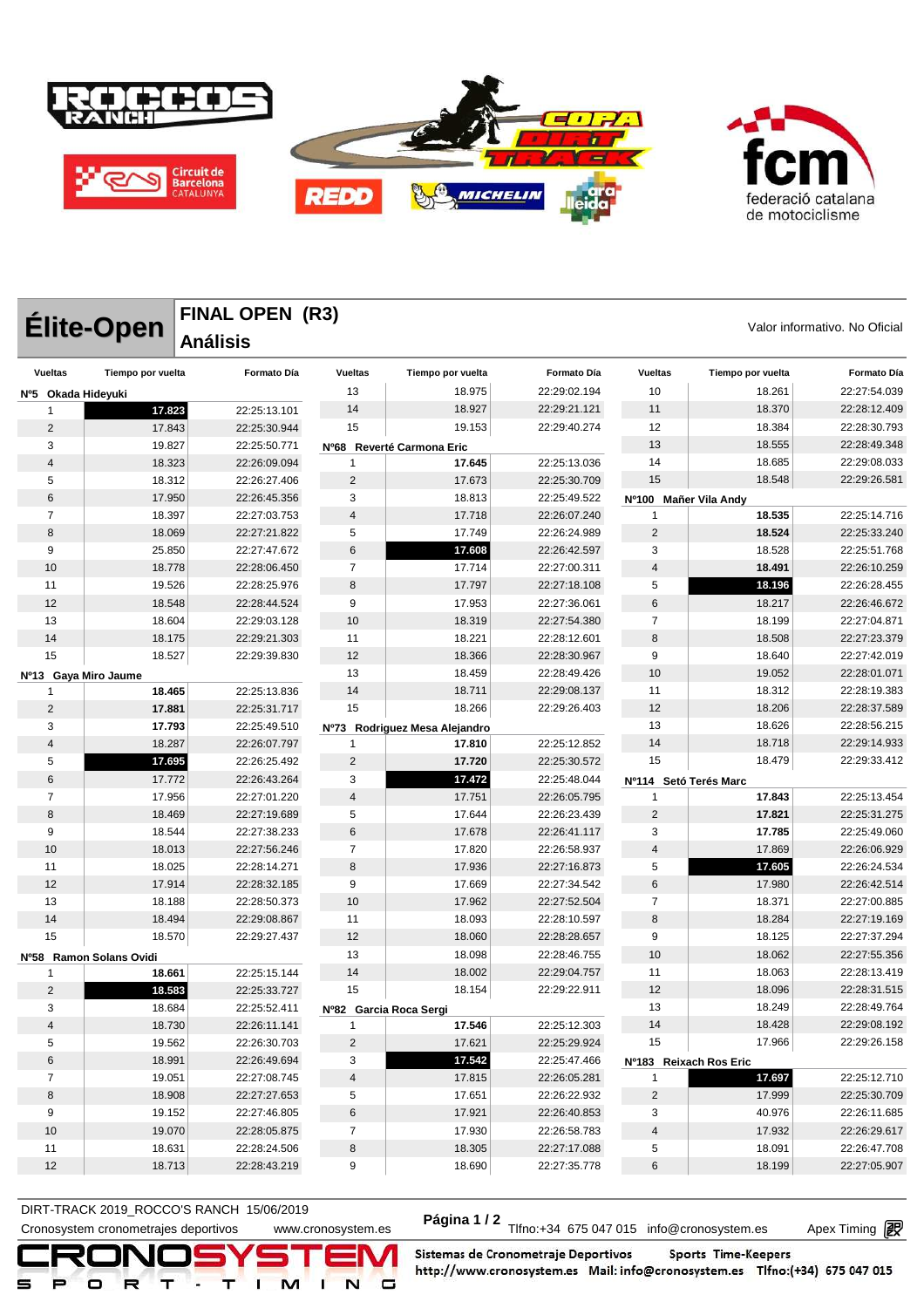

| Élite-Open     |                   | <b>FINAL OPEN (R3)</b><br>Análisis |  |  |
|----------------|-------------------|------------------------------------|--|--|
| <b>Vueltas</b> | Tiempo por vuelta | <b>Formato Día</b>                 |  |  |
| ⇁              | 18.026            | 22:27:23.933                       |  |  |
| 8              | 18.226            | 22:27:42.159                       |  |  |
| 9              | 18.219            | 22:28:00.378                       |  |  |
| 10             | 18.443            | 22:28:18.821                       |  |  |
| 11             | 18.227            | 22:28:37.048                       |  |  |
| 12             | 18.806            | 22:28:55.854                       |  |  |
| 13             | 18.328            | 22:29:14.182                       |  |  |
| 14             | 18.220            | 22:29:32.402                       |  |  |

DIRT-TRACK 2019\_ROCCO STANCH 19/00/2019<br>Cronosystem cronometrajes deportivos www.cronosystem.es Página 2/2 Tlfno:+34 675 047 015 info@cronosystem.es Apex Timing DIRT-TRACK 2019\_ROCCO'S RANCH 15/06/2019 **Página 2 / 2**



Apex Timing - timing solutions and services http://www.apex-timing.com/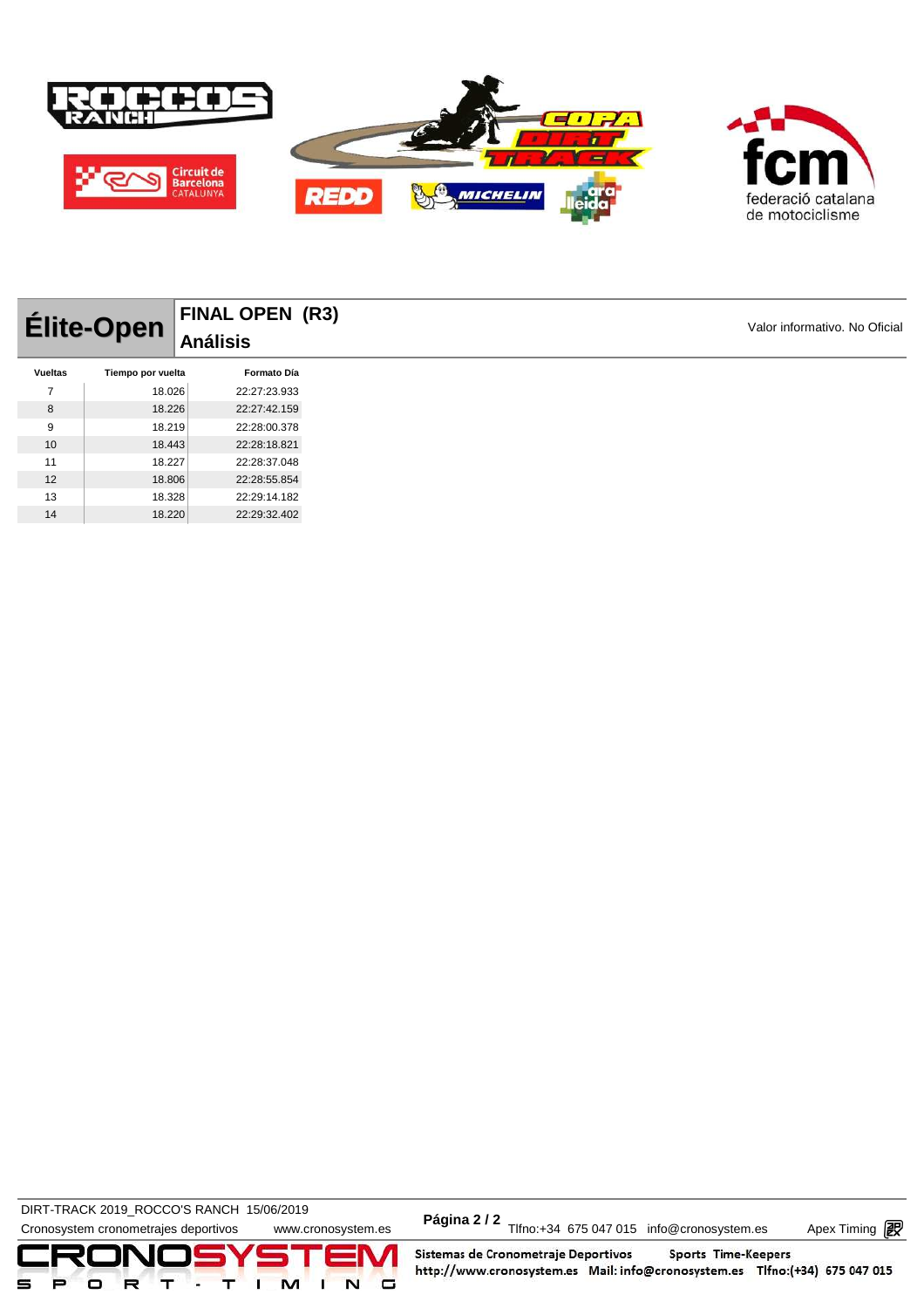

| <b>Élite-Open</b> |           |        | <b>ELITE SUPER FINAL (SF)</b><br><b>Resultados</b> |                |          |          |          |          | <b>Documento 19</b> |
|-------------------|-----------|--------|----------------------------------------------------|----------------|----------|----------|----------|----------|---------------------|
| Pos.              | <b>N°</b> | Piloto |                                                    | Total          | Dif.     | Interv.  | Tiempo   | Marca    | Licencia            |
| 1                 | 6         |        | Cardús Gonzalez Ferran                             | 15             |          |          | 4:33.836 | Suzuki   | 139777-B            |
| $\overline{2}$    | 20        |        | <b>Robert Hales Toby</b>                           | 15             | 1.582    | 1.582    | 4:35.418 | Kawasaki | 880965-T            |
| 3                 | 17        |        | <b>Bailo Pelgri Gerard</b>                         | 15             | 1.760    | 0.178    | 4:35.596 | Kawasaki | 139887-T            |
| $\overline{4}$    | 23        |        | <b>Millan Gomez Alex</b>                           | 15             | 1.953    | 0.193    | 4:35.789 | Yamaha   | 139872-B            |
| 5                 | 74        |        | <b>Garin Vera Adrian</b>                           | 15             | 5.430    | 3.477    | 4:39.266 | Honda    | 54332-TE            |
| 6                 | 179       |        | Cano Pla Guillermo                                 | 15             | 5.559    | 0.129    | 4:39.395 | Honda    | 140632-B            |
| $\overline{7}$    | 92        |        | Moreira Nascimiento Diogo                          | 15             | 7.134    | 1.575    | 4:40.970 | Suzuki   | 141063-L            |
| 8                 | 10        |        | <b>Cecchini Francesco</b>                          | $\overline{2}$ | 13 Total | 13 Total | 49.030   | Zaeta    | 881356-L            |

| CRONOSYSTEM<br>□<br>м                                      | Sistemas de Cronometraje Deportivos<br>Sports Time-Keepers<br>http://www.cronosystem.es Mail: info@cronosystem.es Tlfno:(+34) 675 047 015 |                                          |  |  |  |  |
|------------------------------------------------------------|-------------------------------------------------------------------------------------------------------------------------------------------|------------------------------------------|--|--|--|--|
| Cronosystem cronometrajes deportivos<br>www.cronosystem.es | Tlfno:+34 675 047 015 info@cronosystem.es<br>Apex Timing <b>ng</b>                                                                        |                                          |  |  |  |  |
| DIRT-TRACK 2019 ROCCO'S RANCH 15/06/2019                   | Página 1/1                                                                                                                                |                                          |  |  |  |  |
|                                                            | Evento Grabado: Nº92 Moreira Nascimiento Diogo                                                                                            | 42.80 Km/h<br>16.823                     |  |  |  |  |
| Tiempo Inicio: 15/06 - 23:45:56                            | M. Vuelta: Nº6 Cardús Gonzalez Ferran                                                                                                     | 42.05 Km/h<br>17.124                     |  |  |  |  |
|                                                            |                                                                                                                                           | Lider: Nº6 Cardús Gonzalez Ferran (1-15) |  |  |  |  |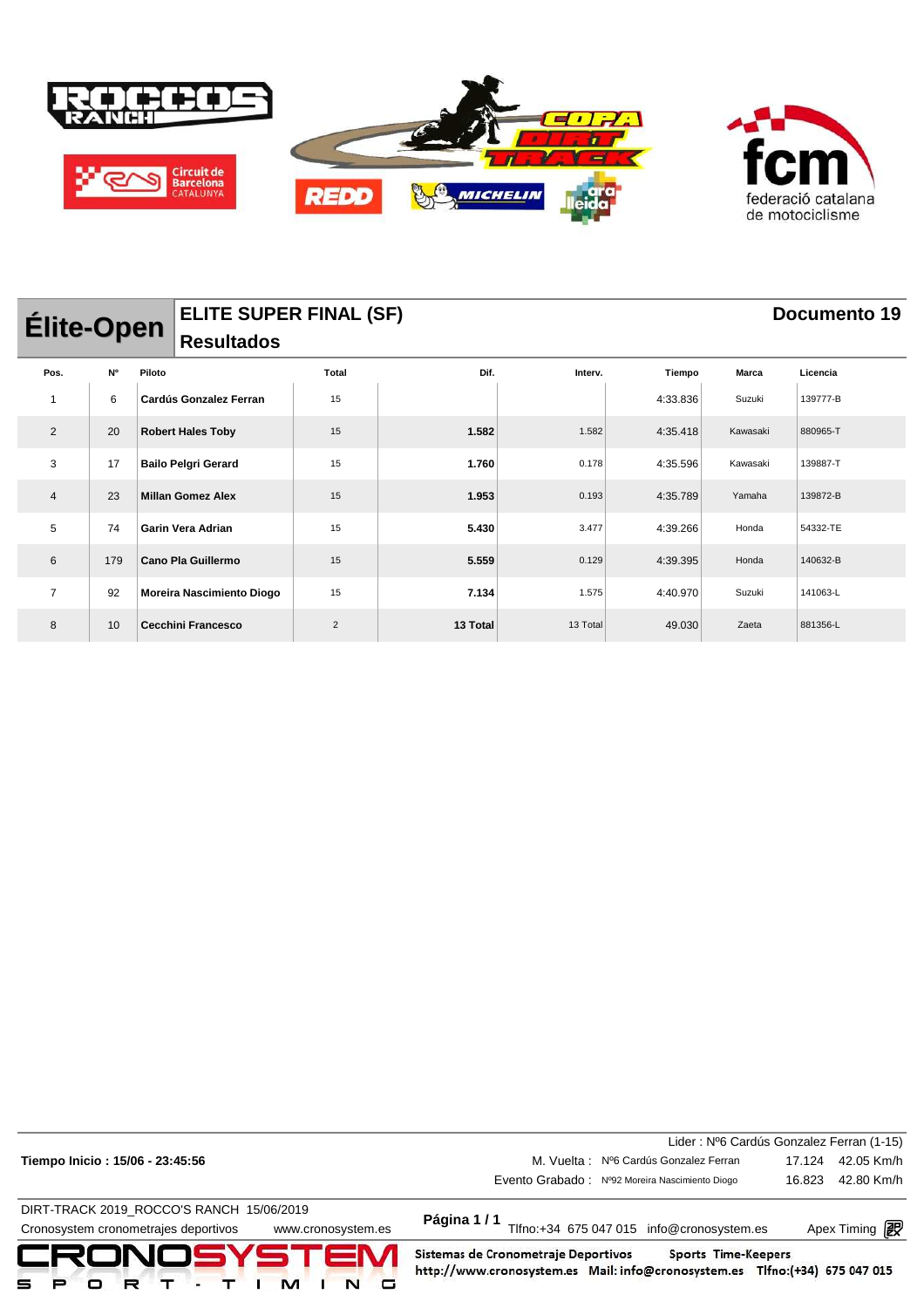



| Élite-Open            | <b>ELITE SUPER FINAL (SF)</b><br>Valor informativo. No Oficial |                |               |                |                |                |                |            |  |  |  |  |
|-----------------------|----------------------------------------------------------------|----------------|---------------|----------------|----------------|----------------|----------------|------------|--|--|--|--|
|                       | Vuelta a vuelta                                                |                |               |                |                |                |                |            |  |  |  |  |
|                       |                                                                |                |               |                |                |                |                |            |  |  |  |  |
|                       | $\mathbf{1}$                                                   | $\overline{2}$ | $\mathbf{3}$  | $\overline{4}$ | $\overline{5}$ | $6\phantom{a}$ | $\overline{7}$ | 8          |  |  |  |  |
| Parilla               | 6                                                              | 92             | 17            | 23             | 74             | 179            | 20             | 10         |  |  |  |  |
| Salida                | 6                                                              | 20             | 10            | 17             | 92             | 23             | 179            | ${\bf 74}$ |  |  |  |  |
|                       |                                                                |                |               |                |                |                |                |            |  |  |  |  |
| Vuelta 1<br>Intervalo | 6                                                              | 20<br>0.2      | 17<br>0.4     | 10<br>0.1      | 92<br>0.1      | 23<br>0.1      | 179<br>0.3     | 74<br>0.2  |  |  |  |  |
| Vuelta <sub>2</sub>   | 6                                                              | 20<br>0.2      | 17<br>$0.3\,$ | $\sum_{0.2}$   | 92<br>0.2      | 23<br>0.3      | 179<br>0.3     | 74<br>0.2  |  |  |  |  |
| Vuelta 3              | 6                                                              | 20<br>$0.4\,$  | 17<br>$0.7\,$ | 23<br>$0.4\,$  | 179<br>$0.8\,$ | 92<br>0.1      | 74<br>$0.0\,$  |            |  |  |  |  |
| Vuelta 4              | 6                                                              | 20<br>$0.4\,$  | 17<br>$0.7\,$ | 23<br>0.4      | 179<br>1.2     | 74<br>0.1      | 92<br>$0.0\,$  |            |  |  |  |  |
| Vuelta 5              | 6                                                              | 20<br>0.4      | 17<br>$0.7\,$ | 23<br>0.5      | 179<br>$1.5\,$ | 74<br>$0.2\,$  | 92<br>0.2      |            |  |  |  |  |
| Vuelta <sub>6</sub>   | 6                                                              | 20<br>$0.5\,$  | 17<br>$0.7\,$ | 23<br>$0.5\,$  | 179<br>$1.6\,$ | 74<br>$0.2\,$  | 92<br>0.1      |            |  |  |  |  |
| Vuelta 7              | 6                                                              | 20<br>$0.5\,$  | 17<br>$0.6\,$ | 23<br>0.4      | 179<br>$1.9$   | 74<br>$0.2\,$  | 92<br>0.1      |            |  |  |  |  |
| Vuelta 8              | 6                                                              | 20<br>0.4      | 17<br>0.6     | 23<br>0.4      | 179<br>2.0     | 74<br>0.2      | 92<br>0.2      |            |  |  |  |  |
| Vuelta 9              | 6                                                              | 20<br>$0.4\,$  | 17<br>$0.7\,$ | 23<br>0.4      | 179<br>2.3     | 74<br>0.2      | 92<br>$0.5\,$  |            |  |  |  |  |
| Vuelta 10             | 6                                                              | 20<br>0.7      | 17<br>$0.4\,$ | 23<br>$0.5\,$  | 179<br>2.7     | 74<br>0.1      | 92<br>0.4      |            |  |  |  |  |
| Vuelta 11             | 6                                                              | 20<br>0.9      | 17<br>$0.2\,$ | 23<br>$0.5\,$  | 179<br>2.9     | 74<br>$0.2\,$  | 92<br>$0.6\,$  |            |  |  |  |  |
| Vuelta 12             | 6                                                              | 20<br>$1.4\,$  | 17<br>0.1     | 23<br>0.2      | 179<br>2.9     | 74<br>$0.2\,$  | 92<br>0.4      |            |  |  |  |  |
| Vuelta 13             | 6                                                              | 20<br>1.5      | 17<br>0.1     | 23<br>0.2      | 179<br>3.2     | 74<br>0.2      | 92<br>0.3      |            |  |  |  |  |
| Vuelta 14             | 6                                                              | 20<br>1.8      | 17<br>0.1     | 23<br>0.1      | 74<br>3.5      | 179<br>0.0     | 92<br>0.4      |            |  |  |  |  |
| Vuelta 15             | 6                                                              | 20<br>1.5      | 17<br>0.1     | 23<br>0.1      | 74<br>$3.4\,$  | 179<br>0.1     | 92<br>$1.5\,$  |            |  |  |  |  |

DIRT-TRACK 2019\_ROCCO STANCH 19/00/2019<br>Cronosystem cronometrajes deportivos www.cronosystem.es Página 1/1 Tlfno:+34 675 047 015 info@cronosystem.es Apex Timing **DIRT-TRACK 2019\_ROCCO'S RANCH 15/06/2019** 

Apex Timing - timing solutions and services http://www.apex-timing.com/